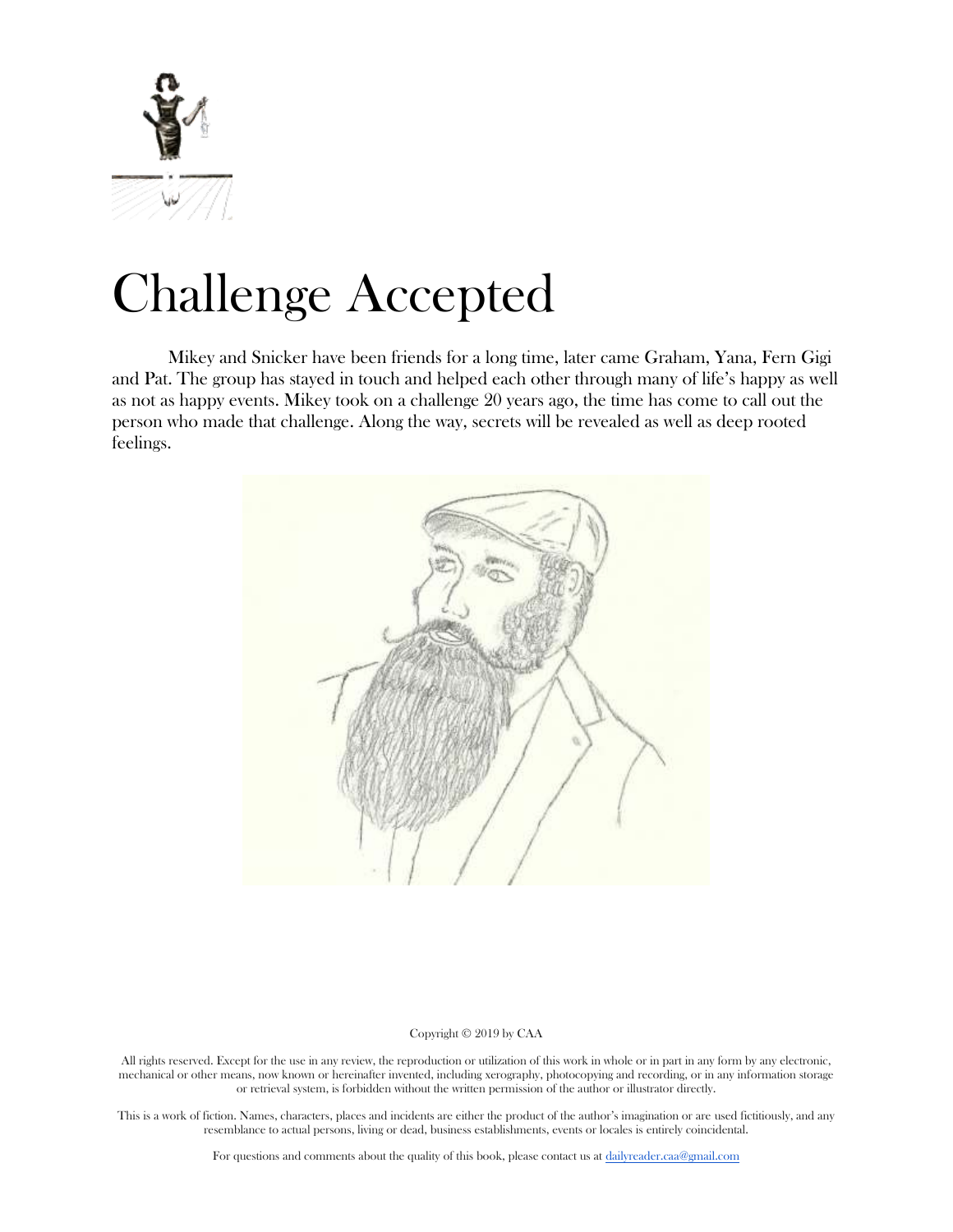

Mikey has been waiting 20 years for this time to come. It all started from a stupid high school challenge, now that he has done some investigating on the person who proposed the challenge, he is even happier that he has won. It will be interesting to see how this will be received.

The young man who made the challenge so many years ago, hasn't grown up much since then. He still thinks he owns the world and that everyone should bow to whatever he says simply because he says so. A bully in the playground, a bigger bully in the boardroom. This man has a horrible reputation and yet he has made himself a lot of money somehow. Well, to be fair, he started off with a lot from his father. Mikey hasn't done too bad for himself either but bringing this man down a few rungs on the ladder will make a lot of people happy. Especially when it goes public, and he knows it will, but not from his side. He is sure that the ignorant, egomaniac pig will do it himself. Trying to make a spectacle of the whole thing, when in reality, it is as legal as any of his other contracts, well, actually, maybe more so, knowing who Mikey is dealing with. Mikey checked with his own lawyer, he is setting things up for night after his close friend's wedding. He wants to make sure he has nothing on his mind except the happy couple.

"So, Mikey, you're really going through with this aren't you?" Snicker, his oldest and dearest friend, asks.

"You know Snicker, after this, we should find you a new nickname. How about laugh your damn ass off? Because I know I will be doing so after we finish with the jerk." Mikey says.

"Very funny, but seriously Mikey, why have you done this for so long? Revenge of a teenage challenge? I mean for goodness sake I was challenged all the time in high school but I never took them so seriously as you took this one. Let's think about this for a moment, you accepted every challenge in high school and you worked your ass off to prove everyone wrong for some reason. I was there for this one and I still don't know the answer to that burning question. Say, and maybe since we're turning 35 you can start calling me by my real name instead, huh?" Snicker asks.

"Let's sit, this isn't a stand at your desk kind of conversation." Mikey says as he walks to his desk to sit, Snicker following him closely behind.

Snicker closes the door behind him and sits in the chair in front of Mikey, he has known his friend since they were 12, they've been through a lot together, the usual teen angst as well as college but with Mikey, nothing was ever really ever usual.

Mikey takes a deep breath and looks to his friend, its about time he tells him. "Life wasn't a bowl of cherries in my house back then." He begins

"I know that." Snicker says.

"No, you only know what I let you see then." He holds up a hand for silence, "It's about time you knew the truth, if I can't tell you, than how will I ever tell a prospective wife why I'm so messed up, huh?" Mikey looks to his friend who silently nods at him.

Mikey takes another breath and begins, "I'm going to say everything, all at once, then you can ask questions." Another nod. "When we met, all hell had broken loose in my house. My father had left us for his latest fling, this one had his full attention and convinced him leaving us was for the best of everyone. You would think he read this scene in a book or saw it in a movie, he came home for dinner kissed us all on the heads, looked at my mom and told her he will deliver

# Copyright © 2019 by (CAA

All rights reserved. Except for the use in any review, the reproduction or utilization of this work in whole or in part in any form by any electronic, mechanical or other means, now known or hereinafter invented, including xerography, photocopying and recording, or in any information storage or retrieval system, is forbidden without the written permission of the author or illustrator directly.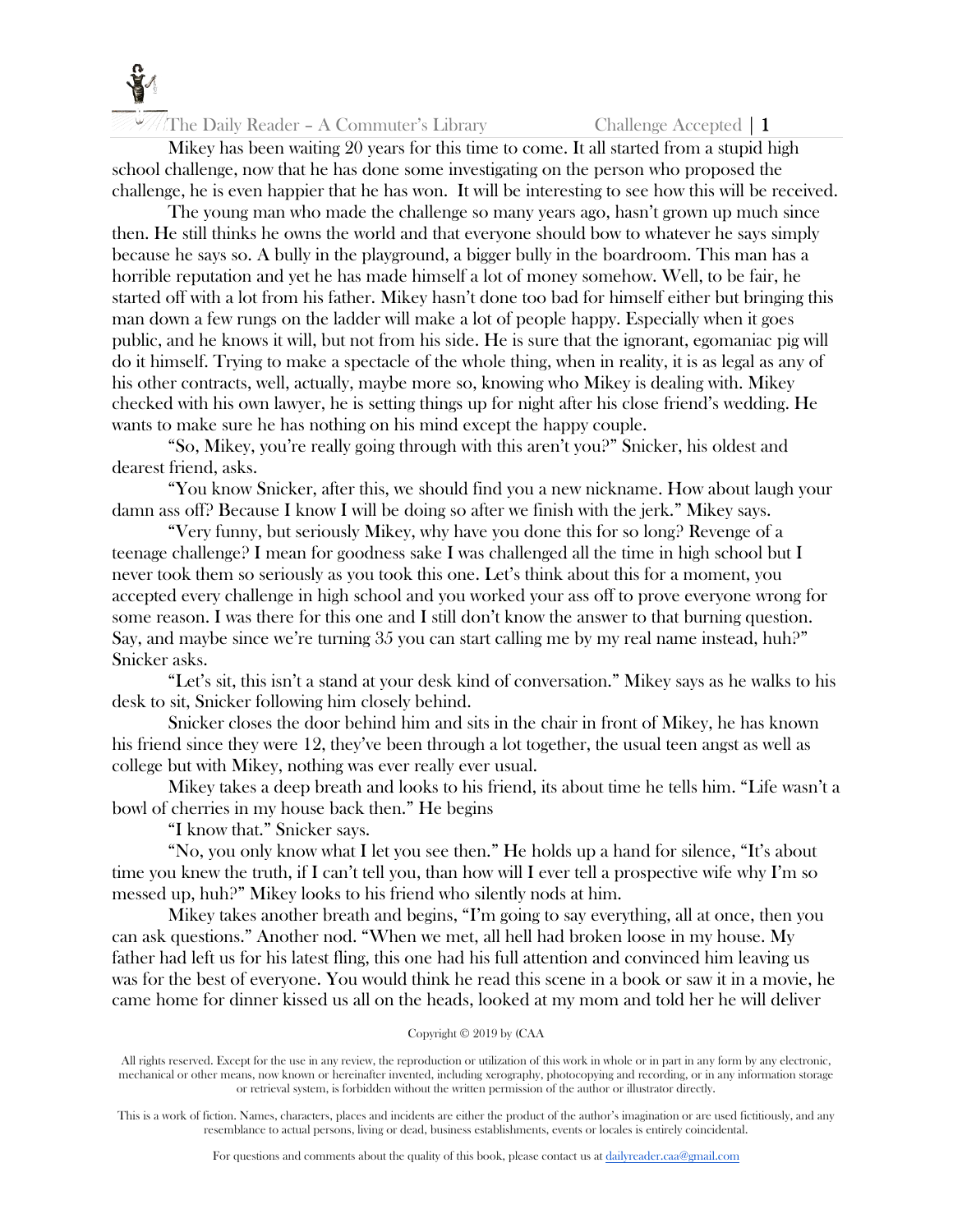

divorce papers soon. Then he said to her the sooner she signs, the sooner she will receive her settlement.

My father thought he was worth a million dollars or more, in fact he was worth zilch. He had tremendous debts, all in his name but the house was my mother's, from her parents, and he knew the truth, so he had to be the one to leave. That is the last time I saw him. Ever. We were informed of his death by the latest bimbo, not the original one who took him away. Us kids showed up at the funeral for our grandparents, not for him. Then, when no one was looking, my brother pissed on the grave. Yes, I'm not kidding. We laughed and headed out with him still zipping his pants, kissed our grandparents and said goodbye to them. They've never contacted us since. We thought they liked us which is why we went in the first place, guess not.

Well except for the time their lawyer called us in after their unfortunate deaths in that car accident. You were there for that. Apparently, they left us all a college fund. My mom never knew. Good thing for us, most of us were still in high school at that time. Knowing I could go to college was a really big deal and my mom fully expected us all to go so that we wouldn't turn out like our father.

Back to my story, shortly after my father left, Mom's brother and his family moved in with us. His kids were brats, still are probably, I couldn't stand them. They acted as if the place was theirs. Soon after the adults left out one night, leaving me in charge, I told them that in no uncertain terms are they to ever consider this their permanent home, it is a place for them to live otherwise they'd be out on the street. I told them I knew the truth about why they were with us and if they ever challenged me I would prove it to them. Sure enough, the oldest one got up to punch me and I had him on the ground with his face down in seconds. Dominance shown, my brother and sister and I walked out of the room.

Two weeks later, the oldest brat had my sister pinned on the ground and I saw she her underwear was next to her, I took a picture, then I beat him off of her and tied him to the banister with his own belt until his father came home. I sent my uncle and my mom the picture at the same time and told him to come pick up his trash or I would call the police. Mom and her brother came running into the house a half an hour later. My mother took one look at my sister and knew the deed was already done. She walked over to her own nephew and kicked him in the balls while still tied up, yes. As he was screaming for his life, she looked to her brother and said, 'hospitality is over.' Then she ran to my sister and took her immediately to the hospital.

We were 13 at the time, which makes my sister 11 and a half. Yeah you heard me right. Thankfully, nothing came of that. I would have definitely killed him if there was. I mean you and I didn't even know what to do with the changing of our bodies, and we were educated well. Who knows how he learned. Her brother had cried and cried while he was in the house packing. He apologized to me and promised me that one day he will make this up to us.

I felt bad for him. I wished him well. He looked at his other son and asked him what he wanted to do. He knew this one had potential. My cousin told him that he wants to stay and live a normal life, not live with his father and his brother. I told him he could stay until Mom came back from the hospital and we made a plan. My uncle gave me an address to send him to if things didn't work out.

#### Copyright © 2019 by (CAA

All rights reserved. Except for the use in any review, the reproduction or utilization of this work in whole or in part in any form by any electronic, mechanical or other means, now known or hereinafter invented, including xerography, photocopying and recording, or in any information storage or retrieval system, is forbidden without the written permission of the author or illustrator directly.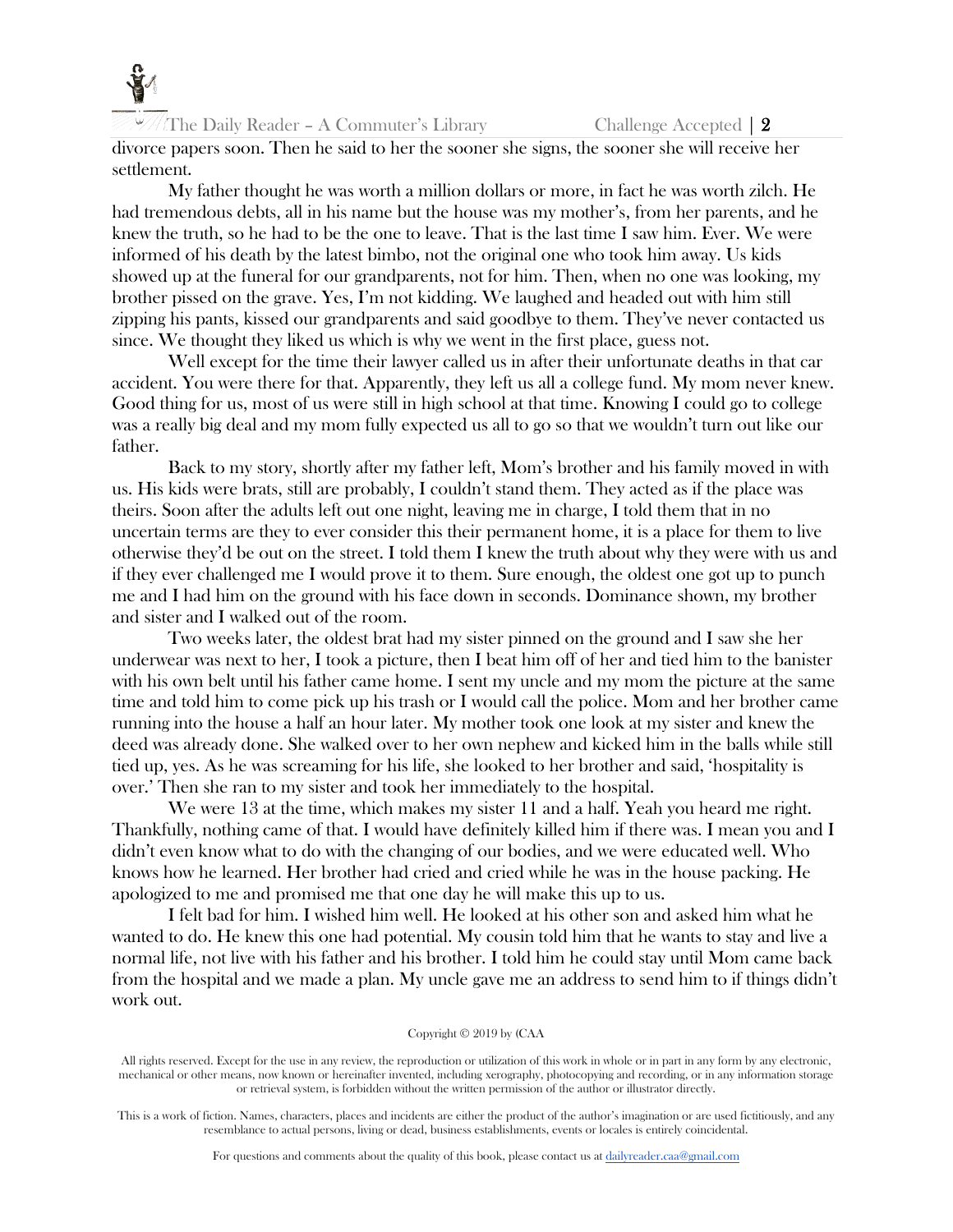

Well, as you know, he stayed. He hated his brother from his earliest memories. Apparently, they have two different mothers. Mom began to date a guy who treated her well, or so we thought. He had this feeling that she was hiding money somewhere and he was always trying to find some, I caught him one day searching the house. He stood up to me and challenged me who I thought my mom would kick out first, me or him. I told him he best pack his bags and leave before she comes home.

He thought I was kidding, when Mom came home, I showed her the pictures of him snooping in the private areas of the house, places even I was not allowed to go in to. She turned to him and in a quiet voice, told him to leave.

Then we both cried. I remember her asking me why she always picks the losers and I said not to worry because I will always be here to protect her. Ok, yeah, I know what you're thinking. I wasn't that big of a person but I sure had brass balls to stand up to all of these supposed adults. No, I think it stemmed from me being overly protective knowing I was the head of the household, well, oldest male which I was always told meant you were the head.

Mom worked two jobs then, she wanted to make sure we never asked for anything, still, she paid bills, basic food and clothes, everything else I had to buy for me and my sister and cousin from working after school jobs. Remember? I had you working with me doing lawn work and errands for all the older people on our block. We made very good money. You saved yours, I used mine for the family." Mikey fiddles with a pen a few moments.

"Mic, he is your cousin? You told me he was adopted, a real brother of sorts. And Sissy? Holy hell, no wonder she hated being alone with me in any room in your house. Damn, had I known I never would have teased her the way I did. And yeah, I remember, we were young and making tons of money in my eyes. I bought myself a bike so I could take a newspaper route, you always told me that you were saving yours. Aw Mic, by the look in your eyes I see there is more. Ok. I'll be quiet now." Snicker slumps back into his chair.

Mic looks at his friend. "Which brings me to high school, if middle school didn't teach me how to be a man, high school sure did. I watched, I saw how so many of our classmates treated the girls around us as if they were objects. Every time I told them they were being stupid, they challenged me to get a date with the girl they were speaking of. So, I walked up to the girl and started a conversation, by the end of the day, we were going out on a date. But then, when I picked her up I always told her the truth about why I was there to begin with and gave her the choice to go or not. Many still came out with me thinking that my honesty would lead to something good for them, like a long-term boyfriend, or at least a better reputation. Some of them did become my friends, you remember Pat, right? Yeah, she was a challenge to see if I could get her in a bathing suit. When I went to pick her up to go swimming and told her the truth, she told me she has the perfect thing and ran upstairs to get an old fashion swimsuit she had in her stash of costumes, full body coverage 1920s style. We laughed our heads off that whole afternoon as each one of the guys showed up at the pool and saw her." Mikey takes a moment to laugh at the memory.

"I was there, I remember that, wow, that was a challenge? She is still one of the few people we still speak to from high school. Wait, let me think who else. Ok what happened with Gigi, Yana, Fern and Graham? Yeah, that covers them all." Snicker looks to his friend, the smile, now

#### Copyright © 2019 by (CAA

All rights reserved. Except for the use in any review, the reproduction or utilization of this work in whole or in part in any form by any electronic, mechanical or other means, now known or hereinafter invented, including xerography, photocopying and recording, or in any information storage or retrieval system, is forbidden without the written permission of the author or illustrator directly.

This is a work of fiction. Names, characters, places and incidents are either the product of the author's imagination or are used fictitiously, and any resemblance to actual persons, living or dead, business establishments, events or locales is entirely coincidental.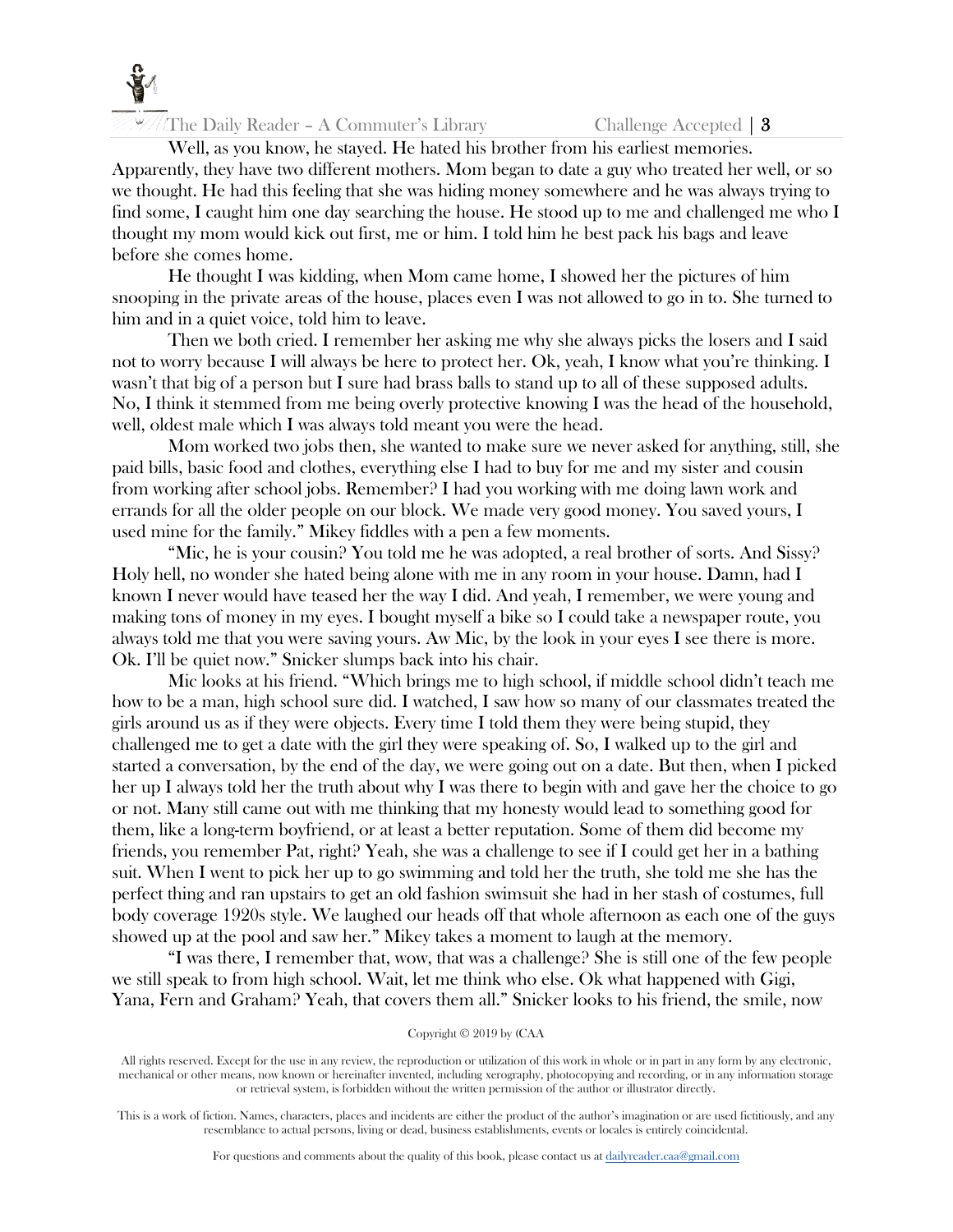

gone away from his face. "Oh damn, I don't think I want to know now." He says. "One thing before you start. I was near you almost every day, how did all of this happen without me being around and why did you never tell me?"

"Not my news to tell most of the time, and we weren't always around, if you think back, we either had morning classes together or afternoon, but we never had the whole day. Except for last semester senior year when we secluded ourselves to be away from everyone." Mikey looks to his friend who is still waiting for answers.

"It's time you knew Snicker, I'm sorry, Samual. Hopefully we've all grown past these things. Gigi was on a date with the big jerk, yeah the same one I'm going to ruin soon or at least publicly humiliate. I saw her at the movie theater, I was with my brother and sister. I never really refer to him as a cousin. Anyway, Gigi was in Sissy's class, so I knew her beforehand. She looked very uncomfortable so I went over to her before we sat down and I said hi. Jerkface told me to leave his date alone. I reminded him that I can talk to whomever I want. I looked back over at Gigi and she looked scared to be sitting next to him, then I looked at the two of them again, she was sitting very stiff and he was leaning towards her, he had one hand around her shoulder and the other hand was making its way up her skirt already even with me there. Yeah, I see by the look in your eye you would've punched him too. But no, I didn't do that. I simply extended my hand to hers and held on tenderly and tugged her gently to stand up and told her to join us, we had better seats already saved. She came with me especially when she saw Sissy waving to her. That was the night I called my Mom to pick us up because someone had slashed all our tires. Wonder who did that? I told my mom not to report it to police and that I would buy her new tires because we didn't have enough to pay for a lawyer to take care of a lawsuit." He says waiting for his friend to remember.

"Ah, painting the Wilk's house, we made good money on that one. You bought the tires, I used mine for paying for classes to help study for the college entrance exam. Which you too benefited from if I'm not mistaken." He smiles remembering how Mikey used to study with him the whole summer. "By then we were only  $15 \frac{1}{2}$  but still we wanted to get a good leg up on all things educational. We took the exam early and stopped when we did well enough to get to where we wanted. We were done while all of our classmates were suffering through taking it for the first time."

"I didn't want to use up my whole college fund on tuition, I knew books would be needed and I'd need to get a car or travel by bus to wherever I was going. My mom was real proud of how much scholarship I earned. I think it helped steer my brother and sister on the right path too. The college fund was nice but didn't cover all of it, hence my need to get scholarship.

Anyway, Yana and Fern were in almost all of our freshman classes and some of our sophomore classes too that first semester, remember? People didn't like them, they teased them all the time about how they had smelly clothes or how they must have rats in their hair which is why they wore hats all the time. They were from the west side of town Samual, remember that? Of course, you do, sorry. They were bused into our part of town because they won some sort of lottery to be privileged enough to come to our school district. Dumb, yeah, I know. But it is what it is.

#### Copyright © 2019 by (CAA

All rights reserved. Except for the use in any review, the reproduction or utilization of this work in whole or in part in any form by any electronic, mechanical or other means, now known or hereinafter invented, including xerography, photocopying and recording, or in any information storage or retrieval system, is forbidden without the written permission of the author or illustrator directly.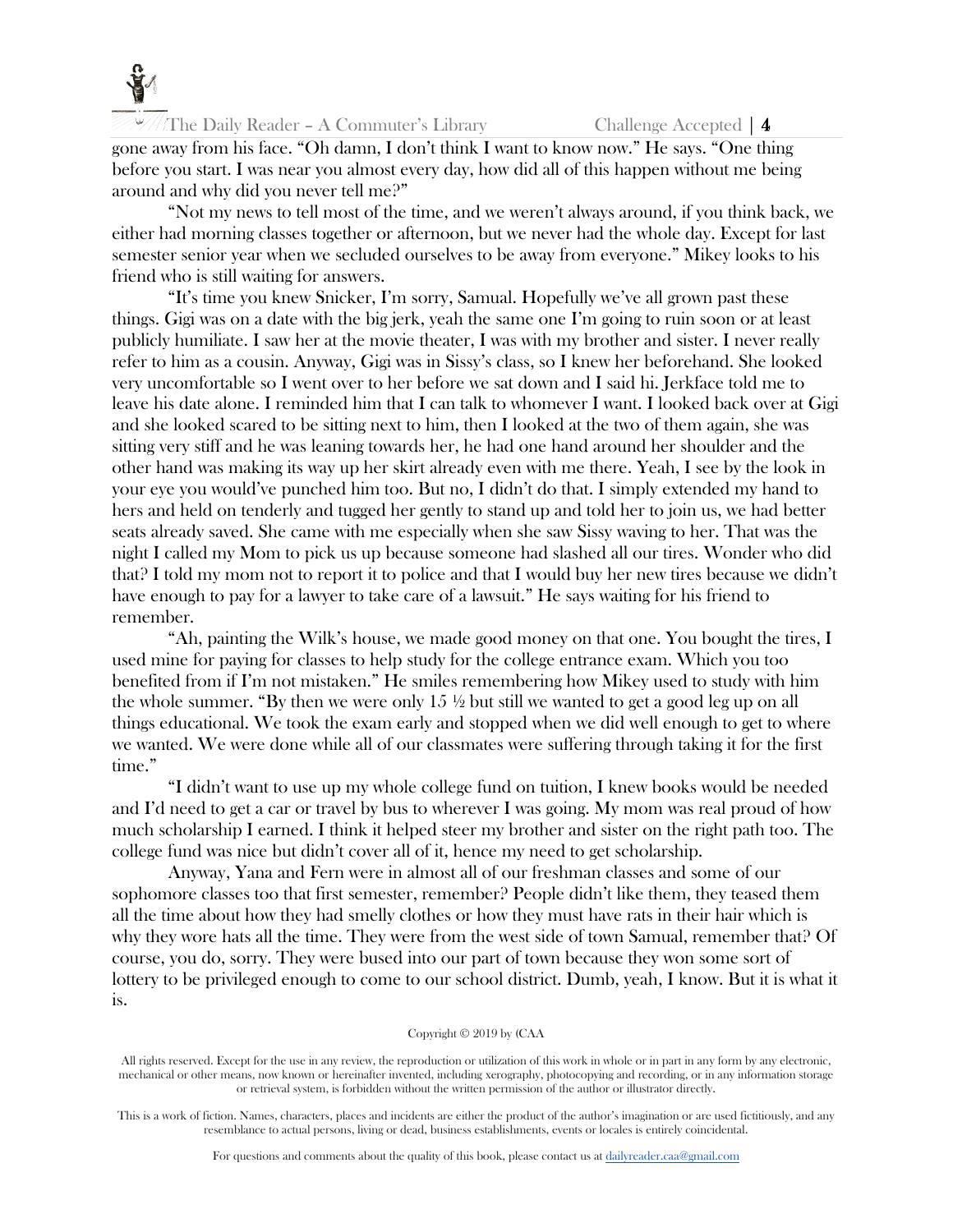

The Daily Reader – A Commuter's Library Challenge Accepted  $\vert 5 \rangle$ 

Once I saw they were in our science lab class I immediately made them sit with us. I figured that they would be the best lab partners because, unlike most kids in our school, they actually wanted to learn and make the best of their education. We had a great time with them as I remember. No back story there, but we proved everyone wrong when we aced all the labs and the exams. Then you pushed Yana to try out for a vocal part in the upcoming musical. Once people saw her as a real person, they began making friends but the two of them always stayed with us because we were friends with them before anyone else. The girls told me one day after school that the reason their clothes sometimes smell is because of the bus they are on. Plus, they were on the bus for over an hour each way, so the smells permeated their clothes. I explained this to my mom and she told me to have them bring a week's worth of clothes over and wash it at our house, then they left it by me and when the bus dropped them off, they ran to my house to change each day. That's why you saw them at my place so early in the morning sometimes. They used to claim it was to come and wake me up, remember that?" He smiles.

"As I see things, life always gave us challenges, we have choices to make, to conquer the challenge if necessary or work with it to make things come out properly. Momma always taught me to find a way to make a challenge productive." Mic says.

"Like Graham, we weren't really friends with him. He hung out with the worst of the worst but not because he couldn't make friends, but because his brother was one of that group and he couldn't walk away from them saying he was better than his older brother, especially if he didn't want to get beaten up each day at home. I get that Mic, he became a closet genius. You and I knew he could do it all and some of the teachers began to know as well. But then life changed for him didn't it?" Samual asks.

"Life changed for all of us that day, if you remember right. Brush fire, all through the row of connected houses. Graham's mom died that day of smoke inhalation and his grandmother became their guardian. His brother, already a derelict, decided to drop out of school and become the bum his father taught him how to be. They were two guys bumming food and cigarettes off of anyone who would give it to them. Enjoyed each other's company. Weird, Momma and I never understood that. Sissy used to think it was a waste, we talked about it a lot at home.

His grandma had other plans, being it was his mother's mother, she kicked the two bums out and then she turned all her attention on Graham. When I say all, I mean all. She was so strict with him, he was bursting for air by the time he got to school, all that energy had to go somewhere." Mic says.

"The big fight, it was the talk of the school for weeks. How big Graham was beaten down by Mic the prick. It had to have been awful for him, but even through all of that he became our friend when no one was looking. What happened during that fight Mic?" Samual asks.

"If you think back, we were all in gym class, running our usual laps around the field when I saw that he purposely tripped someone. I went over to help the person up, brushed him off and was on my way, the next thing I knew he was on my back yelling at me that I should not have interfered, that he was supposed to get into a fight today, that he needed to. These words were said under his grinding teeth. I had looked at him and said he should take up boxing classes or tai kwon

#### Copyright © 2019 by (CAA

All rights reserved. Except for the use in any review, the reproduction or utilization of this work in whole or in part in any form by any electronic, mechanical or other means, now known or hereinafter invented, including xerography, photocopying and recording, or in any information storage or retrieval system, is forbidden without the written permission of the author or illustrator directly.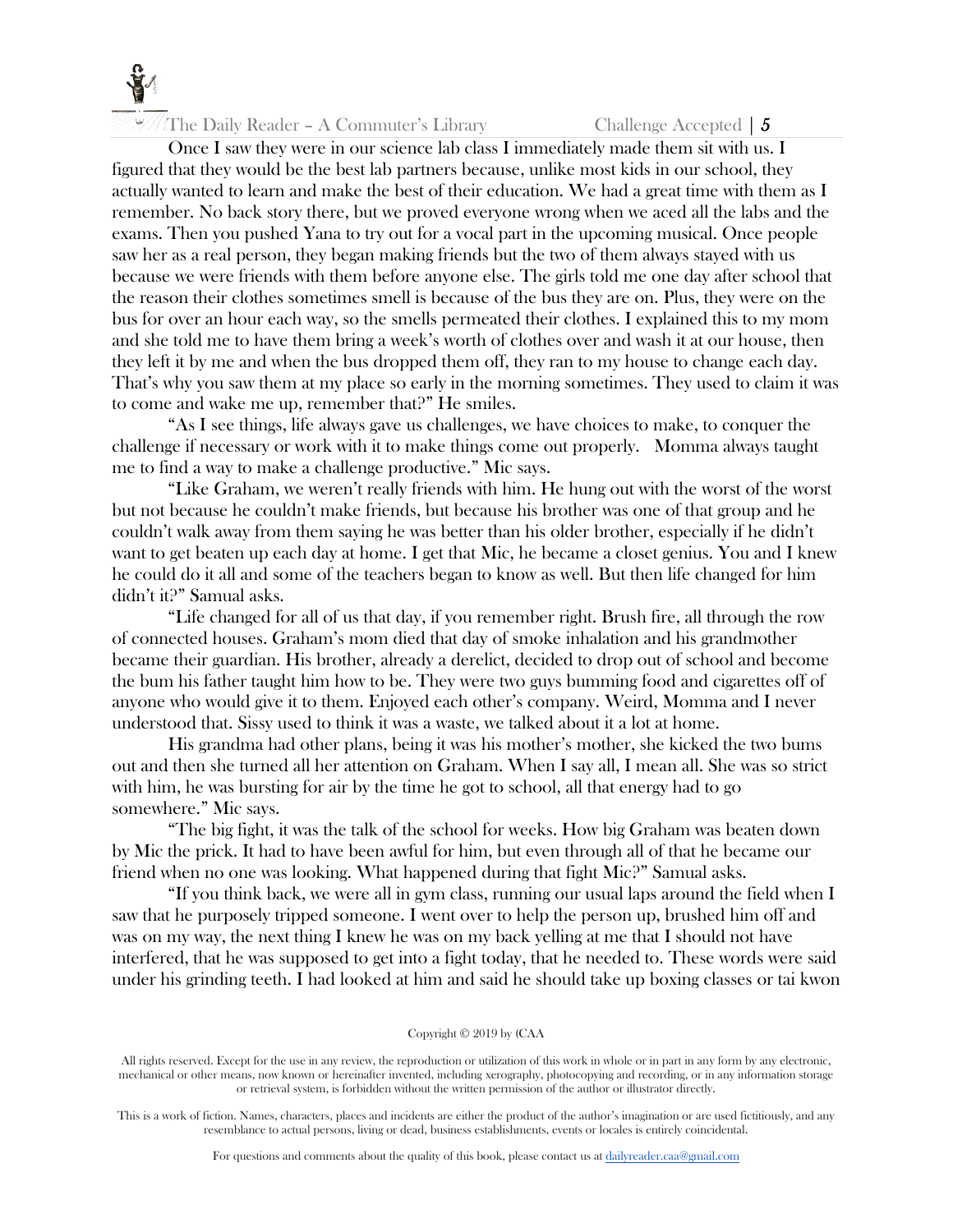

do and proceeded to throw him over my shoulder to the ground, he lay on his back a moment or two before the teacher came running over, hearing all the screaming about a fight.

The kid who was knocked down told the teacher that Graham and tripped him on purpose and that Mic the prick is the one who pulled him off and wrestled him to the ground. The teacher grabbed both of us off of the ground and we followed him all the way back to the locker-room where he proceeded to yell at us until Graham looked up at him and pleaded, 'please, can you give me detention so I don't have to go home today.' The teacher stopped yelling and looked at poor Graham, then he remembered who he was.

He apologized and told him, he can stay late any time he needs to get his work done, that he personally stays late for after school sports anyway. His grandmother thought he was becoming a delinquent and called the school to find a solution.

He couldn't get away from her hold on him. The gym teacher worked around the system. He told Graham's grandmother that if she would prefer to go back to her life as before, a life without responsibility, he would be happy to take Graham in as a foster child and look after him until he graduates high school. That he would make things work so she didn't have to be so burdened.

Graham's grandmother looked at him and asked Graham if he would be good with that solution. I heard all of this because Graham had asked me to stick around for this meeting. I was on the other side of the door. We know he took him in, but the part I learned later from Graham was that his grandmother asked that the foster care money be sent to her. Coach agreed. He felt it was better to be without the money than for Graham to be without an education or family.

Everything was a challenge in school. All I ever saw was challenge. If not for myself then for others, we couldn't walk away from any of it. You and I both always stood up when we saw something go wrong. Back to now? One fateful day, a challenge was accepted. As so many others would be throughout high school. I decided the next day that I was going to make him pay because this wasn't his first infraction. Something told me he was never going to grow out of his personality, and judging by who he is today, I was right." Mic finally pauses and the two friends sit in silence.

 $\sim$   $\sim$   $\sim$ 

Samual spends his night calling everyone, Gigi, Fern, Yana, Graham and even Sissy. He cried with them apologizing for not realizing how hard things were for them. He apologized for always speaking of how much money the two friends were earning and bragging what he was saving for. He felt as if he had been playing the ignorant fool throughout high school.

Gigi, the last one to be called, listens to all that Samual is saying. "Samual, there is no guilt, we were all teens at the same time. Trying to figure life out. None of us were going to escape some sort of teenage torture. Even you, you had that same jerk picking on you throughout high school simply because you and Mic were friends. How many times did he push you around? How many times did he brag about having sex with your sister when we, her real friends, all knew she was gay. We knew and we didn't care, still don't, which is why we are still in touch. I met her partner by the way, she is fabulous. So, why are you really calling?" she asks.

#### Copyright © 2019 by (CAA

All rights reserved. Except for the use in any review, the reproduction or utilization of this work in whole or in part in any form by any electronic, mechanical or other means, now known or hereinafter invented, including xerography, photocopying and recording, or in any information storage or retrieval system, is forbidden without the written permission of the author or illustrator directly.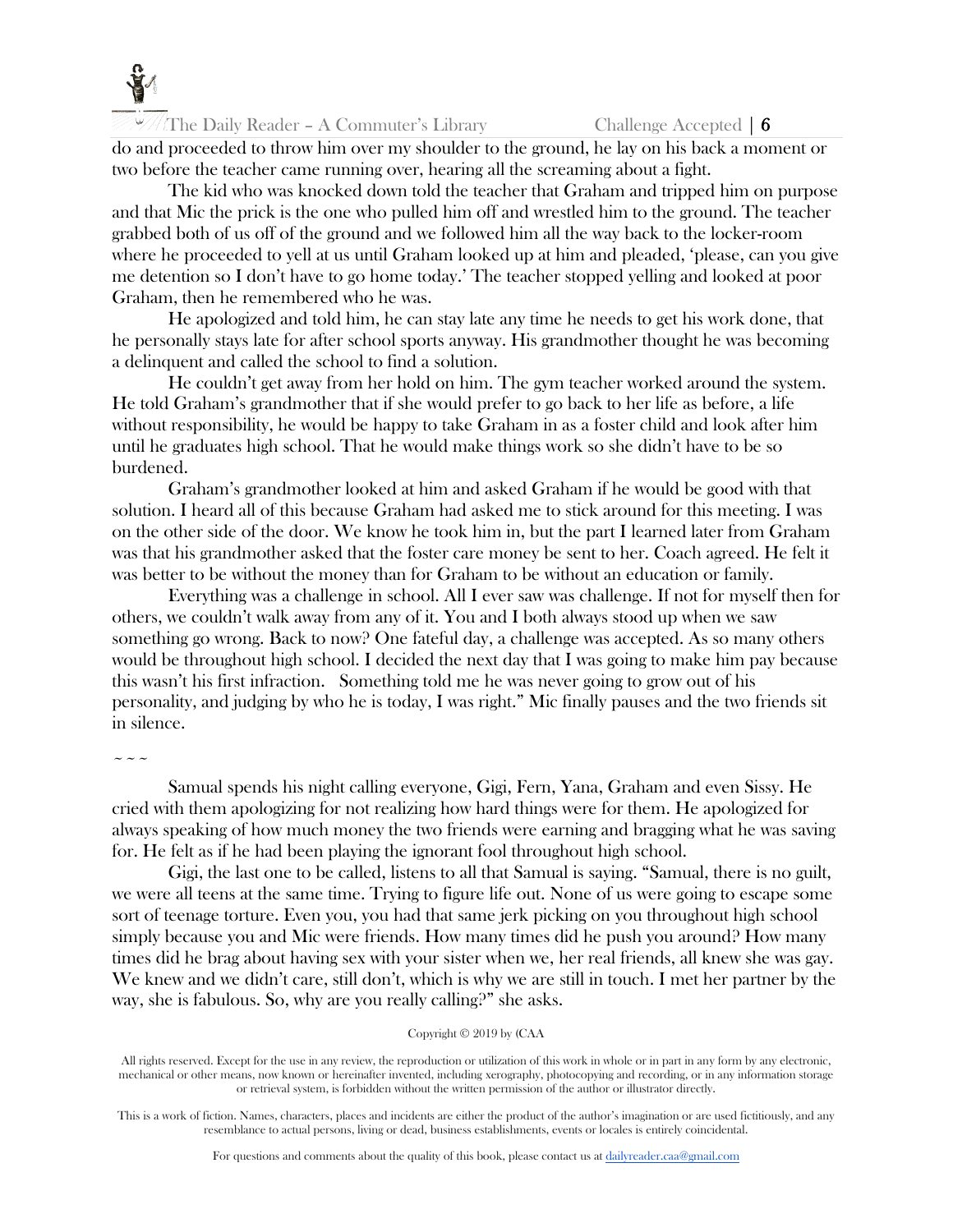

"I told you already. Gigi, I'm not kidding. I was a jerk to the top of the charts." Samual says.

"No, Samual, you have it all wrong. You and Mic, you were the only ones us girls liked. Your class, my class and the class in between. Wow, you had a reputation with the girls that said you could be trusted. Do you know what that means to a pre-teen? What that means to a fullblown teen? Everything. You made girls feel safe. Both of you. If you were at a sporting event at school and there were girls around you it was because they trusted you to be there and enjoy the game as much as they wanted to and not to have your hands all over them. Trust, safety, that is what you gave everyone, not the bragging. No one even remembers that about you at all. Then when we were all applying to college and found out you two were staying local? Well, us girls needed to stay too when it was our turn two years later, who wouldn't want to go to school with the two guys who could protect us from the evils of the world? Samual, Snicker, whomever you want to be now, you guys were heroes to us. Don't you get that?" Gigi pleads.

"Wow Gigi, that's a big shoe to fill. Have you ever told Mic this?" he asks.

"I did once and he laughed at me, then when he saw I was serious he leaned down and gave me a kiss to tell me it was his pleasure. You guys taught us what a real man is. Despite all of our crazy lives as teens, we've remained friends because it was easy to do and we love you guys." Gigi says.

"Even Yana? I didn't get that vibe from her tonight." He says.

"You called her too? Did you call Fern too?" she asks.

"And Graham. I saved my best girl for last." Samual says smiling to himself. If only he could tell her the truth, that in his heart she really is his girl.

"Damn right I'm the best." She jokes back. "Listen Samual. Yana is having a hard time with this pregnancy, she and her husband are going to another doctor tomorrow, one who specializes in high risk. She is afraid of losing this one too. If she sounded down, that is why. But telling her you love her and will always be there for her, couldn't have come at a better time. On a lighter note, are you and Mic going to fly out for Fern's wedding? I can't believe there are only three weeks left." She says happily.

"Mic and I actually found a potential client out there we are going to meet, how cool is that? We get to attend the wedding and write it off as business expense at the same time. Did you book your flight yet? If not, I can make sure you're on ours. Graham can't go; his wife is due the following day. He told me that Fern is through the moon to share the day with a baby. What am I saying, of course you'll come with us, I'll make the arrangements now." Samual says as he begins to click around on his computer.

Gigi listens for a moment. She is doing ok at her job, not great but her head is above water. She told Fern yesterday she can't come because her purse strings are being pulled in too many directions. Fern understood and told her they were coming out this way soon to visit everyone anyway in a couple of months. Tears begin to fall down her cheeks as she hears Samual typing away. Oh, this man has made her heart spin since high school. But how can she tell him and not lose the friendship?

"Sam, please. That's not necessary." Her words barely coming out.

# Copyright © 2019 by (CAA

All rights reserved. Except for the use in any review, the reproduction or utilization of this work in whole or in part in any form by any electronic, mechanical or other means, now known or hereinafter invented, including xerography, photocopying and recording, or in any information storage or retrieval system, is forbidden without the written permission of the author or illustrator directly.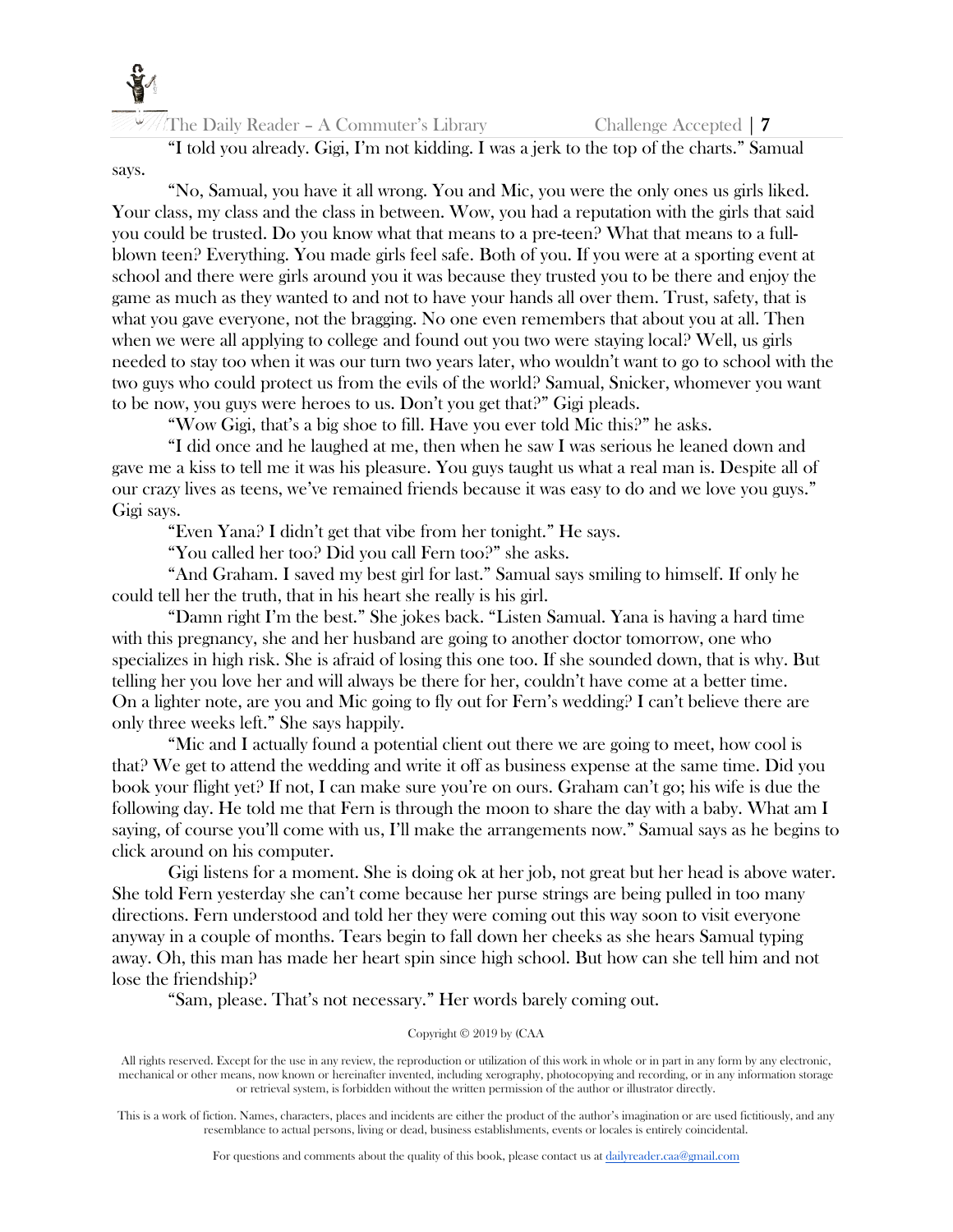

"Gigi, who will I dance with if you're not there? I can't dance with Fern and Yana won't be there or Graham's wife. Believe me I don't want to be the one stuck with dancing with Fern's mom or sister again like the last wedding." He jokes again, he hears her voice and knows she doesn't want to accept charity, but he is being very selfish here. He wants her there in the worst way. He will have to get some pointers from Mic as to how to talk to the woman of your dreams and make it a reality, finally.

"Well, if you're going to put it that way, then of course I'll have to suffer and travel with you two dumb dumbs. I'll sleep by Fern's sister, no need for a hotel room. Besides, you have your business to take care of." Gigi says.

"I'll take care of everything, you bring your smile and dance shoes." He says

"Is that all? It can be cold up there this time of year." Gigi finds herself flirting with Samual for the first time. Actual flirting, not trying to be funny.

Samual feels his cheeks turn red with blush, the thought of her with only a smile and shoes on has his heart racing quickly right now. Maybe because it is very late, or maybe because it is Gigi, he will have to ask Mic in the morning.

"I heard the color of the wedding is blue, so you can wear that fantastic blue dress you wore at Graham's big gala last year." He chokes out his words.

"But you've seen me in that one already if you are remembering it." Gigi flirts.

"Yes, and I'd like to see it again. On you." He says in a more serious tone.

"Pearls or gold necklace?" Gigi asks trying to extend the conversation.

"I think maybe I'll bring you something to compliment it, what shoes will you be wearing?" he asks shyly.

"Hmm, I need good dancing shoes and they have to match that dress. But I don't want to fall or step on anyone's toes, that can hurt with heels. I know, I've been stepped on by heels before. Ok, decision made, I'll wear my silver flats. Do I need to bring something special for the morning after breakfast?" she asks.

"I'm going to pack simple clothes, a button-down shirt and a pair of casual pants. Not jeans though. We are leaving the night before and staying for three days afterwards, let me know how long you can stay." He says.

Gigi thinks for a moment; how much should she tell him? "Gigi, can you take that many days off or should I send you back earlier." He waits again for an answer. What did Mic tell him recently about Gigi? Think quick Samual you idiot, he tells himself. Oh no, Gigi hasn't been at this new job for very long and here he is asking her to take time off.

"G?" he asks softly.

"I'm here. I have to go now Sam." She says wanting to steal away from this conversation now.

"G? Are you home now?" he asks.

"Yeah, why?" she says softly.

Sam takes a deep breath, "You sound kind of sad all of a sudden, I'm wondering if maybe you need a hug and maybe if I can be the one to provide that for you?" he asks softly. Maybe tonight he will tell her the truth.

# Copyright © 2019 by (CAA

All rights reserved. Except for the use in any review, the reproduction or utilization of this work in whole or in part in any form by any electronic, mechanical or other means, now known or hereinafter invented, including xerography, photocopying and recording, or in any information storage or retrieval system, is forbidden without the written permission of the author or illustrator directly.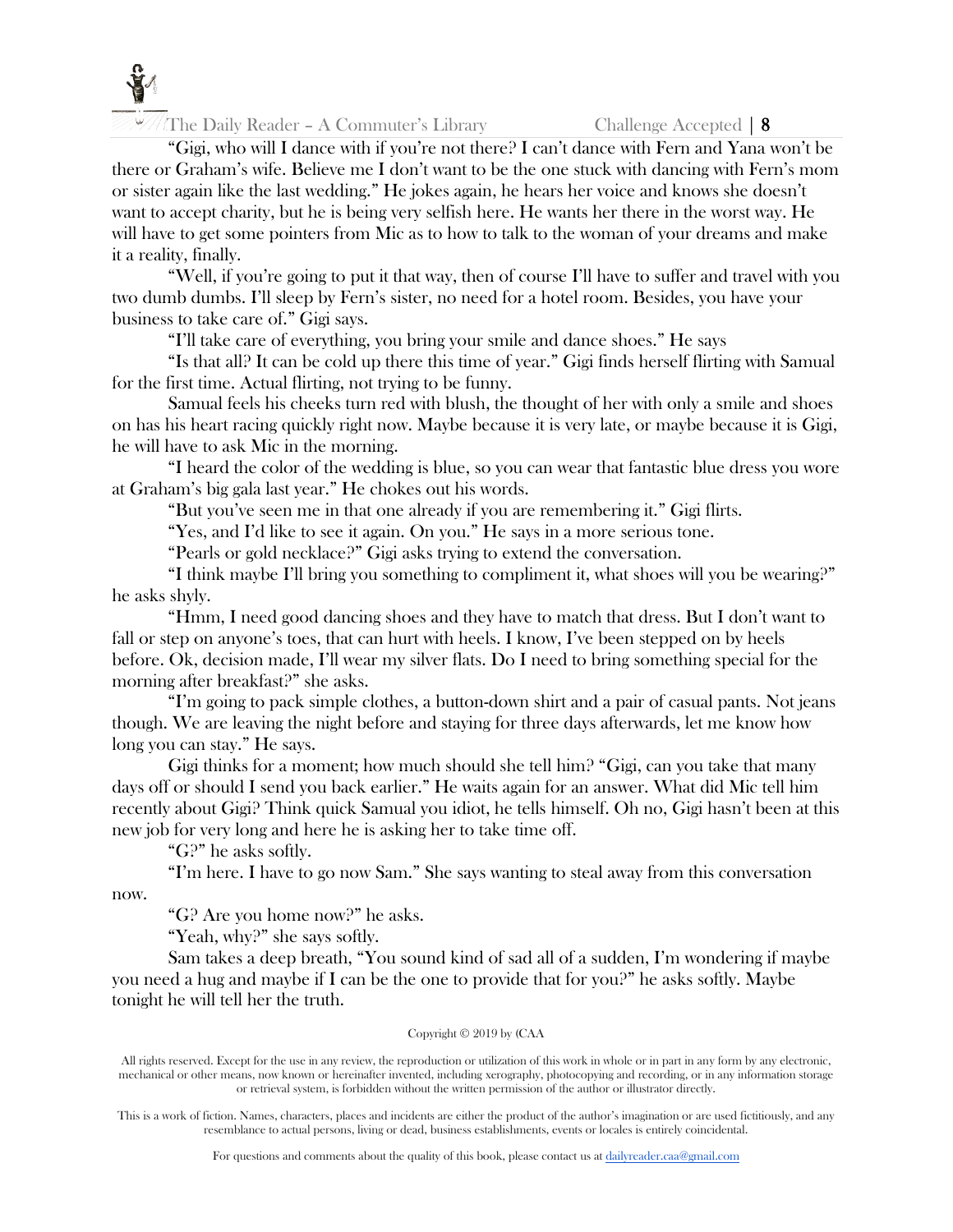

Gigi thinks about what he said, about what they've said for the past few minutes, "I think I'd like that Sam." She says finally.

"I'm in my pajamas, give me five minutes to change. I'll be there in about 20 minutes I suppose." He says.

"Drive carefully please." She says softly but she means every word.

Samual calls Mic and explains the conversation he had only moments ago. "I'm out of line, aren't I? I mean Gigi is our old friend, why am I trying to intervene?" he asks nervously as he dresses.

"Snicker, you've been attracted to her for years, if she didn't want you to come, she would have told you so. Think of this as a new kind of challenge." He laughs.

"From you? Challenge accepted." He laughs as he gets into his car and heads over to Gigi.  $\sim$   $\sim$   $\sim$ 

Gigi finds herself pacing her apartment. Sam is coming here to make her feel better. She is not sure she can handle that. She has been very cautious about who she lets touch her all these years. She has made mistakes in the past and it has cost her dearly. Gigi walks over to her second bedroom and closes the door quietly. She waits by the couch for Sam to come.

The knock clearly shakes her, she checks herself in the mirror and walks to her front door, she looks through the peep hole to see Samual standing there smiling. She slowly opens the door. "Evening" he says softly.

"Would you like to come in?" she asks.

Sam nods and follows her into her home. He closes the door behind him and watches as she walks into her living room. She is walking carefully, there is something Mic doesn't know or at least didn't tell him about, his nerves are on high alert now. "G?" he asks again softly. 'Please let it be the same nerves his has' he thinks to himself and not an insurmountable problem.

"Come sit down." She shows him her couch but she sits in the chair across from him.

"Gigi, today has been a full day of revelations for me, as I told you before. I heard things I never knew, I felt things I wasn't ready to feel, like hearing about Yana, my heart hurt G, it actually hurt when you told me. They will be the best parents, so loving, so encouraging. Look at me, must be the time of night, I'm teary eyed again.

Change of subject, do you know why Mic took on this beard challenge so seriously? I've been trying to get him to tell me but all he told me was about everyone else's challenges, well and a few of his own but not a real reason to take on such a ridiculous thing. A twenty-year challenge? Who does that?" He says trying to smile now.

Gigi looks over at Samual, if Mic didn't tell him the truth, should she? It will break a very large trust between them. It was a night of one of her bad decisions and Mic suffered the most from it, the beard is as much for her as it is to prove to someone that he has the ability to stick to a promise. Unfortunately, that same person, knows the reason Mic has the beard as well. Well, he used to, who knows if he remembers now.

Gigi takes a couple of deep breaths. Samual's head jerks to behind him, he must have heard what she heard, but how could he? It was soft and the door is closed. "Did I come at a bad time? I can leave, how about I give you that hug and then we can talk when we are both more

# Copyright © 2019 by (CAA

All rights reserved. Except for the use in any review, the reproduction or utilization of this work in whole or in part in any form by any electronic, mechanical or other means, now known or hereinafter invented, including xerography, photocopying and recording, or in any information storage or retrieval system, is forbidden without the written permission of the author or illustrator directly.

This is a work of fiction. Names, characters, places and incidents are either the product of the author's imagination or are used fictitiously, and any resemblance to actual persons, living or dead, business establishments, events or locales is entirely coincidental.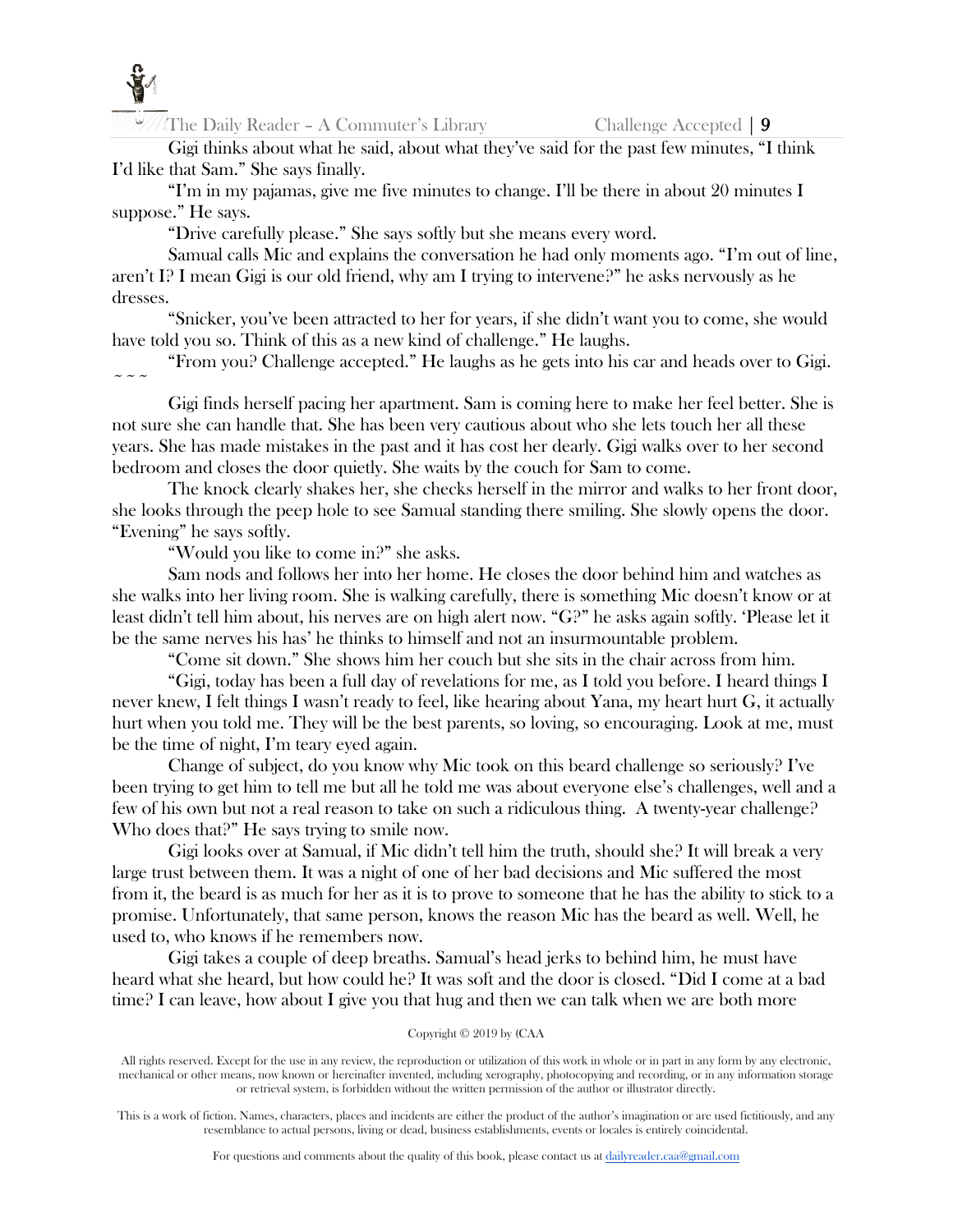

awake." He says making an assumption that the noise he heard came from a man in the other room. But why would she have him come? Trouble, there must be trouble he thinks to himself. He tries to prepare himself mentally for what he might hear.

Gigi's eyes begin to tear before she wants them to. Samual doesn't know which place to run to first, he decides to start with Gigi, he runs to her and holds her. She lets him. In fact, she hugs him back very tightly, Samual pulls her up to standing next to him. He holds on to Gigi and lets her cry softly into his chest. His heart hurt before, but now he feels his heart actually breaking. Is that possible? To have your heart physically break?

After a moment or two, Gigi calms herself down and begins to sit, Samual helps her sit down and he sits on the floor in front of her, giving her some space. He puts one hand on her knee, "You want to talk today? Or should I go now?"

Gigi feels the heat coming from his hand on her knee, a better friend she couldn't ask for. Her whole group of friends have been wonderful, ever since they were kids. Safety, as she told him before. She feels safe around him but she also feels her heartbeat increase every time she is alone with Samual.

The noise from the other room is louder now. Without thinking she begins to talk, "My mom is sick Samual. She lives here with me now. Her insurance only pays for someone to come in for eight hours a day, in other words, while I'm at work. Before and after that, it is all on me. I need to find babysitters for her every time I leave the house." Her hands cover her mouth quickly suddenly realizing what she said.

Without missing a beat, Samual says, "I'll call my sister, she is the best at this that I know of. She works for a company that sends out 24-hour help to people. This is what she does for a living, would you trust her here with your mom while we go to the Fern's wedding for a couple of days?" he asks.

Gigi's tears come once again. "Sam, I'm so afraid." She says.

"Afraid to leave? Or afraid something will happen while you're gone? Is it an illness she can get better from? Talk to me G. I'm here for you. I'm always here for you. You're my best girl." He says softly. Forever, he thinks to himself.

Gigi stares down at the floor next to Sam, she faces him and takes a deep breath. "End stage cancer. About two to three months now."

"When did she move in Gigi? Why didn't you tell any of us?" he is thinking of all of the extra money she must be spending that she doesn't have. Plus, she started a new job which means she doesn't have any insurance of her own right now. He wants to take care of her, take care of all of her, always. But now is not the time or place.

He pulls her chin up with a finger so she is now looking him right in the eye. "I'm going to help and you're only going to say thank you." He says.

"I went to college, I have a degree." She whispers.

"Yes, you do, but you've had a hard time finding a position worthy of such a wonderful person. I, on the other hand, have enough to share with you and am willing to do so for as long as you need. We've been out of college a long time and you're not the only one struggling. Think of all the others from your graduating class. You're not alone, not now, not then, not ever G. Not

#### Copyright © 2019 by (CAA

All rights reserved. Except for the use in any review, the reproduction or utilization of this work in whole or in part in any form by any electronic, mechanical or other means, now known or hereinafter invented, including xerography, photocopying and recording, or in any information storage or retrieval system, is forbidden without the written permission of the author or illustrator directly.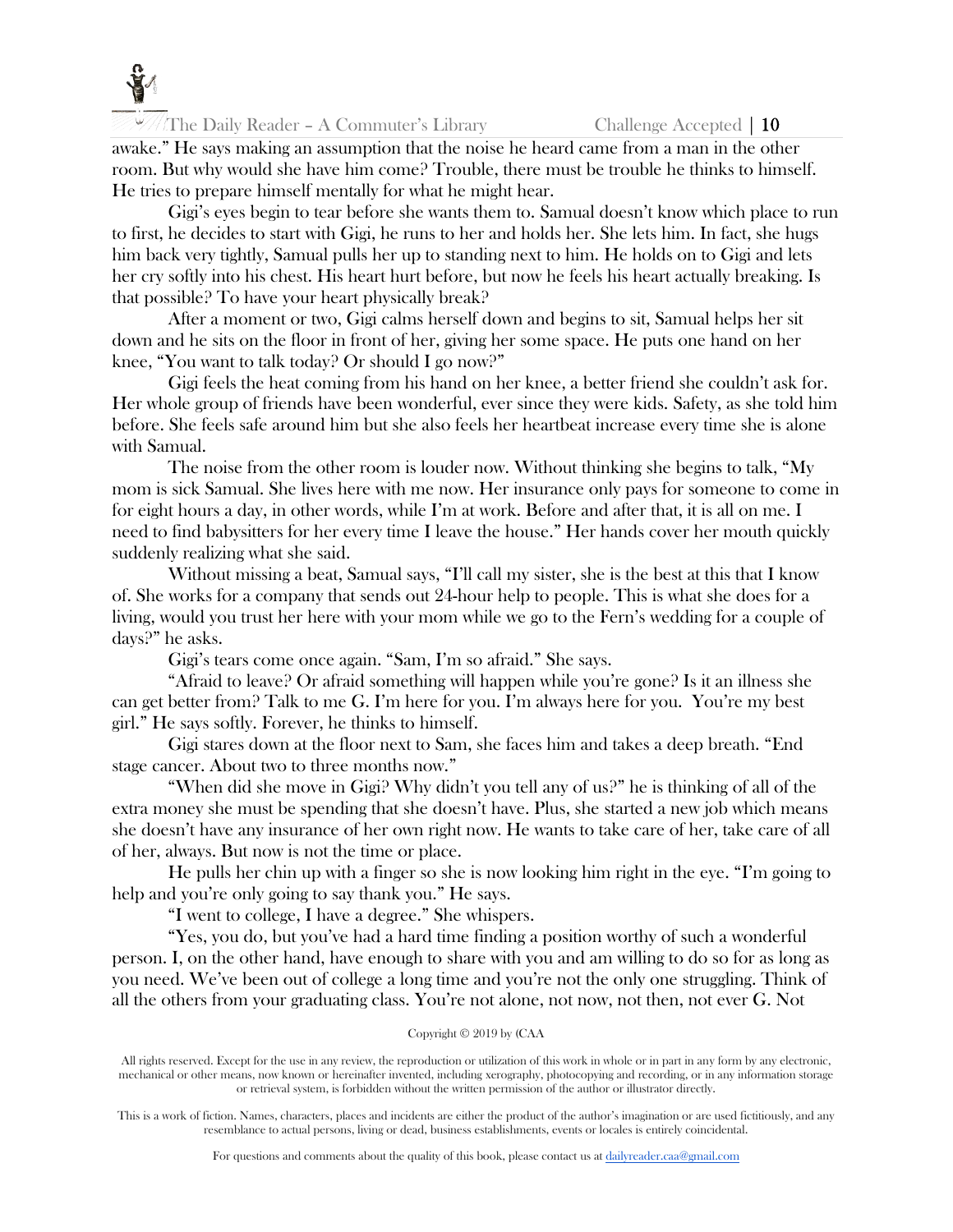

ever." He repeats softly. Then he thinks about something in the past and asks another type of question, "How long ago did she really move in? Before the illness, I mean." He asks looking her in the eye.

Damn, she should have known he would figure out the part she left out. She bows her head, truth, it's the only way. "How long have I lived here Sam?" she asks him.

"Let me think." Sam processes all that is before him. He knows exactly when Gigi moved in, he was there that day. "Six years and four months ago." He smiles at her.

"Wow, yeah, well, minus the four months and you have your answer. I never have anyone over here. Didn't anyone think that was suspicious? You never ask. No one asks. It's one of the reasons I love you all." She says choking back tears again.

"I'm sure we've asked over the years but you probably gave us an answer we accepted. Besides, Mikey and I live in very large apartments, we never mind having everyone over and Graham does now too." The noise comes again. Suddenly, Samual remembers that noise. Gigi's mother used to use that noise when she faked having a headache so everyone would leave the house. What could she possibly want from Gigi? Money? Care? A place and person to sponge off of who won't question her? Aw this is going to suck but Samual has to find out the truth. He has to dig further.

He looks over to the door again, that must be it. Gigi cares, and who would want to work for your food and housing when your daughter is finally making enough to live in a decent apartment. "Gigi, when did the illness start?" he asks cautiously, he doesn't want her to catch on that he suspects something is not right. And by something he means he thinks her own mother is taking advantage of her, that she isn't really sick at all, but knows she can prey on Gigi's sympathies.

"Let me think. I think it was shortly after she went to the doctor around the time we all came back from that big camping trip where Graham proposed to his wife." She smiles thinking how adorable that proposal was.

"Ok, so that would be three and half years ago, since they've been married for three years. Would you mind telling me how she went from one doctor visit to living with you?" he asks cautiously again.

Gigi takes a deep breath again and looks at Samual, he is thinking too hard. She knows what that means, it means she is not seeing something that is right in front of her eyes. Not wanting to feel foolish, she says, "Sam, you and I've been friends too long to start this. But it is late, and we probably shouldn't talk here. Although, I will tell you one thing." She smiles a flirting smile and reaches over to hold his hand.

Samual covers her hand with his other hand, he stares into her eyes. "Ok. I'm ready, tell me anything you want."

"The beard, it is kind of my fault." You can do this, she tells herself. "Do you remember when Wane left school for a while? A whole semester in fact."

"Yes, it was spring semester of sophomore year. Why?" he asks.  $\sim$   $\sim$   $\sim$ 

# Copyright © 2019 by (CAA

All rights reserved. Except for the use in any review, the reproduction or utilization of this work in whole or in part in any form by any electronic, mechanical or other means, now known or hereinafter invented, including xerography, photocopying and recording, or in any information storage or retrieval system, is forbidden without the written permission of the author or illustrator directly.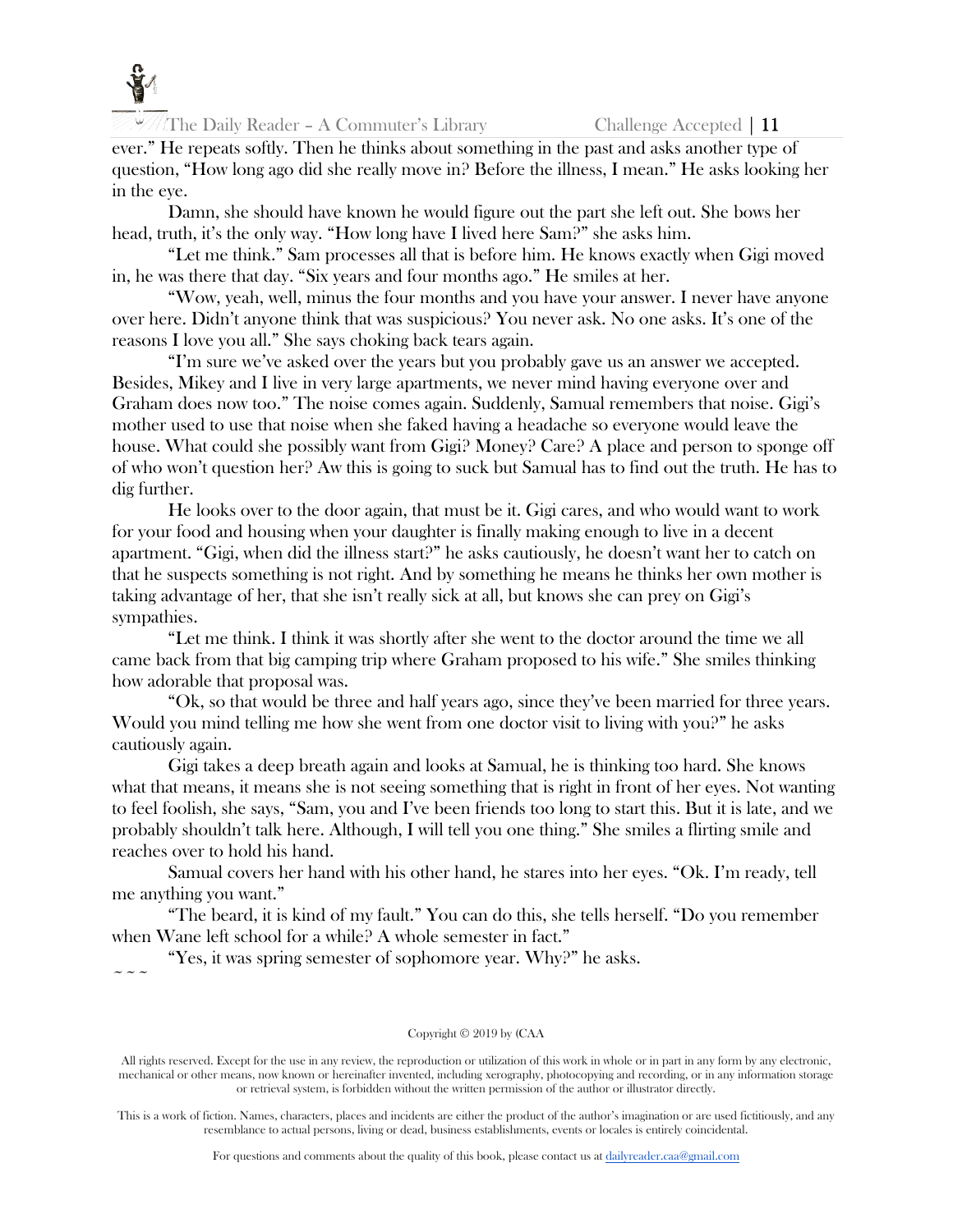

Mikey sits in his apartment with his morning cup of freshly squeezed orange juice and his eggs. Before he gets the first bite into his mouth his door bursts open and Samual screams, "What the hell is wrong with you?!! We were best friends then, we talked about everything!!! How dare you keep such a dark secret from me!! This, this, I don't even know what to say." He pauses a moment, "This involves GIGI!!!" he yells with his hands in the air.

Mikey stares at his friend. It is clear that Gigi must have told him about why he grew the beard in the first place. The part that worries him the most is that if Gigi told him the one thing she swore Mikey to secrecy about for life, she must be covering up something more serious and that hurts him more. Mikey stands and walks to his friend, he pulls him into what he feels is a much needed hug. He holds on tightly until he feels Samual relax a bit in his arms. Mikey knows that Samual loves Gigi with all his heart, it must have been really hard to hear.

"Come sit down. Tell me what she told you and I'll tell you why you never knew and what concerns me more now." Mikey walks his friend over to couch.

Samual sits down and explains all he knows then he looks up at Mikey, scared about what he might hear. "She gave you the censored version, now if you promise to control yourself, I'll tell you the rest. I don't want you to end up in jail any more than I wanted to be there myself when this all happened."

"Thank you for letting me vent. I couldn't do anything last night, I sat there holding her hands and cried with her. I cried in front of her and she held me tighter as I did. I wanted to kiss her so badly but that would have been the worst thing to do. I sat with her and held her for about an hour before I left. When I saw she was falling asleep, I carried her to her bed and laid her down. I kissed her hand and before I left she turned over and waved at me. It was 2:00 in the morning. And yes, she is working today but she doesn't have to go in until noon she claims." Samual sighs.

"You calm?" Mikey looks to his friend who nods.

"If you recall, the hallway near they gym was right in between the girls' and boys' locker rooms. After a particular hard workout with Coach Jim, I was heading down to the locker room. It was during those couple of months that I was debating on whether or not I wanted to run for the track team. Stop laughing, I can run." He smirks at his friend.

"You can run, physically everyone can." He laughs.

"Listen Snickers, this was a serious consideration at the time. This was during the time you were busy with your karate classes, so I was looking for something to do after school too. But that is not what we are here to talk about. During that same time, Gigi was working on her dance routines with the girls in the musical the drama department, she and Sissy were both part of the group from eighth grade who were allowed to be part of the high school Spring production. I heard screaming down the hall and what I saw was Gigi with her shirt ripped off already and our wonderful classmate in the process of trying for more clothes. He was telling her how he had to teach her a lesson about embarrassing him in a public theater. I ripped off my sweatshirt and threw it on Gigi, pulled him off of her and slammed a fist into his face.

I was waiting for him to get off the floor when Coach Jim came running in. Screaming at us to halt. I stood there watching him on the floor. When Coach got to us he pulled him off of the

# Copyright © 2019 by (CAA

All rights reserved. Except for the use in any review, the reproduction or utilization of this work in whole or in part in any form by any electronic, mechanical or other means, now known or hereinafter invented, including xerography, photocopying and recording, or in any information storage or retrieval system, is forbidden without the written permission of the author or illustrator directly.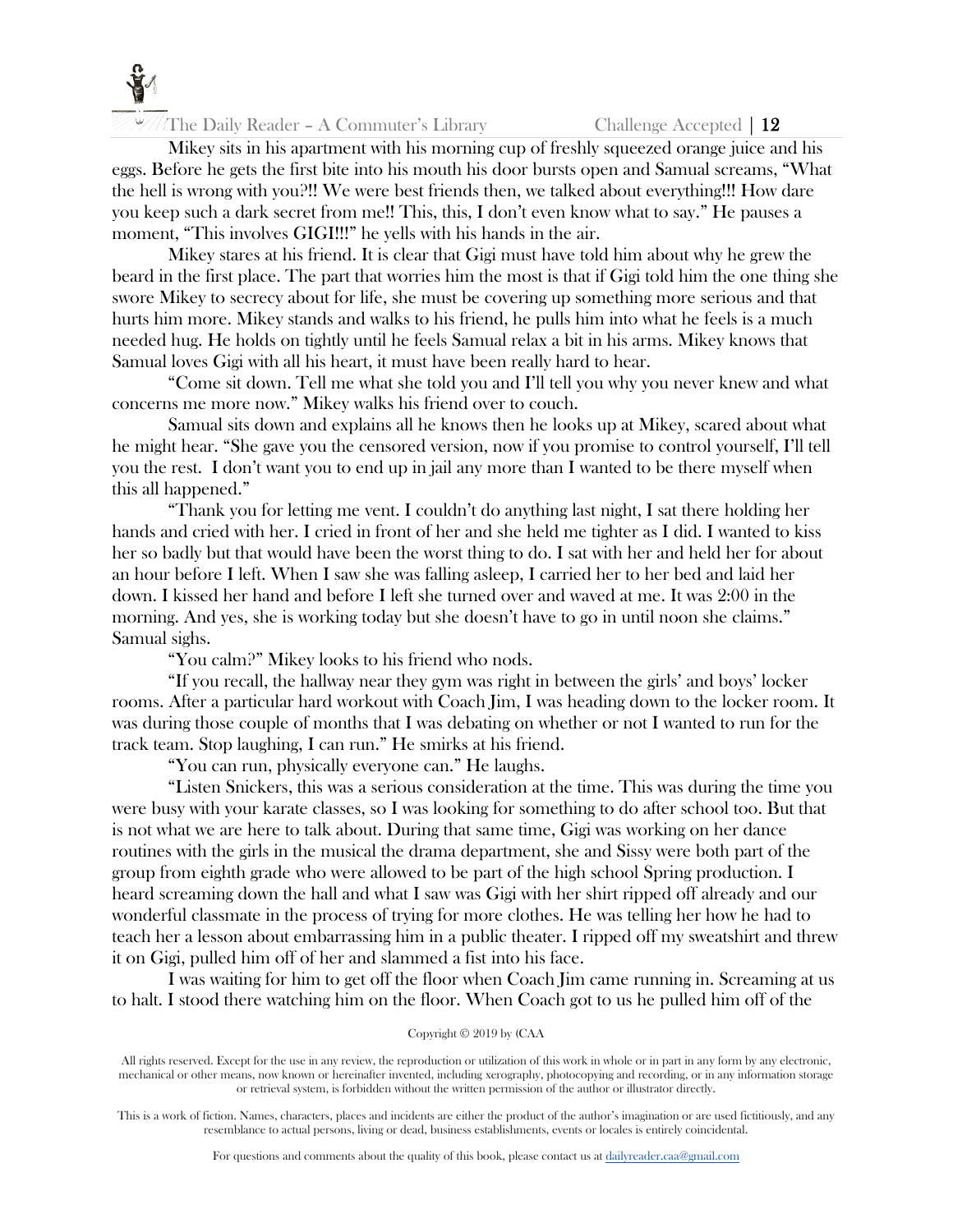

floor and asked Gigi if she was hurt. She told him she didn't think so. He told her to please go get dressed and meet him in his office. Oh, I forgot to mention that while he was still on the floor he said to the two of us that we are going to get into a lot of trouble because as soon as his father hears about what we did to him, meaning she and I, twice, that he was going to make sure both of our fathers got fired from their jobs.

Thankfully, he didn't know Gigi well enough to know there was no father in the equation. Ok, I know, missing the point. Oh yeah, I forgot one more thing, while I was looking at him on the floor he got a lucky shot with his booted foot to my chin, it was bleeding a lot by the time Coach got there.

In the coach's office, he gave me something to put pressure on my chin with and ice pack on top. He made two phone calls to have people come to his office. Gigi had walked in wearing my sweatshirt still. We sat there and waited quietly. She would barely look at me, you know she doesn't do blood." Mikey looks at his friend who he sees is now thinking about something and not the story he is telling him.

Damn, damn, damn. Her mom knows that too, that is why Gigi has never been to the doctor's office, why her cheating piece of crap mother can pull this off. She knows Gigi won't go to doctors for fear of seeing blood. Samual hits the arm of the couch hard. "Not this, we'll talk after, finish the story."

"If you're sure." Mikey pauses.

"Yeah. Going to be a long day, can I have some juice?" Samual slumps back into his seat. Mikey brings him some juice and sits on the couch with his friend. "After about 20 minutes, both the principal and Wane's father walked in."

"His father? How did Coach get him so quickly? That man is one of the busiest people in this state." He informs Mikey. "Still is."

"Coach has a way with words I suppose. He was not happy when he walked in, he began yelling about how important he is and why he has no time for this nonsense of teenager angsts. Then Coach did something that surprised us all. He turned off the lights and turned on his computer, he hit play and showed us what we all just went through. He did not apologize, he also said that there are signs that say the hallway is monitored by video so it shouldn't have been a surprise to anyone that he has proof without words of consent to being taped. It is completely legal, if people choose not to see the clearly placed signs that is their own doing.

Wane's father looked at his son as if he was ready to beat the sarcasm out of him. He turned to the principal then back to Gigi. He looked right at her and asked if she wanted to call the police. She said no, that she wasn't hurt. He looked at both of us and said not to worry, he has no control over getting anyone fired and he would never do such a thing for the actions of his son. He looked at the principal again and told him his son is going to have to go away for a while to learn how to behave with women and with peers. The man looked beaten, he really did. He had a great reputation for being fair in business, something his son didn't learn even in his adulthood. Sorry, side conversation again.

Listen, that's the whole story." Mikey sits back and looks at his friend. He is very quiet, almost too quiet, "Snicker?" he asks slowly.

#### Copyright © 2019 by (CAA

All rights reserved. Except for the use in any review, the reproduction or utilization of this work in whole or in part in any form by any electronic, mechanical or other means, now known or hereinafter invented, including xerography, photocopying and recording, or in any information storage or retrieval system, is forbidden without the written permission of the author or illustrator directly.

This is a work of fiction. Names, characters, places and incidents are either the product of the author's imagination or are used fictitiously, and any resemblance to actual persons, living or dead, business establishments, events or locales is entirely coincidental.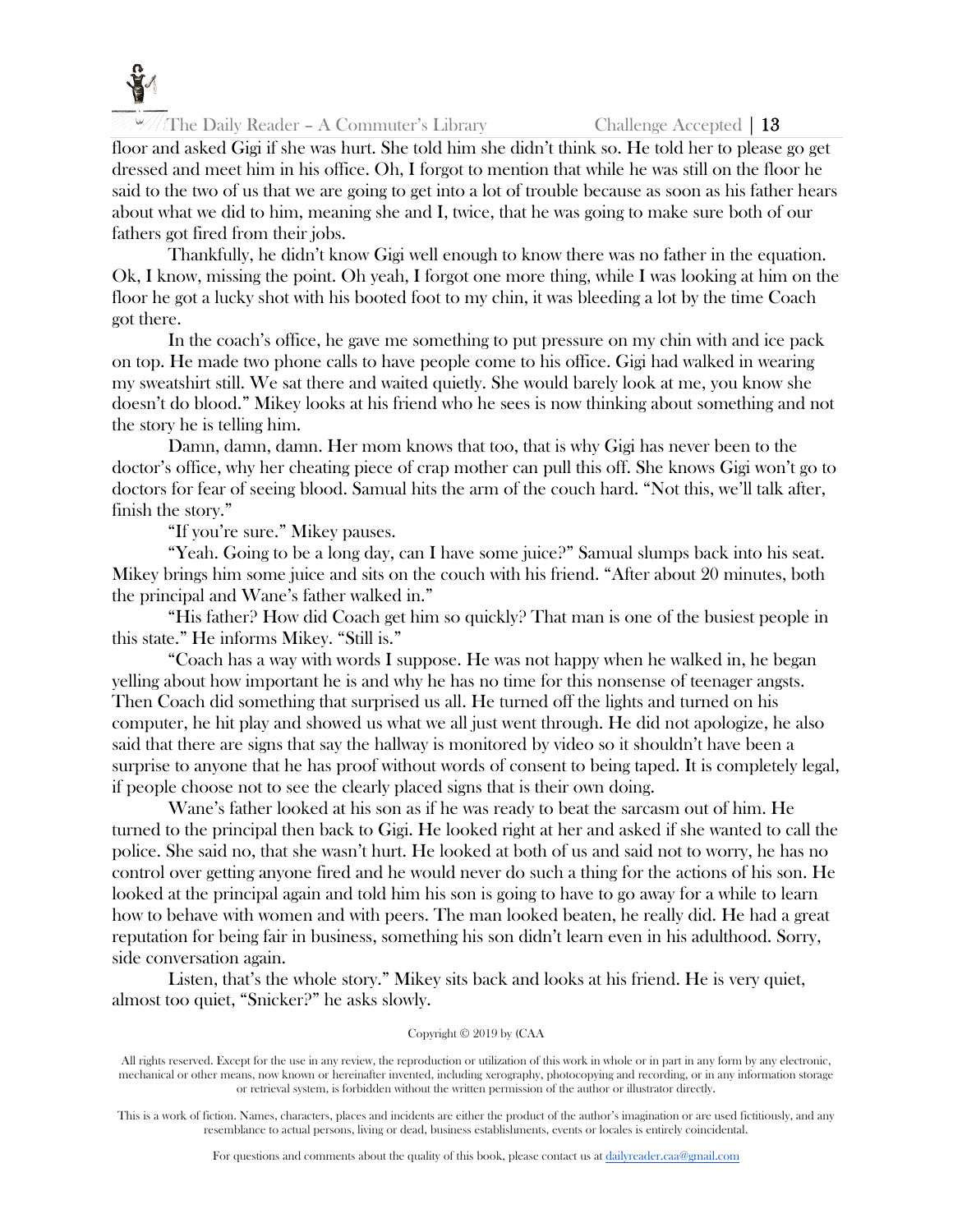

Samual rubs the back of his neck and shakes his head, "So a couple months later Gigi realized your scar wasn't going away she asked you to cover it up, because seeing it reminded her of what happened all the time. Then while we were in biology class, a semester later, he began teasing you about having a beard, clearly not learning much wherever he was sent. I remember him telling you how having a beard covers up your ugly face. Then he said 'bet you won't have it 20 years from now, hell you won't even have it 20 days from now.' And you answered him by telling him to write it down, write down the whole challenge. Being the confident idiot that he was, well probably still is, he wrote it down by also telling you that he would give you whatever house he was living in if you still had the beard on in 20 years. He wrote the date and time and signed it. Then his two friends signed it and what did you do with it?" Samual answered his friend.

"Yeah, he signed it, his friends signed it and I signed it, but you wouldn't because you said it was dumb. After that was done, I took the paper to my uncle, the one who is a lawyer, and he said it was as legal a document as they come. So, he filed it in a file with my name on it, he still has it. In fact, every first of the month, I take a picture in his office of my beard. I don't plan on cutting all of this off afterwards, but I don't think it needs to be this crazy long, do you?" Mikey asks smiling, but Samual is no longer smiling, he is no longer sad about hearing about Gigi, no his friend is contemplating a new problem, Mikey knows that for sure.

 $\sim$   $\sim$   $\sim$ 

Gigi sits at work and starts to think about her life. When Samual left the other day, he had a heavy heart, but part of her feels good knowing that he knows the truth now, knowing that he still loves her, that even after hearing that, he still tried flirting with me. "Oh Samual, I need you in my life." She whispers out loud.

Gigi's personal phone rings, without looking she answers, "Hello?"

"Hello? Is that how you answer the phone to your dying mother?" her mother says angrily.

"Glad to see you're feeling better today. Most energy you've had in a long time." Gigi answers equally angry.

"I need to go shopping, when will you be home? I need real food, none of this vegetable garbage you keep here. Doctor says I need real food like beef steaks or fish steaks. Maybe even a glass of fine wine too." She interjects.

On a whim, Gigi asks, "Hey Mom, why don't you give me your doctor's number. I'd like to talk to him or his nutritionist about these kinds of food for you. No one else I know who has been through cancer has ever been told to only eat high quality, very expensive food and to only sleep in silk pajamas. Maybe I will stay with you for your appointment this week."

"I don't need a babysitter at the doctor Gigi, never mind, I'll call my friend to bring me food." She hangs up quickly.

Gigi calls Mikey and Samual on a conference call. "Hey girlfriend, what's going on?" Mikey says first.

"Samual, you're right. Something doesn't add up here." She says feeling defeated and mostly feeling foolish.

"I never said something was off." He says quickly.

# Copyright © 2019 by (CAA

All rights reserved. Except for the use in any review, the reproduction or utilization of this work in whole or in part in any form by any electronic, mechanical or other means, now known or hereinafter invented, including xerography, photocopying and recording, or in any information storage or retrieval system, is forbidden without the written permission of the author or illustrator directly.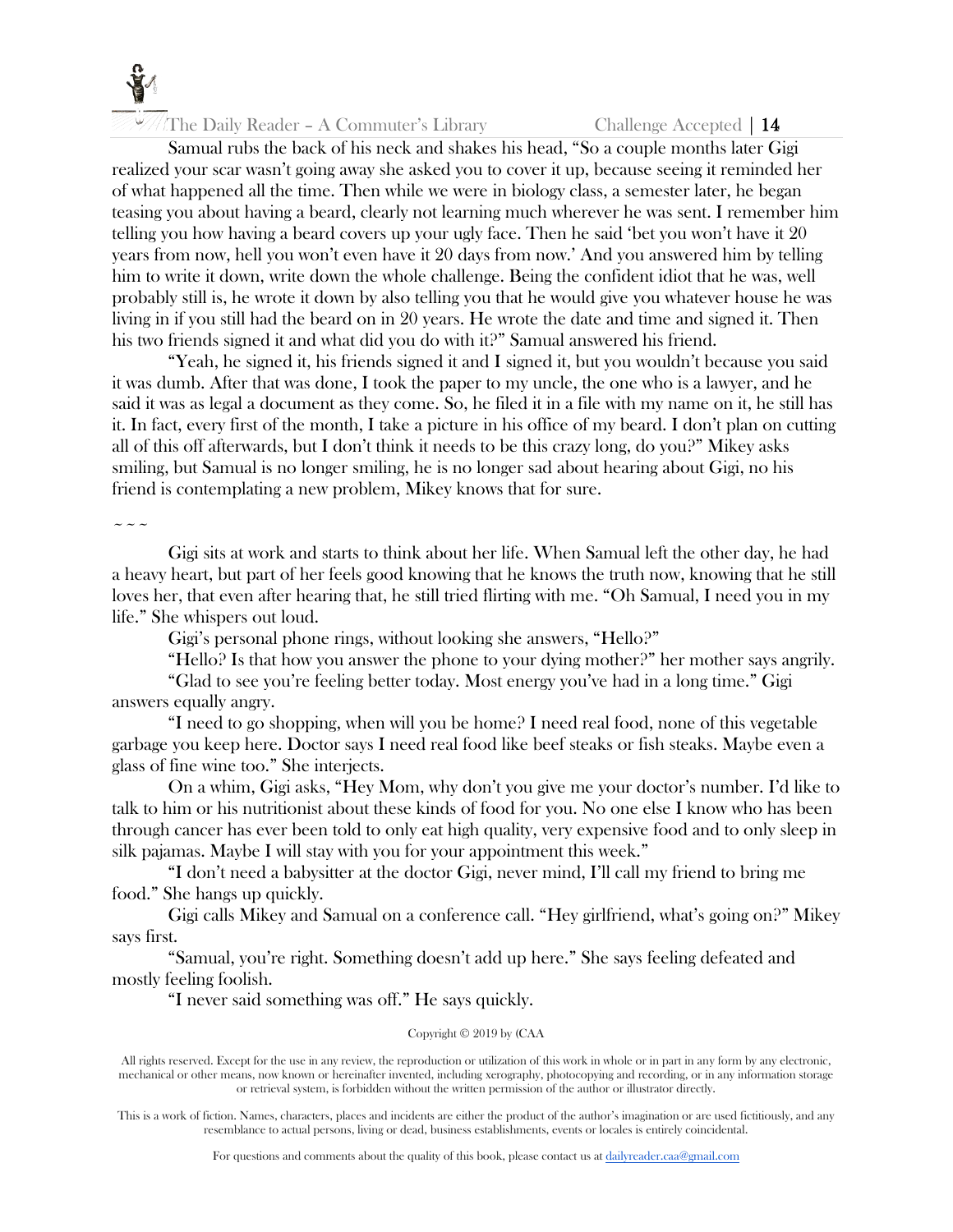

"You didn't have to. I can read every line on your face. I've known you too long. I know when you're thinking, I know when you're happy, I even know when you're thinking about me verses anyone else in the room." She says softly.

"If you're so clairvoyant, what am I thinking now?" he asks.

"I don't think I can say that with Mikey on the phone." She flirts.

Mikey laughs, "Ok you two, Gigi, what's this about?"

Gigi explains that it wasn't until Samual came over that she realized things aren't good with her mom and she isn't talking about the cancer. She tells them how she moved into her apartment only months after Gigi did herself. She came looking very sickly. Throwing up a lot, looking as if she has already lost a lot of weight since the last time she saw her. But Gigi had assumed she had a flu.

"She recovered from that, never once telling me when she was leaving. I thought she came because its hard to be sick when you're alone. But then a couple weeks later she told me that she had no intention of leaving, that there is a spare bedroom in my place and this way we both don't have to pay rent.

But then I noticed she never left, but I was starting that new job, it was a good opportunity and I wanted to make sure I worked my ass off to make sure I keep the job. I called you almost daily Sam, remember?"

"Yeah, we worked out all of what you did each day and talked about how you can do more. You were there for a few years, but then they let you go last year out of nowhere." Samual says.

"Not out of nowhere, I kept getting called out by my sick mother." She says with sarcasm. "Take me to this appointment, needing new clothes for her smaller body, hair appointments to make sure she doesn't lose all of her hair at once. Gym appointments so she can keep up her strength. No, she didn't bring her car with her. Boys, I think I've been scammed by my own mother for years. Just how stupid am I?" She says with a sigh.

"Ok, I have the best idea. In a couple of weeks, we are all going to Fern's wedding. We will be gone for three days, only two of which are work days. Since we are going at night, we will have my sister come to your place with her dog, she always goes with her dog, he is a service dog for her patients. Anyway, she will be there to take care of her. Your mom can't fake illness in front of her, or the dog for that matter, she will go in asking for her medicine schedule, check all the so-called pills she takes. You name it, she will take care of it. Especially the bills, she loves to help patients go through their bills so she can help them with payments and insurance." Samual says.

"Guys." Gigi begins to cry.

"We'll be there in ten minutes, take your lunch break, we'll meet you at your car." Mikey says.

"Ok." She whispers because that is all she can do now.

Samual gets in his car and calls his sister, "That sucks. Oh my, she is faking cancer for three years? I hate people like this but Samual, you have to understand one thing. It is possible, you can fight it for a long time sometimes."

"Gigi doesn't even know the doctor's name. She brings her mom to a non-descript building on the corner of Winston and Brick once a week." Samual says.

# Copyright © 2019 by (CAA

All rights reserved. Except for the use in any review, the reproduction or utilization of this work in whole or in part in any form by any electronic, mechanical or other means, now known or hereinafter invented, including xerography, photocopying and recording, or in any information storage or retrieval system, is forbidden without the written permission of the author or illustrator directly.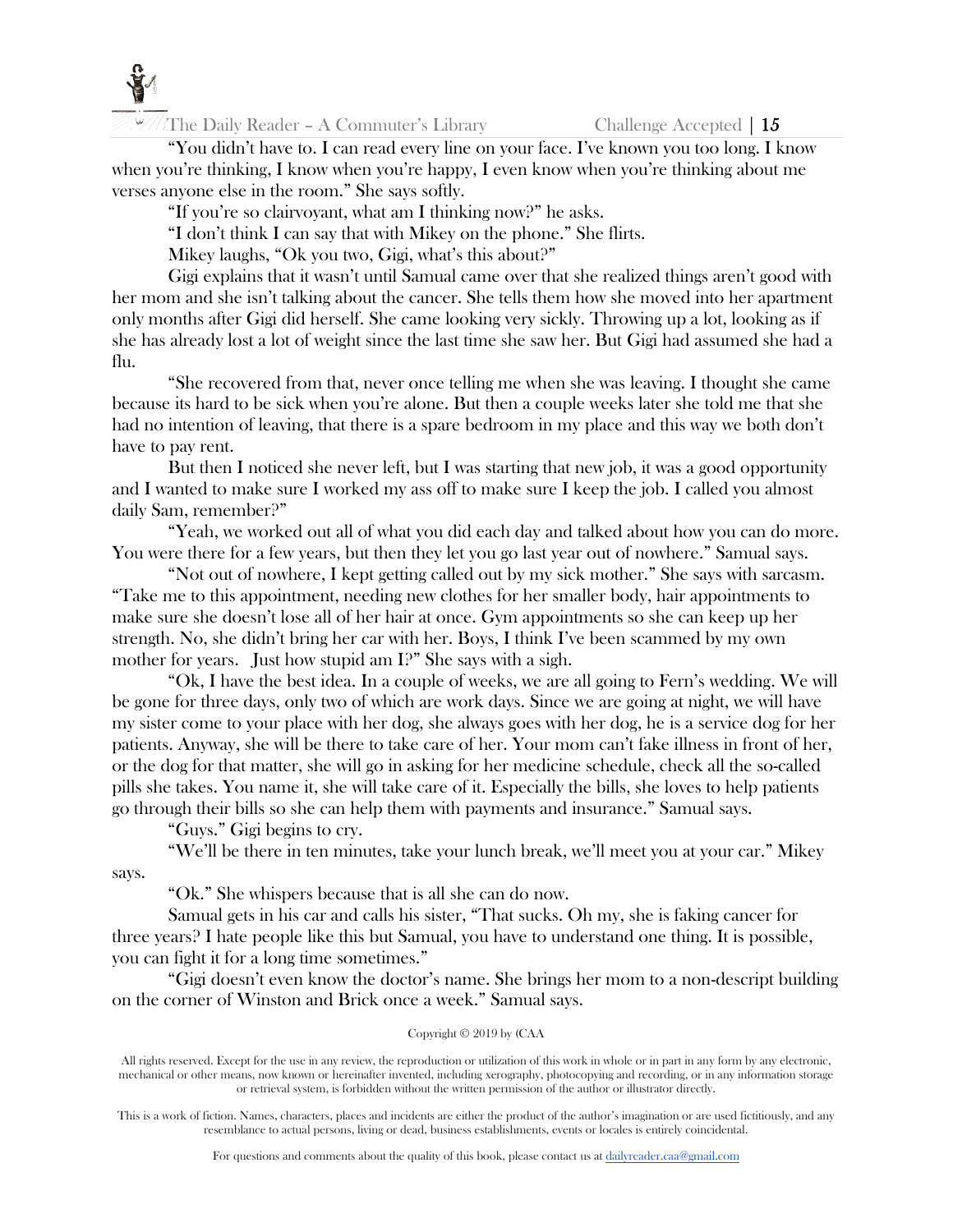

The Daily Reader – A Commuter's Library Challenge Accepted  $\vert 16 \vert$ 

"I know that building, there are no doctors in that building. It is filled with offices of lawyers, accountants and engineers. The nearest doctor's office is about four blocks from there. Oh Sam, I'm sorry, I know we're talking about Gigi so that must hurt you most of all." She tells her brother as an apology. Then continues, "I don't mind coming, but let's do this right. Usually, I go to meet the patient first, walk around the home, check out her accommodations to make sure everything is good, then I can tell her I will be back the day that Gigi leaves for the wedding." She says.

"Ok, send that text to Gigi now, we're headed over to pick her up, she took the bus today, her car is in the shop again. Which means she is probably waiting outside for us with no car to hide in, and she is upset at the revelation. We'll call you later." Samual says getting angrier and angrier.

"Ok." His sister hangs up and begins to think of her brother's love for Gigi, she hopes he can finally make things work between them. Having found love herself, she knows its value. Samual calls Mikey and tells her about his conversation with his sister. "Remember when she used to moan and claim she had headaches?" Mikey asks. Samual tells him how he heard that same moan when he was recently there.

"I don't get it, who has Gigi been paying then? Her mom keeps handing her all of the bills saying it is what is leftover from medical bills. But she hasn't been working, has she? Does she have some kind of job that we don't know about? Is she making money only to not use it? I'm not getting this." Mikey says.

"I am. Gigi is the only girl, she has three older brothers, they graduated high school and never came home. Gigi, like us, went to a local school. Actually, she went locally because of us but that is not today's story. The boys never enjoyed being around their mother, I never asked why. I think they had their own form of abuse from her, but this emotional abuse she is giving Gigi is simply cruel. Why prey on a woman in her 30s. She isn't a child any more. You would think that getting fired from the last job would have made this all stop." he says.

"One other thought, we all know that Gigi's mom always talked about money. Her ex didn't send much support, but the boys seemed to have found him and reconciled. Gigi never has, mostly because she never left the area really. But that aside. I wonder if her mom is using Gigi's money to pay her own debts, bills coming from collectors can easily look like medical payments. They usually aren't too specific and Gigi doesn't like to study paperwork, she'd rather pay the bills and have good credit. I'll head over to her place, you pick her up. I'll see you soon." Mikey says. He wants to catch Gigi's mom off guard. "Steak? What doctor requires that?"

Mikey gets to the apartment in a few minutes, he knows he has at least ten minutes before the others get here. He is going to use his key and let himself in, claiming he assumed she was at work. Before he puts the key into the door he hears some noise, is that a radio? He asks himself. No, that isn't a radio, it sounds like someone singing, live.

He quickly puts his key in and opens the door with his phone camera ready to be used. He sees something he was not prepared to see. Gigi's mother is sitting on the couch clapping to the man in front of her who is singing. They haven't noticed him, yet, his phone is still recording. About 30 seconds later he turns off his phone and yells, "What the hell is going on here?" Gigi's mom looks at him in shock. "You've got a lot of explaining to do!" he yells again.

# Copyright © 2019 by (CAA

All rights reserved. Except for the use in any review, the reproduction or utilization of this work in whole or in part in any form by any electronic, mechanical or other means, now known or hereinafter invented, including xerography, photocopying and recording, or in any information storage or retrieval system, is forbidden without the written permission of the author or illustrator directly.

This is a work of fiction. Names, characters, places and incidents are either the product of the author's imagination or are used fictitiously, and any resemblance to actual persons, living or dead, business establishments, events or locales is entirely coincidental.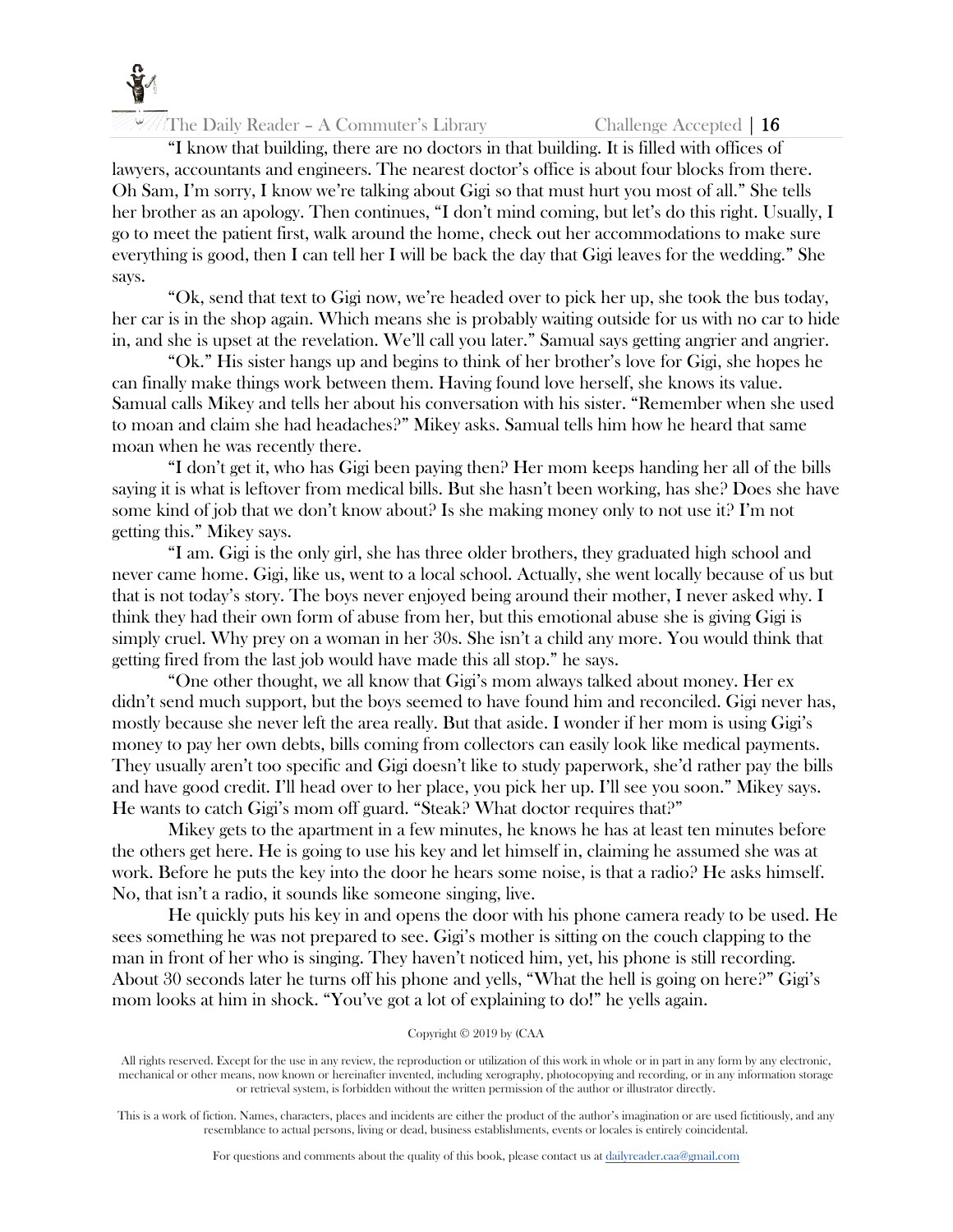

"I don't have to explain my actions to the likes of you." She stands and takes her friend into her bedroom.

Mikey sends his recording to Samual. He sits down on the couch and waits for them. At the next light, Samual plays the video Mikey sent him. Gigi sits quiet, she grabs onto Samual's arm. "That is her physical therapist that comes over once a week. Oh Sam, I am a fool, I'm bigger than a fool, aren't I? I should have listened to my brothers, they told me to kick her out shortly after she moved in. That is the last time I spoke to any of them though, they've never called back, never checked in." she sits back in her seat.

Samual doesn't say anything until they get to her apartment. "Ready?"

"Yeah, let's walk in and make lunch for each other, pretend none of this happened. Your sister said she is coming tonight anyway, right?" Gigi says.

They walk in to see Mikey sitting on the couch looking quite angry. "Come in the kitchen Mic, let's make lunch. I'm in the mood for some grilled chicken and a simple salad." Gigi says. Mikey looks at her, if she can do this, he will too.

"I'll start the chicken, can you go get your bills for this month, I want to go over a payment schedule with you." He says in his best big brother voice.

"Ok, I have them in one place. She walks over to her desk to pull out a stack of paper." Gigi looks down at them again. She has marked each payment she has made along with a date. Everything is recorded on a sheet of paper on the inside of the folder.

When she gets back to the kitchen, she and Samual begin to make lunch and Mikey looks through the paperwork. He takes pictures of each one. He will call on them back at his office. In total there is \$25,000. So far Gigi has paid \$9,000 according the sheet on the folder. That amount of money, plus her car payments, rent, phone, allowance she gives her mom, no wonder Gigi doesn't have much left over he thinks to himself.

 $\sim$   $\sim$   $\sim$ 

Mikey has spent the past week looking through and making calls on all of the bills Gigi had given him when they were at her apartment. That day is a nightmare in his life. Since then her mom has poured on the guilt telling Gigi she was entitled to have a day of fun instead of all the pain.

Gigi hasn't spoken to Mikey at all since then, she is even avoiding calls from Samual. Tonight, the two of them plan on surprising her right after work. Mikey has a lot to point out to Gigi, they are also bringing a lawyer with them. Out of the 12 bills he was given, only one of them was a medical bill. That had nothing to do with cancer either, it was when she went in to the emergency room for a sprained ankle, four years ago. The original bill was so old, her mom hadn't even moved in yet. The lawyer took the bills over for Mikey and they met last night, it was a real eye opener and he is angrier than ever. Not only has this woman given Gigi old bills to pay, she continues to mount them on her. Mikey realized that the \$25,000 that he saw was only the recent group of bills. Gigi has paid over \$50,000 in old bills for her mother in the past three years alone.

The lawyer had checked into her mother's social security number and saw that her credit rating is one of the worst he has ever seen. He contacted the collection agencies and found the real

# Copyright © 2019 by (CAA

All rights reserved. Except for the use in any review, the reproduction or utilization of this work in whole or in part in any form by any electronic, mechanical or other means, now known or hereinafter invented, including xerography, photocopying and recording, or in any information storage or retrieval system, is forbidden without the written permission of the author or illustrator directly.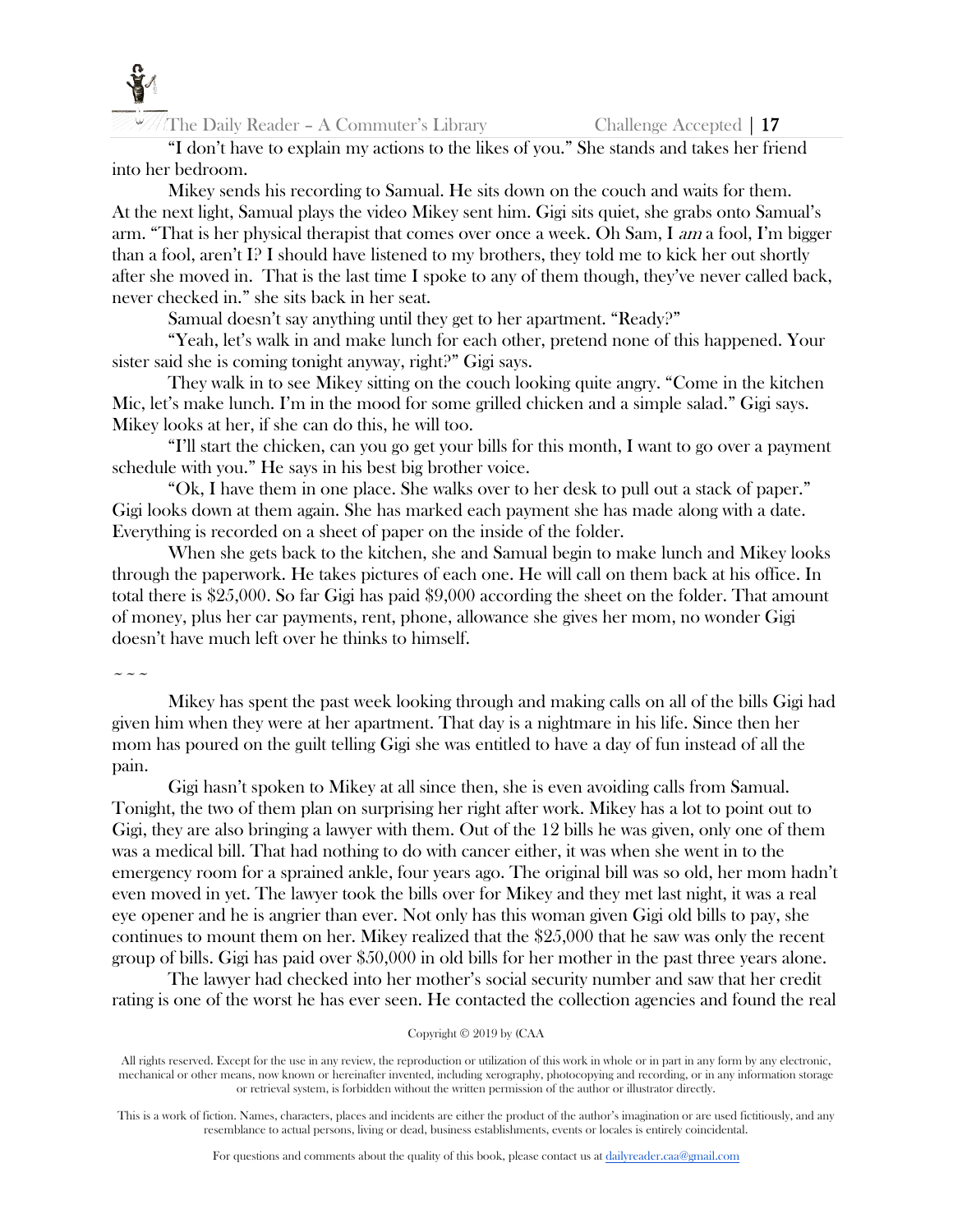

numbers of how much she owes in total. She only hands Gigi one bill at a time, and with her big heart, Gigi keeps finding a way to pay them off. The level of debt is more than Gigi makes in five years at her current salary. The lawyer also found three aliases her mom has been using. The worst part, the one that made Mikey want to call the police is that she finally stooped so low as to use her daughter's social security number to get a new credit card only a month ago. It is already maxed out and with Gigi having a good credit rating, she was given \$8000 to spend and she did. But where is it? Where are all of these belongings?

The lawyer wouldn't tell him, he said he will discuss this all tonight. Mikey calls his friend.

"Samual, I'm so angry right now, there is no way I can go tonight. I want to go over to her apartment and scream at that bitch."

"This is so messed up. I know you told me not to, but I called her brothers to tell them about tonight's meeting. I yelled at them and told them it was time for them to step up and save their sister from financial disaster. I told them that it was nice of them to run the other way, to tell her once that she should kick her mother out but never follow up on whether it was done and leave her to clean up their mother's mess. I even told them that if they don't show up I'm going to have the lawyer check into their finances too to make sure they aren't doing the same thing to Gigi. That shut them up right away. They are all married now, we know that, but even in their busy lives they promised to be here. They only live two hours away. Two hours away and they never thought to check on their only sister. We're meeting at the steakhouse now, private room, her oldest brother arranged this and called me this afternoon. He also told me he called his uncle, mom's brother, to show up too. I think there is some bad blood there because of money as well." Samual sits back and sighs. Samual is going to fix this if it is the last challenge he ever takes on.

"Snicker, you've been my best man my whole life, at this point, you now know everything there is to know. You know my thoughts, you know my dreams. Tell me why do I want to do something so evil? I mean I really want to hurt her physically." Mikey asks.

"Well, I have a feeling you'd have a lot of help with that. I just got another text from her oldest brother that they've hired a private detective to investigate her financials as well as social activities for the past three years. Making sure she isn't dipping into their lives as well I suppose. Seems once I opened their eyes they admitted to running from the suspicions they've had for a long time. I'll be right down, I'm assuming you're close." He says.

"Just pulled into your parking garage. But Samual, Gigi's car isn't at the garage getting fixed, she sold it to him to pay one of the bills that had a particularly aggressive collector. That woman owes her a new car, or maybe we make sure the brothers buy her one. They owe her at least that if not more." Mikey says. "It's not as if her mother will ever pay her back."

Samual gets into Mikey's car and they head over to pick up Gigi. "Hey G. Guess which two handsome men came to take our best girl to dinner?" Samual says on the phone.

"Hmmmm, can't handle me on your own yet, eh Sam?" she flirts.

"Guess not." He says with a shaking voice.

"Ok, I'm finishing up here, shutting down my computer. I'll be down in a few." She says smiling. Gigi hasn't called her friends recently because she has been trying to figure out her life.

#### Copyright © 2019 by (CAA

All rights reserved. Except for the use in any review, the reproduction or utilization of this work in whole or in part in any form by any electronic, mechanical or other means, now known or hereinafter invented, including xerography, photocopying and recording, or in any information storage or retrieval system, is forbidden without the written permission of the author or illustrator directly.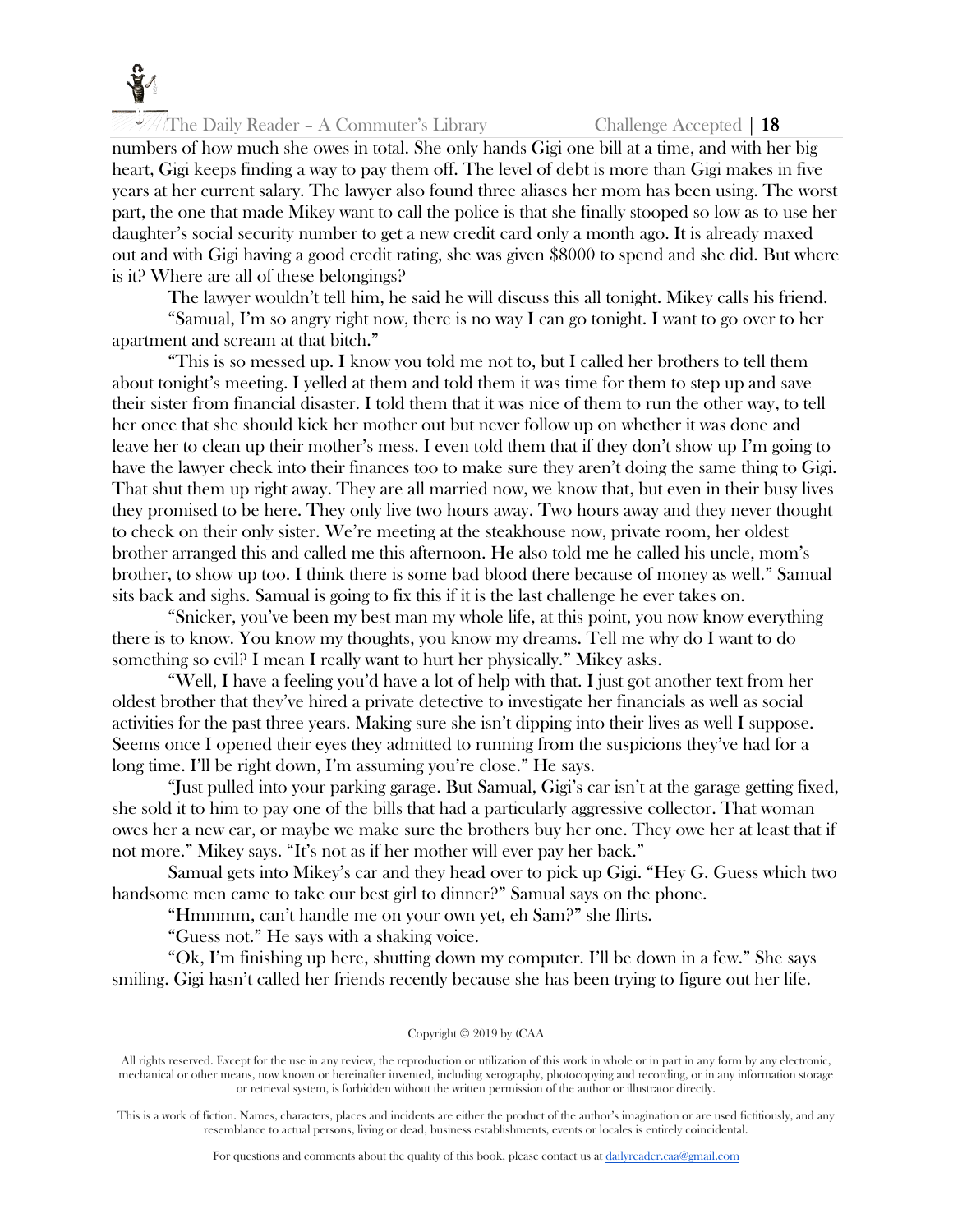

Her mom handed her four more bills yesterday claiming they are all old medical bills and that the doctor won't continue to treat her if she doesn't pay.

Gigi had a big fight with her mom last night, telling her she would like to go to the next meeting with the doctor to get a full picture of what is going on. She now believes that her mom is taking diet pills to make herself look too thin and sick. But she can't find anything in her apartment, so where can all of this be?

She gathers all of her belongings and slowly walks down the stairs to find her friends. "Hey, why so glum?" she looks at them both through the window.

"No time for discussion now, let's eat." Mikey says with as much enthusiasm he can muster.

They discuss work and other light subjects. When Mikey pulls up to the steakhouse Gigi looks at her two friends from the back of the car, "Ok boys, what's up?" she asks nervously.

Samual opens the door for her and says, "Please Gigi," and holds out his hand to her. She takes it and squeezes his hand. She doesn't let go the whole walk in, when they are brought into a back room, she already knows something is wrong, when she sees all of her brothers, she nearly falls over. Is that her uncle? Samual is there to catch her and help her into her chair.

Her brothers run over to her as well. "Damn Gigi, we should have called, we should have been in touch. I can only say sorry. Please don't worry now. No one is going to die, not unless I leave here now and kill our mother. We came because your best man here, Samual, called and told us we have to be here for this meeting. You know me, always up for a challenge but this is not one you should have done alone. We're jerks, ok, we get that. All of us heard from our wives when we talked yesterday. We live near each other. We left you out, all this time. Right now, we are all in trouble with our wives. They had assumed we were in touch and you're just too busy to come visit. Trust me, there is not a big enough apology. We ran, that is the truth, we ran and never looked back. Maybe we made an assumption that she wouldn't treat a girl the same as she did us, but that's not an excuse for our actions, or a rationalization. Are you calm now? Can we eat first or do you want the meeting first? Or would you prefer to use that fist your holding and make it land in the middle of my face?" he asks all while looking in her eyes. "I'd deserve the pain."

Gigi has not let go of Samual's hand with one hand, her other is holding a tight fist, her brother is right. She looks up at him and he nods to her. "I haven't eaten all day and these guys promised me steak." She tries to smile.

Samual helps her stand and walk closer to the table where he pulls out a chair for her to sit down on. Mikey sits on the other side of her, everyone eats in somewhat silence. Conversation didn't go above talking about anything more than her nieces and nephews' school activities, and everyone's jobs.

When it looks as if everyone is only playing with their food the lawyer speaks up, "Ok, we need to get this done already. Gigi, first of all, stop paying your mother's bills. Second, you're going to have to tell her to go back to her own apartment. The one she has been paying for herself through her own job she has from an online call-center. The place where she sends all the packages she orders under false names. The doctor you take her to? Yeah, that building is three blocks from her home. She goes there, to a building with a doorman who takes in all of her

#### Copyright © 2019 by (CAA

All rights reserved. Except for the use in any review, the reproduction or utilization of this work in whole or in part in any form by any electronic, mechanical or other means, now known or hereinafter invented, including xerography, photocopying and recording, or in any information storage or retrieval system, is forbidden without the written permission of the author or illustrator directly.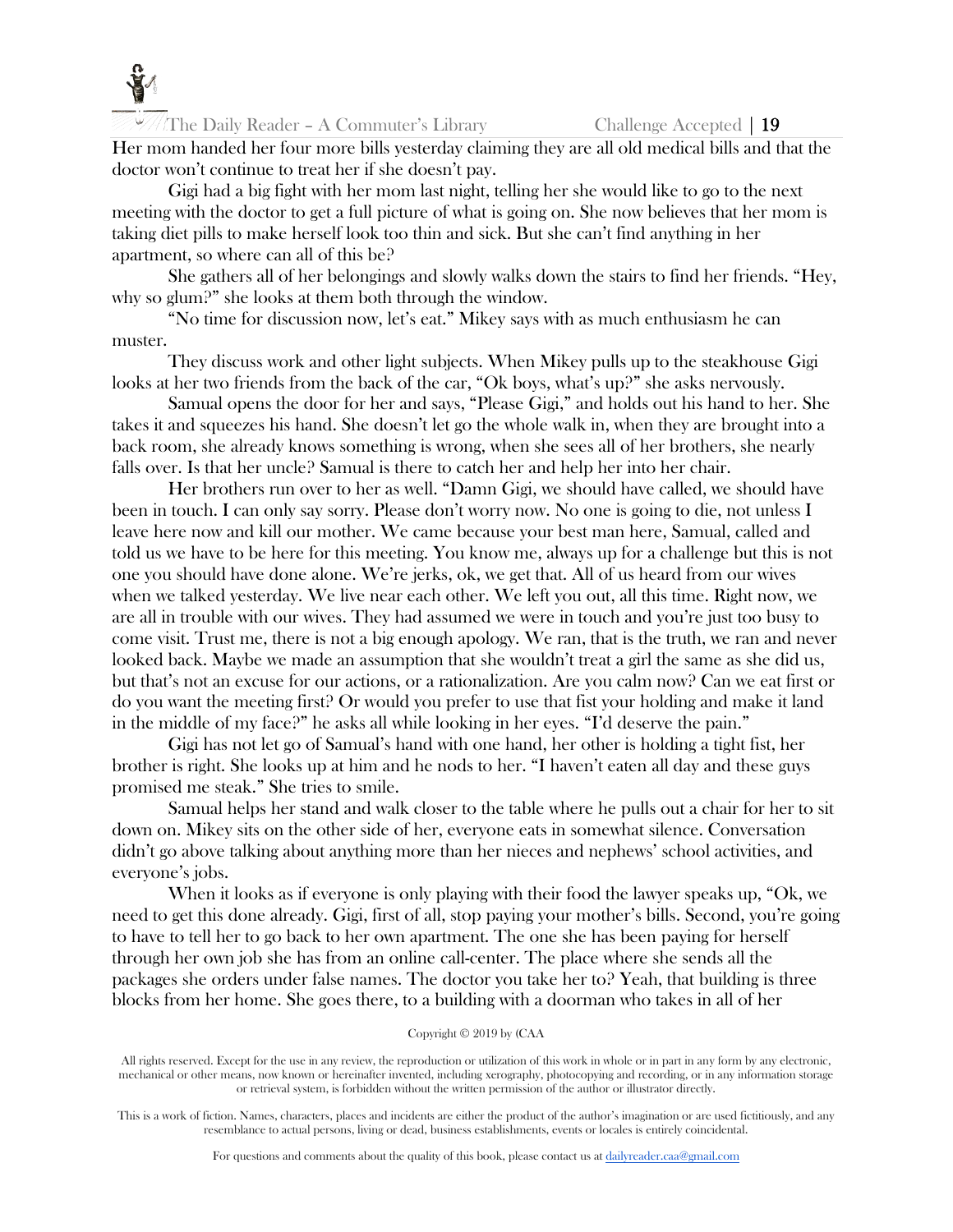

packages and makes herself appear as the fancy woman she thinks she is. There is so much more here, more than you really need to know. The bottom line is this." He takes a deep breath.

"I've already notified the authorities. They are picking her up as we sit here. Fraud on so many levels, identity theft. She is no more sick with cancer than I am a hairy gorilla." He tries to smile as everyone looks at him and realizes he is as bald as can be.

No one speaks for a few minutes. Gigi looks around at the people in front of her and all she finds herself able to say is, "I sold my car a week ago to pay for one of the bills, they were very demanding, I had to. You must think…" she begins to choke on her own voice and looks to Samual and Mikey.

"We must think exactly what our wives told us – we are jerks. Gigi, we will buy you a new car. That's not-negotiable. All of the bills will be handed over to the lawyer here, all of them, everything in her name will be sold to help pay back as much as can be paid back. We will return anything in original packaging still. We hired a private detective to find out everything about her since we left and even before that. We need to know all we can. This guy is known to be the best. All I ask is that you trust us now Gigi, we're going to take care of this. Not you. You're going to go back to learning how to be an adult, one who is on her own, one who has great friends. One who has crap for brothers." He looks at her and then to Samual who nods with a curt smile on his face.

Gigi notices this and thinks to herself that Samual is satisfied but still not happy. She reaches over and lays her hand onto his thigh; his hand slowly slides off the table and lays on top of hers.

"Why won't you tell us the whole story?" Mikey asks the lawyer.

"To be honest, I don't need anyone's permission to press charges at this point because these are federal crimes. I know she is your mother but this is one of those moments where the law is the law no matter who is involved. It is out of my hands already. Like I said, I turned over the information to the appropriate authorities, I had gathered so much, so quickly I needed a federal prosecuting attorney not a state one. Upon even further inspection, we found you aren't the only one she has been sponging off of my dear. I will tell you, though, that the judge will probably order her to pay you back, but she has so many others to pay off as well, I wouldn't hold my breath." He says looking around.

One of Gigi's brothers speaks first, "You have all of the bills that our sister has already paid over these last couple of years?"

"Yes." The lawyer answers.

"If you can write down a number and slide it over to me. I'd like to see how much we owe our sister." He says. The lawyer does what he is asked. By the look on his face the brother is shocked. He looks to his sister. "Why Gigi? Why didn't you think you could call us? My wife is going to kill me for this." He slides the piece of paper over to the other brothers to see and their uncle. The oldest brother makes a phone call to his wife. She wants to speak to Gigi, he hands her the phone.

"Gigi, had I known we would have helped. But there is no way for us to know when they never called their mother and now I'm beginning to think they didn't call you either. I'm so mad right now I don't know where to put my anger. But not at you, never at you." She says softly.

# Copyright © 2019 by (CAA

All rights reserved. Except for the use in any review, the reproduction or utilization of this work in whole or in part in any form by any electronic, mechanical or other means, now known or hereinafter invented, including xerography, photocopying and recording, or in any information storage or retrieval system, is forbidden without the written permission of the author or illustrator directly.

This is a work of fiction. Names, characters, places and incidents are either the product of the author's imagination or are used fictitiously, and any resemblance to actual persons, living or dead, business establishments, events or locales is entirely coincidental.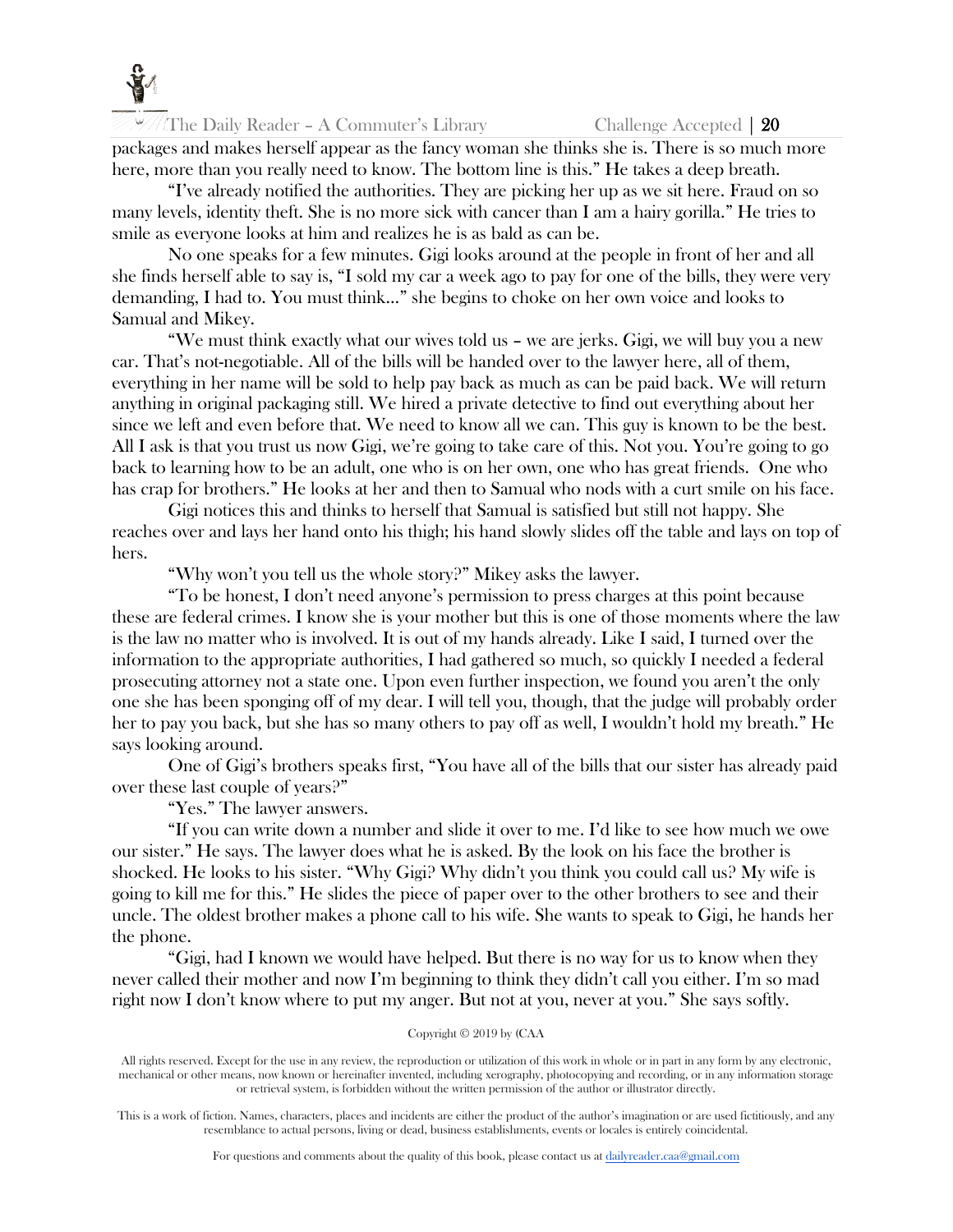

Gigi looks around the room, she interlocks her fingers with Samual under the table and he squeezes her hand in his. Samual looks at her and raises one eyebrow, trying to figure out what she wants to say. He nods to give her strength.

Gigi takes a breath. "You are right, your husband doesn't call me. They made it very clear to me when they left that they were leaving for good. I don't need your all-of-a-sudden sympathy and I don't even want your money. Without paying the bills any more I will have enough to live off of. You guys can pay the lawyer's bill as well. I've done my part, now if you'll excuse me my steak is done and my boys here are going to take me home. Don't follow us." She looks around at her brothers and slams the phone on the table. She stops and takes one look at her uncle, "And you! I have no idea why you are here, I haven't seen you since I was 10."

Samual jumps up and pulls her chair back so she can stand easier. Mikey is there right next to her in a flash. He takes one hand and Samual is holding the other as they quickly turn and walk out, leaving her brothers with the bill and the lawyer. No one speaks until they get in the car and they are on their way to her home.

"G?" Samual turns to the back seat to see how she is doing.

"So many years, she had to put in so much work to make it seem real. I think it's the most she has worked in my whole life. I wanted to believe she needed me for a change. I never called on the bills, I didn't want to know. But recently it's been much harder. I could really use a car, I have to take three buses to work now. I thought it was only going to be one, but after being late the first day without my car, I quickly looked up the route so I could do it right.

I like this job. I make decent money, and I feel good doing my work. I'm not angry at her as much as I'm angry at them. My mom has always been a user. I knew that but she moved in with me, I took care of her, in my heart I did what I was supposed to do, to take care of my parent in need. The only father I ever took care of was Pat's, he hated the world but liked me and Pat. I hope you guys don't hate me." her voice is quiet because she is emotionally spent.

Mikey pulls over to the side of the road and turns around, "Gigi, we love you, top to bottom, inside and out. If you're looking for a roommate I'm sure Sissy would love to move in with you. You only have to ask. If you want your space for a while, that's ok too. But whatever you do, don't shut us out like you've done this past week. OK?" Mikey asks.

"Mic, you're my best friend. But I know you have a temper and you probably want to yell, rant or scream at my mother but I think, after sitting in that restaurant, I lost all my anger. There are three women out there who will whip their asses pretty good when they get home. But at the same time, none of them ever called me either, ever checked in, ever told me about a child being born, nothing. I received nothing. Today was the first time I even heard that I had nieces and nephews. I quickly realized I have my own family, I have you guys, Fern, Pat, Graham and his wife Cherry. What more do I want?" she smiles but she feels her tears coming now.

However, before she is able to let them fall her phone rings. "Hello?" she questions because she doesn't recognize the number.

"Gigi, this is your mother, in case you're wondering why I'm not home when you get home and why all of my belongings there have been taken; its because I've been arrested on some trumped-up charges. I need you to come here and bring my bail money." She says flatly.

# Copyright © 2019 by (CAA

All rights reserved. Except for the use in any review, the reproduction or utilization of this work in whole or in part in any form by any electronic, mechanical or other means, now known or hereinafter invented, including xerography, photocopying and recording, or in any information storage or retrieval system, is forbidden without the written permission of the author or illustrator directly.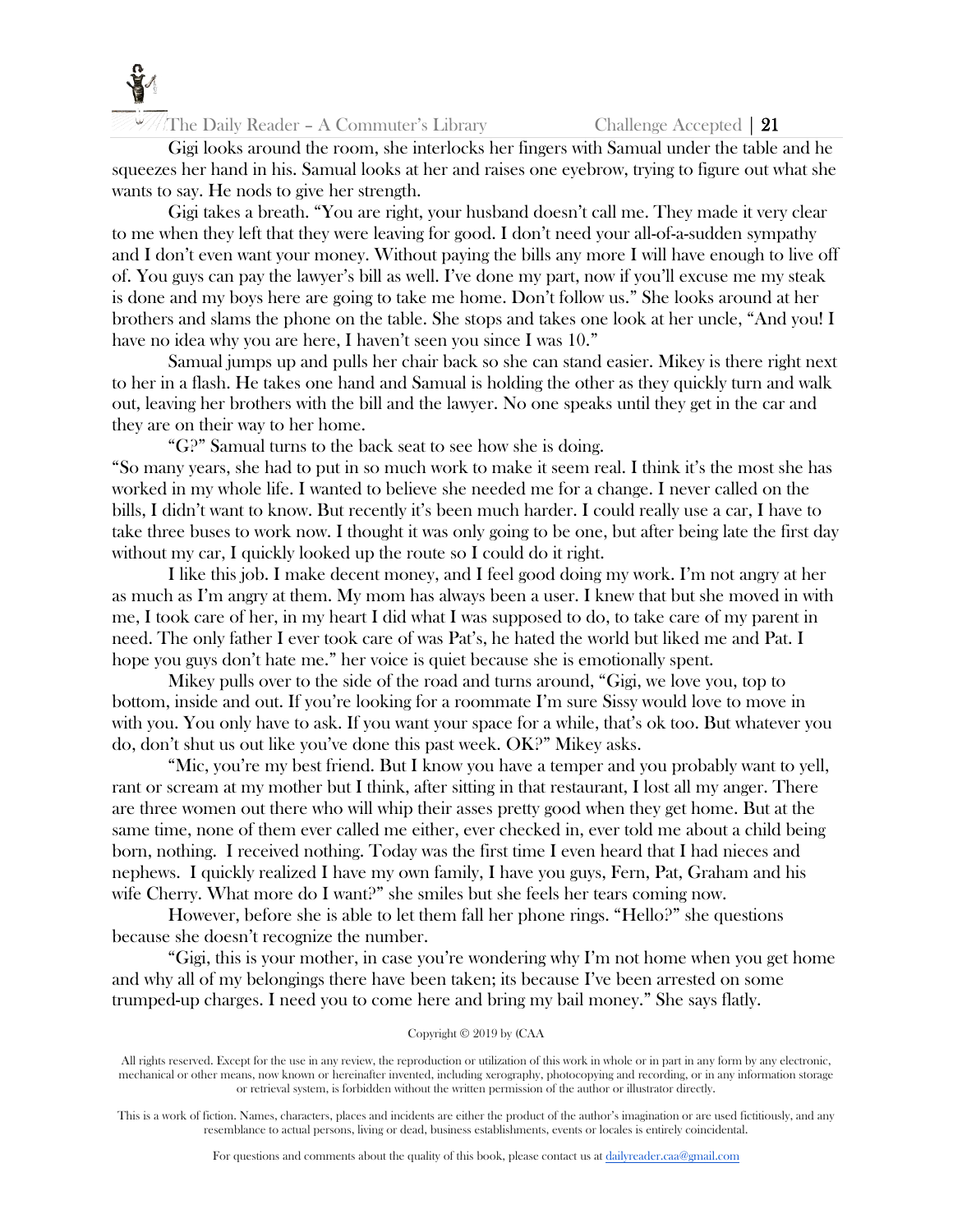

# "No." Gigi answers.

"What do you mean no? Gigi I need your help, you'd best get down here and fix this." Her mom says with a lot more agitation in her voice.

"Mom, I've been paying for you for years, this one I think I'll skip. Go call your sons, they have plenty of money. Enough to jump on a plane and show up to my dinner at the steakhouse tonight. So, if you want your bail paid, call them. Oh, and don't bother trying to get back into my place, I'm changing the locks tonight so if you do get out tonight, go to your own apartment." She hangs up and lets her tears fall now.

Mikey pulls into the parking lot next to her apartment. "You want company?" he asks. She can only nod.

# $\sim$   $\sim$   $\sim$

It's been two weeks since that crazy night when Gigi's mom was arrested. Tonight, the three friends are headed out of town to their friend's wedding. Gigi has gone through her apartment a dozen times since her mom's departure to make sure nothing is left here that belongs to her mom but upon changing the sheets to her own bed she sees a sheet of paper between her sheet and her mattress.

She sits down on the floor and looks at it more closely. All she can see are a list of phone numbers with money amounts next to them. Some are in red and others in black. But what bothers her the most is the note on the bottom written quickly in her mother's handwriting, it says 'you owe me this'.

Gigi had taken two whole days off of work after being honest with her boss that she has to straighten things out because her mother was arrested. He understood and allowed her to do so as well as allowing her to take these couple of days off for Fern's wedding. In a private meeting in his office he explained he had a similar issue with a brother and knows she needs some time to come to grips with all that has happened. He even gave her a number to a lawyer he used, this person made sure his brother's mess didn't affect him in any way and he highly suggested she do the same.

Up until today, she thought he was making too much of her situation. But how could her mother not only fool her but get her involved without her knowing? How twisted is her mother's mind? Is this why her father ran out that day so long ago – only to become a recluse? And what about her uncle? Why was he even at the steakhouse, he made no comment or gesture to her at all? Is he as guilty? Is he involved? Has her mom always been this way? Is the uncle going to pay her back too? So many questions are running in her mind right now, she can't even breath.

"I don't know G, I don't know that we will ever know." Samual says looking down at her. "Did I say that all out loud?" she looks up at him.

"Yeah, what's going on?" he points to the paper in her hand, she hands it to him and tells him what her boss said.

"Do you have the number?" he asks.

"Yeah in my purse." She looks up at Samual, "Sam, I can't get up. I mean I really can't. I'm glued to this spot right now. I've been here since I came home from work almost three hours ago. Stuck in the middle of changing my sheets, like being stuck in a time warp."

# Copyright © 2019 by (CAA

All rights reserved. Except for the use in any review, the reproduction or utilization of this work in whole or in part in any form by any electronic, mechanical or other means, now known or hereinafter invented, including xerography, photocopying and recording, or in any information storage or retrieval system, is forbidden without the written permission of the author or illustrator directly.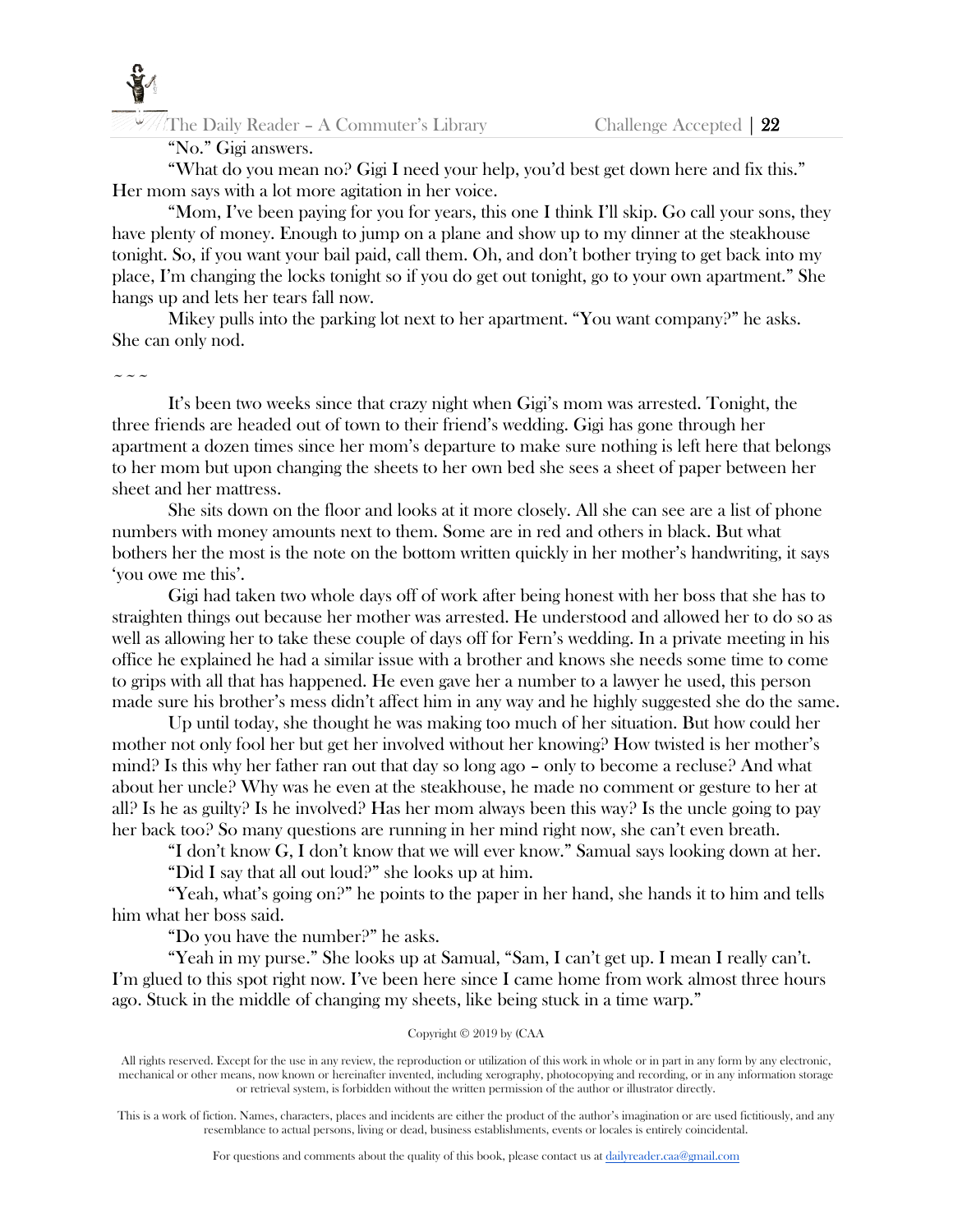

Samual leans down and helps her up to a standing position. "Go out to the living room, Mikey is there waiting. I'll finish here, you make the call. Let's let him do what he needs to do while we are away. Then, when we get back, we are finding you a new place. New beginning." He looks to her with soft eyes.

Gigi nods and leaves the room.

Samual looks around the room, he makes a decision. When they get back, Gigi has to move. This place will always bring her bad memories. From now on, she will only have good memories and he wants to be the one to make sure they happen. He has three days away with her to make her his, officially. Mikey and he talked about this extensively. It's a now or never situation. Samual busies himself with straightening up her room and he comes across a picture on her table next to her bed. He turns it over and sees that it is a picture of the two of them from a party a couple of years ago. The one where she wore the dress he suggested for the wedding. She is so beautiful.

"Samual!" Mikey calls to him.

"Coming." He says and leaves the room. "What's up? I was fixing the bed." He says.

"I know, sorry, I get impatient after a minute, you know that. We called the lawyer, he is beyond pissed off and is on his way over. The lawyers that Gigi's brothers have that are handling things, or supposed to be, are not good people he says. He is going to take over Gigi's share of everything. Let them deal with the debts that they owe Gigi. He will be here in a minute, he lives nearby it seems." Mikey slumps into a chair next to him.

"I can't believe this is still going on. I thought once my brothers took the bills away from me that I was done. Once she was arrested for her various other crimes that I was out of the picture. How could she involve me? How could she put my name on things without me knowing?" Gigi busts into tears and Samual is there to hold her, again.

"We will give the lawyer your keys to this apartment. Then we will leave and go to Fern's wedding, we are going to have three whole days of only fun. No stress, no worries. Let him look through your whole apartment as many times as he needs to. Does she have access to any of your accounts?" he asks.

"No, and even if she did, I alternate my password every few months because I'm a paranoid weirdo. My friend had her accounts hacked once and lost thousands of dollars and it took an army of people to get it back for her. I can't afford that. Clearly, I'm also not one to have thousands in my account either. Oh Samual. Why do you put up with me?" she asks him quietly so Mikey won't hear.

"Because I love you more deeply than you can imagine." He whispers back to her. Not the way he wanted to tell her, but there, he said what his heart feels.

Gigi picks her head up off of his chest and looks into his eyes for the truth of what he said. The only thing she could think to respond with is, "I packed the dress you asked for." She smiles at him with what she hopes is a flirtation smile.

"Thank you." The knock on the door prevents him from saying more.

"Hello. Mikey?" the man asks.

"Yeah, come on in." Mikey moves out of the way.

# Copyright © 2019 by (CAA

All rights reserved. Except for the use in any review, the reproduction or utilization of this work in whole or in part in any form by any electronic, mechanical or other means, now known or hereinafter invented, including xerography, photocopying and recording, or in any information storage or retrieval system, is forbidden without the written permission of the author or illustrator directly.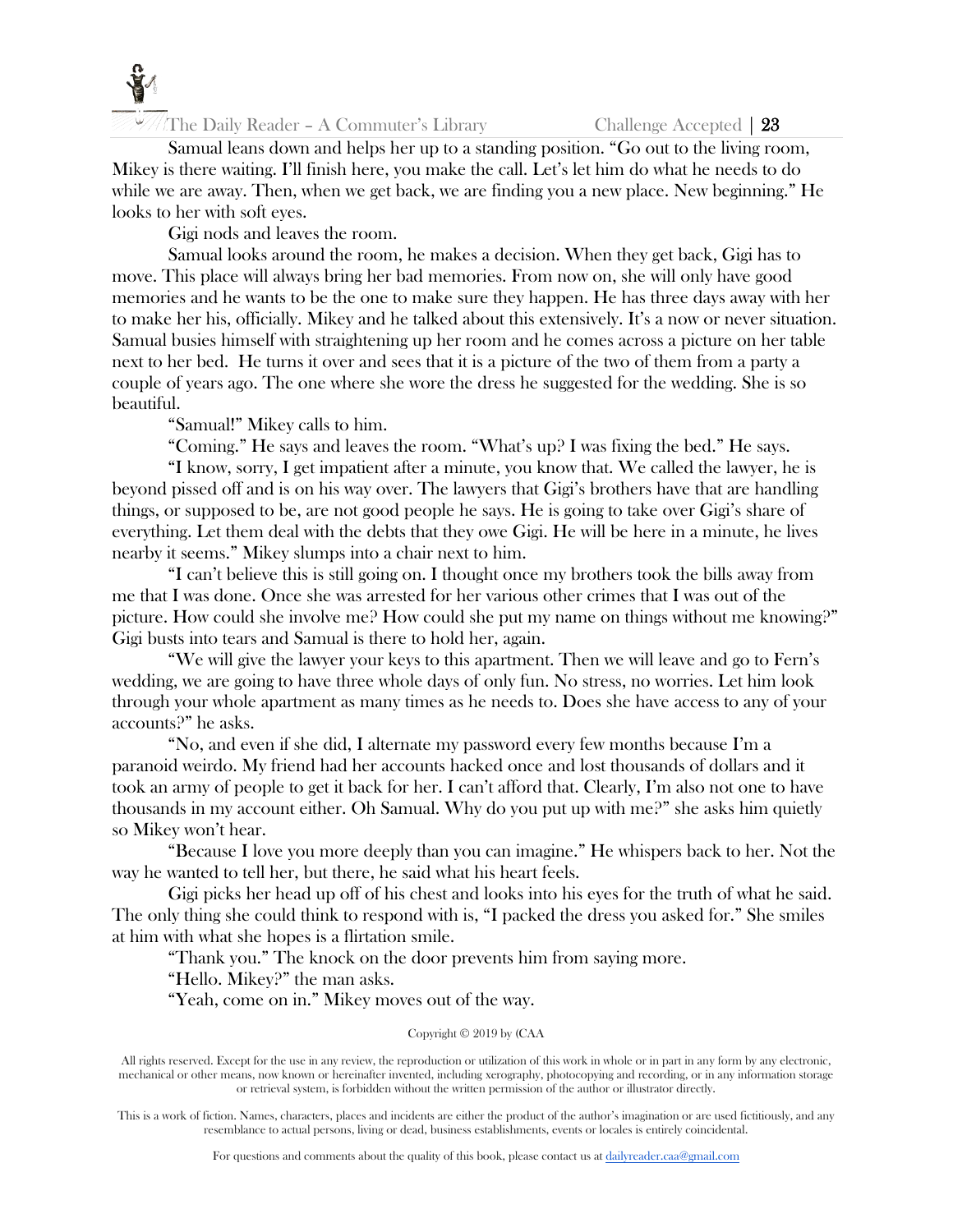

The lawyer comes in and addresses all of them. "I called your boss Gigi, believe me when I say this whole thing burns me up. He gave me permission to tell you his story; that he lost not only money but his car and his home because they thought he was faulty in paying his mortgage. The person who screwed him used to take his mortgage payments for himself. The man was almost penniless and living on the streets, so when he heard about your plight he had already informed me that you might call. I hope you're not angry at him. He considers you a dear friend and he doesn't ever want anyone to go through what he had to. I take it this is the note." He looks down at the table and picks it up.

"What do you need from me? We actually have to be on the road, we have a friend's wedding out of town." She says trying to stay calm. She already lost her car.

The lawyer sits with her and gets all the numbers of all her accounts, her personal identification numbers in everything and then he says, "I'll take about an hour to scour your apartment, then I'll leave and lock up. I won't have to come back in. If I do, it will only be after notifying you that I'm coming back and you can have someone meet me here if you'd like. You should go and enjoy the wedding. Forget about all of this. This is no longer your burden, it is mine. The fact that she is already behind bars can be a blessing. No one has come forward with bail money for her and that says something about her support system. I won't talk to you unless I need you. But we work thoroughly and efficiently. I hope we can put your affairs back in order by the time you get back." He looks at both of the men in the room.

"But we're only going to be gone for three days." Gigi says nervously.

"That's enough time. I promise this is not as complicated as you think. It's what we do. Go, enjoy your friends." He says.

Samual grabs the suitcase he sees on the floor, "Anything else?" he asks.

"My dress. It's in the hanging bag in the closet here." Samual moves before she does and grabs the bag out of the closet. He pushes her along and Mikey follows them.

"Well," Mikey says with a big breath. "That puts an end to that chapter, now on to more exciting things. We've only lost an hour of time, so that's not too bad. Come on, Fern is waiting." He smiles as they all get into the car. They decided that the road trip would be better than flying this time.

They are only on the road for a couple of hours when Graham calls, "It's a boy!!! He screams into the phone.

There are a lot of cheers in the car. "She said she felt funny last night and we called the doctor, went in at 3:00 in the morning, and now we have a son. Oh my goodness guys, you can't imagine my excitement. He is so beautiful I can't even breathe. And my wife?! Beyond my wildest dreams, I have no words." Graham says choking back more tears.

"We will bring the good news to Fern. She will be so excited. She wanted to share the day, but the day before will be good enough I'm sure. Send out some pictures when you can. Thank you Graham, you don't know how good your timing is." Mikey calls back to him because the phone is on speaker as he drives.

"We heard about your mom Gigi, but if it is any consolation, we never liked her." He laughs a bit.

# Copyright © 2019 by (CAA

All rights reserved. Except for the use in any review, the reproduction or utilization of this work in whole or in part in any form by any electronic, mechanical or other means, now known or hereinafter invented, including xerography, photocopying and recording, or in any information storage or retrieval system, is forbidden without the written permission of the author or illustrator directly.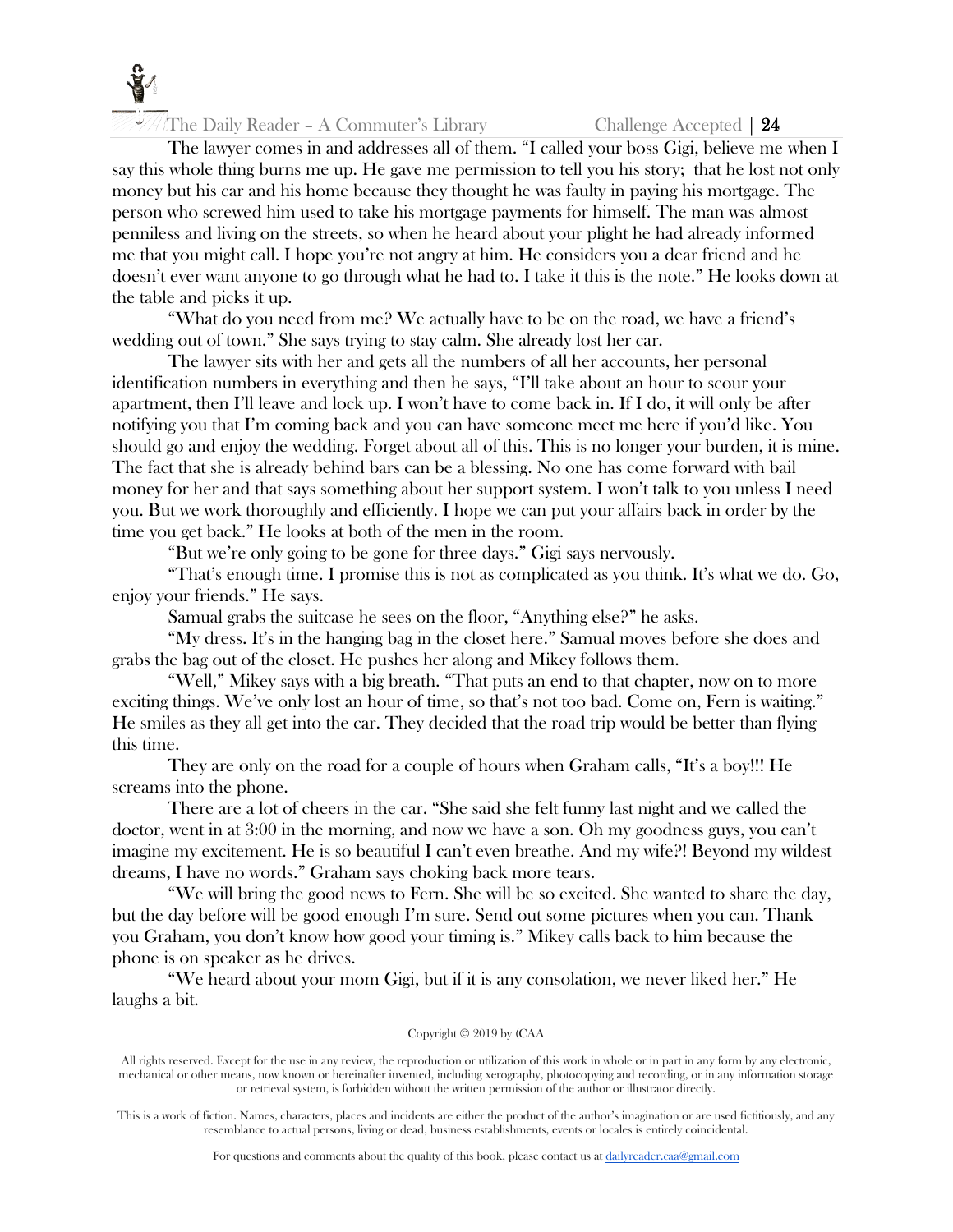

"Thank you Graham, you and your wife should always be this happy." She says. "I've got to call Pat, love to you all." Graham hangs up.

"That should be a good sign. We're on our way to happiness." Samual says.

Gigi closes her eyes and reminds herself of the words he said back in her apartment. She takes a deep breath and lets it out slowly.

 $\sim$   $\sim$   $\sim$ 

"AHHHHHHHH!!!!!!!" Fern screams upon seeing her friends pull into her parents' driveway. She runs outside to greet them.

"Graham had a boy!!!" Gigi calls to her and runs into her arms. They hold on to each other very tightly.

"I heard about your mom, forget her. Think of me. Oh my, I'm getting married tomorrow!!!" she looks at Gigi in the eye and sees happiness. She looks over her shoulder and sees Samual smiling, then she whispers, "He has loved you forever Gigi. You know that, right?"

"How do you know?" Gigi asks.

"You've always been his girl. There is a reason Mikey never told him things about you. He knew Samual would get himself in trouble. Another reason to hold on to this silly bet of his. But as far as anyone is concerned, it is legally binding. I don't know if Mikey will actually take the house from Wane but to make him squirm at his own stupidity? That will be a nice turn of events. It will be fun to watch how his wife feels about that too, since she is the one he supposedly built this house for. You going to be ok?" Fern asks her.

"The new lawyer told me to forget about it for the next three days. Is your other sister here yet? I'm sure Mikey would like to see her. She always hated him, his beard and everything he stood for." Gigi teases.

"Yeah, she said his beard was stupid. That he would never amount to much and that his good morals are only a façade, that he was probably a jerk all the time. Sadly though, she isn't here. She flat out told me she had better things to do. Who knows if she will show up tomorrow. Her jealous moods are annoying, we all ignore them. Ok, new subject, who are we going to set up Mikey with?" the girls giggle.

"Who are you two laughing about?" Samual asks smiling.

"You." They say in unison.

Mikey pulls everyone into a group hug. "Best day ever!!!!! Where is your mom?"

Fern brings everyone in to begin the festivities. Champaign is handed out to everyone, laughter ensues and a lot of hugs and kisses.

After a late dinner the three friends go to their hotel room. As promised, Samual had found a suite with two bedrooms in it. They take turns showering and meet in the common room of the suite.

"Ok Mikey, what's going to be with the bet?" Gigi asks.

"The last day we are here, around 4:00 in the afternoon, my lawyer is going to serve him the papers that it is time for him to pay up. He is also sending the same papers to his father. It is my understanding that Wane's dad is getting pretty tired of cleaning up his messes." He says.

Copyright © 2019 by (CAA

All rights reserved. Except for the use in any review, the reproduction or utilization of this work in whole or in part in any form by any electronic, mechanical or other means, now known or hereinafter invented, including xerography, photocopying and recording, or in any information storage or retrieval system, is forbidden without the written permission of the author or illustrator directly.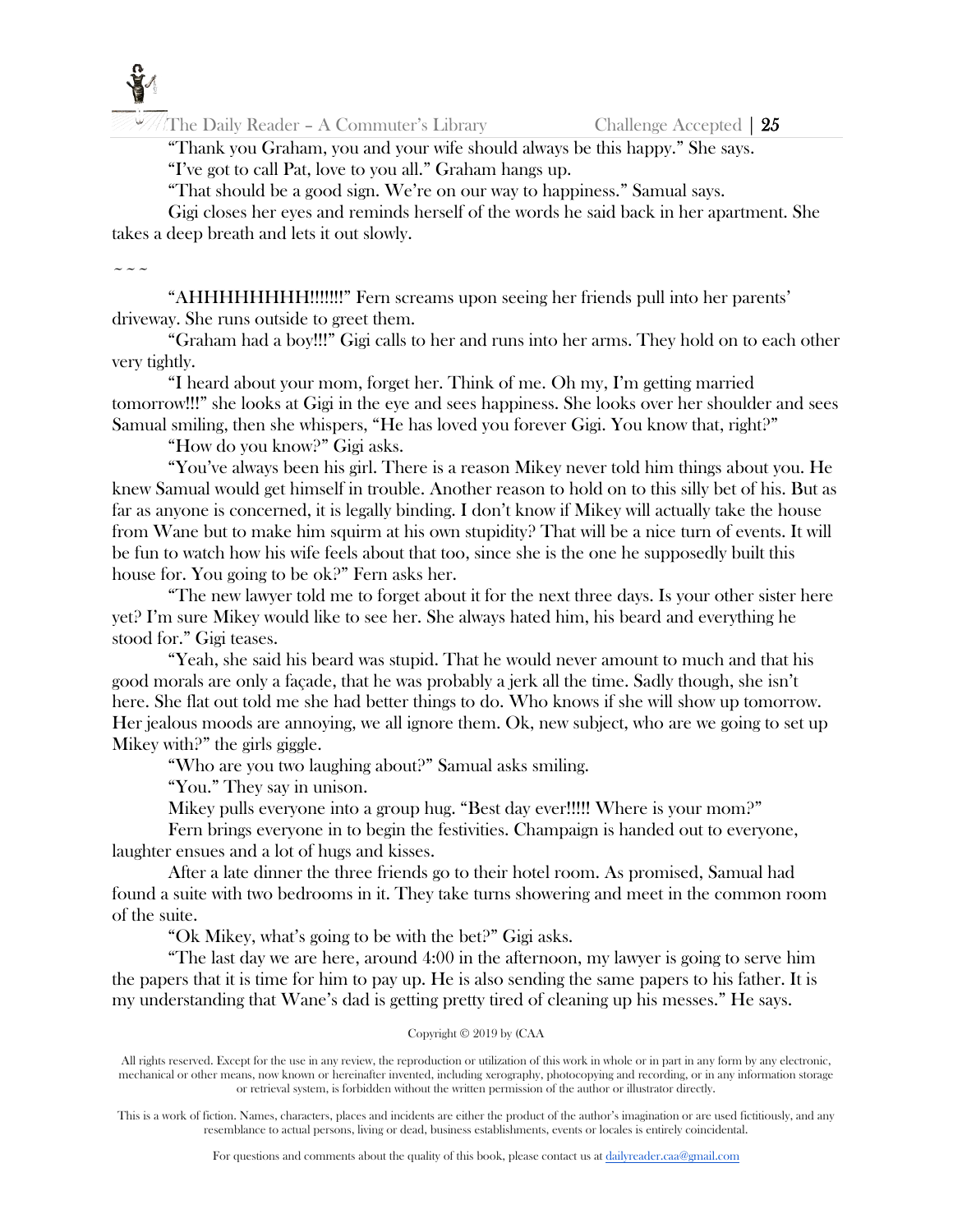

 $\mathbb{Z}/\mathbb{Z}$  The Daily Reader – A Commuter's Library Challenge Accepted | 26

"Are you going to take his house? I mean his wife has been pouring her heart and soul into that. She is in all the magazines talking about which products are best and why she picked one over the other. I've never seen such a public display of excess, but the magazines are eating it up for some reason. Her hair is coifed differently in each one, her outfit chosen specifically for each one too I'd assume. Maybe she is just like him." She adds

"No, she is nothing like him, personality wise. But yes, she does like his money and plans on taking as much of it as possible. My guess is this house is a set up before a divorce. They've been married almost six years and no kids. This house is what she wants in the divorce. I'm almost sure of it." Mikey says.

"Oh dear, that is horrible. You really think she is ready for divorce?" Gigi asks.

"I can't tell you why I know this, but yes. I do. She is actually a fun-loving individual who wants a doting husband and deserves one too. She wants kids, he doesn't. Not in their original conversations though." He says.

"Mic?" Samual asks slowly.

Mikey takes a deep breath, "She's my cousin Samual. The only one I speak to. This is going to be harder than you think for me. I think she knows about the timing. She knew about the original bet, she has asked me about it in the past and again recently to see if I was doing it for real. Maybe she is doing this for me? But I doubt that. It's for her. She loves her money but if she had a family she would give them all the attention they need and smother them with love, attention and anything they asked for. That I'm sure of as well." He looks at his two friends.

"Why is everything so complicated with us?" Gigi asks.

"Life is a challenge G, one which I have fully accepted." Mikey smiles at her.

"Will your cousin be ok after a divorce?" she asks.

"Yeah, she'll come out ahead. Her brother is the one who drew up the pre-nuptial agreement for her when they got engaged. But tomorrow is a big day for us all, so let's get to sleep. Really guys, don't stay up tonight talking. You waited this long, you can wait another day, yeah?" Mikey asks as he walks out of the room to his bedroom.

"We can wait." Samual says as he leans over and kisses Gigi on the lips before heading to sleep in the room with Mikey, he turns to her before he opens the door, her hand is on her lips, her other on her heart and she is smiling. He nods to her and opens the door.

 $\sim$   $\sim$   $\sim$ 

Wedding day is always hectic. The guests are pouring in to the hall and Fern is overjoyed. "Oh guys, this is the best present ever. Having you all here. Really. THE best. When I told my mom you were all coming, well except for Graham and Pat wasn't sure, she was jumping around the kitchen. Literally. You've always been more like family to me than any of my siblings and she knows that. Just look at all of us. Some married, some not, but we are all still here, together." She turns to Mikey and he opens his arms to her. She runs into them. "I'll say a little prayer while I'm up there. I heard God listens to brides." She whispers. Mikey nods in response and then holds her out at arms' length.

"You really do light up a room Fern." He says.

# Copyright © 2019 by (CAA

All rights reserved. Except for the use in any review, the reproduction or utilization of this work in whole or in part in any form by any electronic, mechanical or other means, now known or hereinafter invented, including xerography, photocopying and recording, or in any information storage or retrieval system, is forbidden without the written permission of the author or illustrator directly.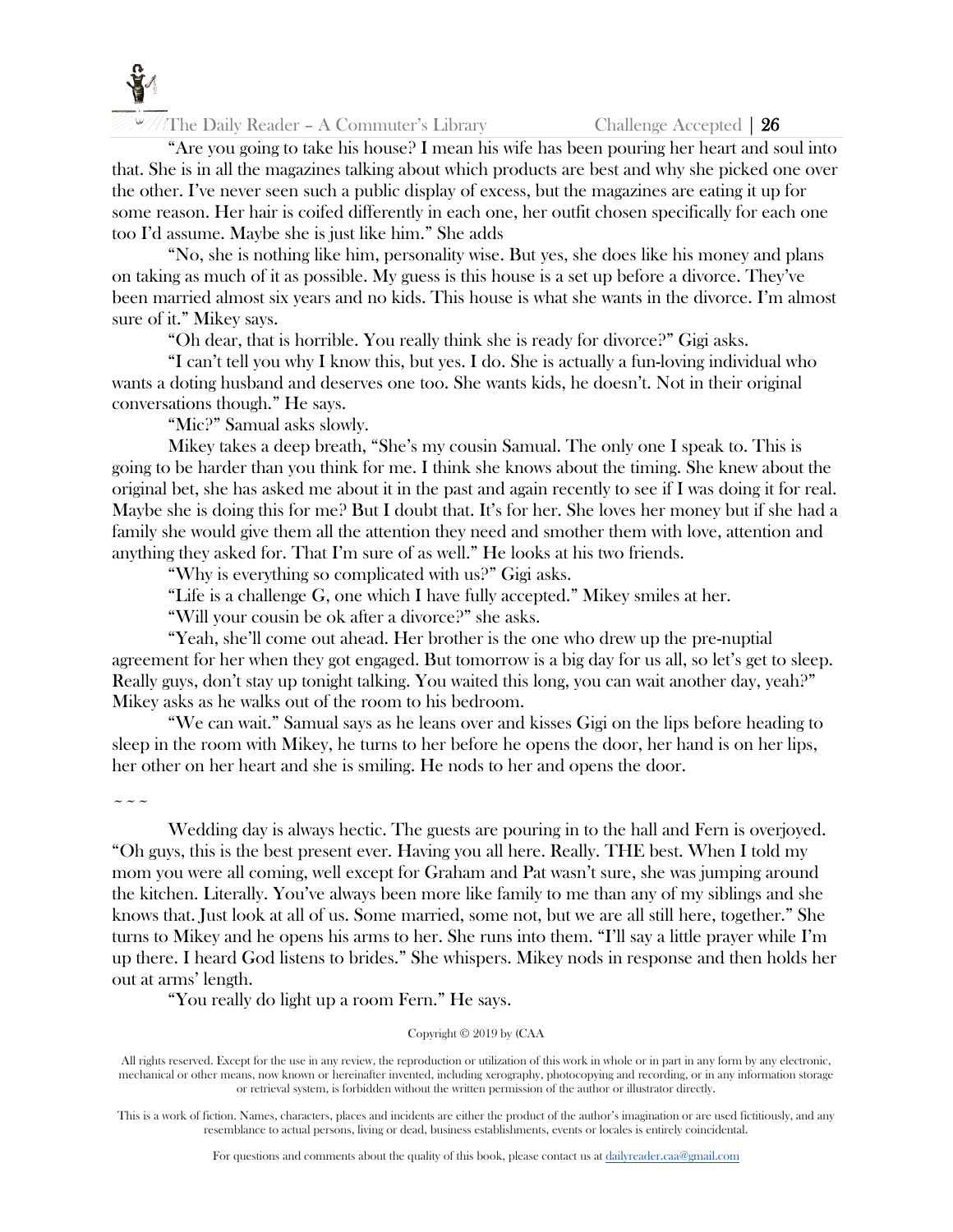

"Did you start without me?" Graham says with excitement.

"Graham!" everyone yells.

"My wife said I should hop on the first plane this morning because her parents came to take care of her in the hospital so I'm here on loan for the day. Then I have to head back before dinner. Fern, you are more lovely than ever. Can I get a hug?" he asks with open arms.

Fern runs to him now and so does everyone else. No one hears the knock at the door. "Hey!!" a voice yells over them. All heads turn towards the door. "You'd best be getting down to the front row. I need to take my little girl now." Fern's father says. "Graham? Oh boy, is my wife going to cry. Congratulations, welcome to fatherhood, it's the best."

"Thank you sir, that means a lot from you." Graham walks over to give Fern's father a hug, each person does the same as they walk out of the room.

"Damn nice friends you have. Always liked them. I like my soon to be son in law as well. He is definitely your other half that you didn't know was missing. Kind of like your mother and me. I was told to come and get you. Mom wants to walk down with us, is that ok? I know its not traditional but she'd like to. She is waiting at the top of the aisle." He extends his elbow for his daughter to join him. Fern leans her head on her father's shoulder.

"I love not being traditional." She says as she sees her mom.

"Aw Mom, no tears. You promised." Fern says.

"I didn't know Graham would be here. And Sissy showed up too, a few minutes ago. Everyone is here for you Fern. You are so blessed. So very blessed." She says with another tear running down her cheek.

"Next will be Mikey, you'll see." She says.

"No, probably Samual and Gigi, but you never know these things for sure, do you?" she says smiling. "That music is our cue." Her mom says.

Everyone stands as Fern and her parents enter and walk down the aisle together, with very large smiles on all of their faces. The ceremony is quick, no speeches, only the clergy speaks. Then everyone is asked to join them in the other side of the hall for a reception.

"This place is amazing." Sissy tells her brother.

"Glad you could make it. You look good." He says.

"You too, can't wait for you to shave though. I miss your face." She says.

"We'll see." Is all he says and leads her to the dinning area to find their seats.

The group of friends enjoy the day together. Mikey chose to drive Graham to the airport so he didn't have to take another cab.

"You must be flying high as could be." Mikey says.

"First my baby, now Fern's wedding, and Samual and Gigi finally woke up to their feelings we all knew they had. My wife is going to be so excited. I took a million pictures of all of us. As usual, I'll send them out to our group email list. So, you going to shave it off when its all done?" Graham asks.

"I don't know, been with me a long time. I really don't know. Is that silly? Yeah, probably trim for sure, definitely be brought closer to manageable." He laughs.

# Copyright © 2019 by (CAA

All rights reserved. Except for the use in any review, the reproduction or utilization of this work in whole or in part in any form by any electronic, mechanical or other means, now known or hereinafter invented, including xerography, photocopying and recording, or in any information storage or retrieval system, is forbidden without the written permission of the author or illustrator directly.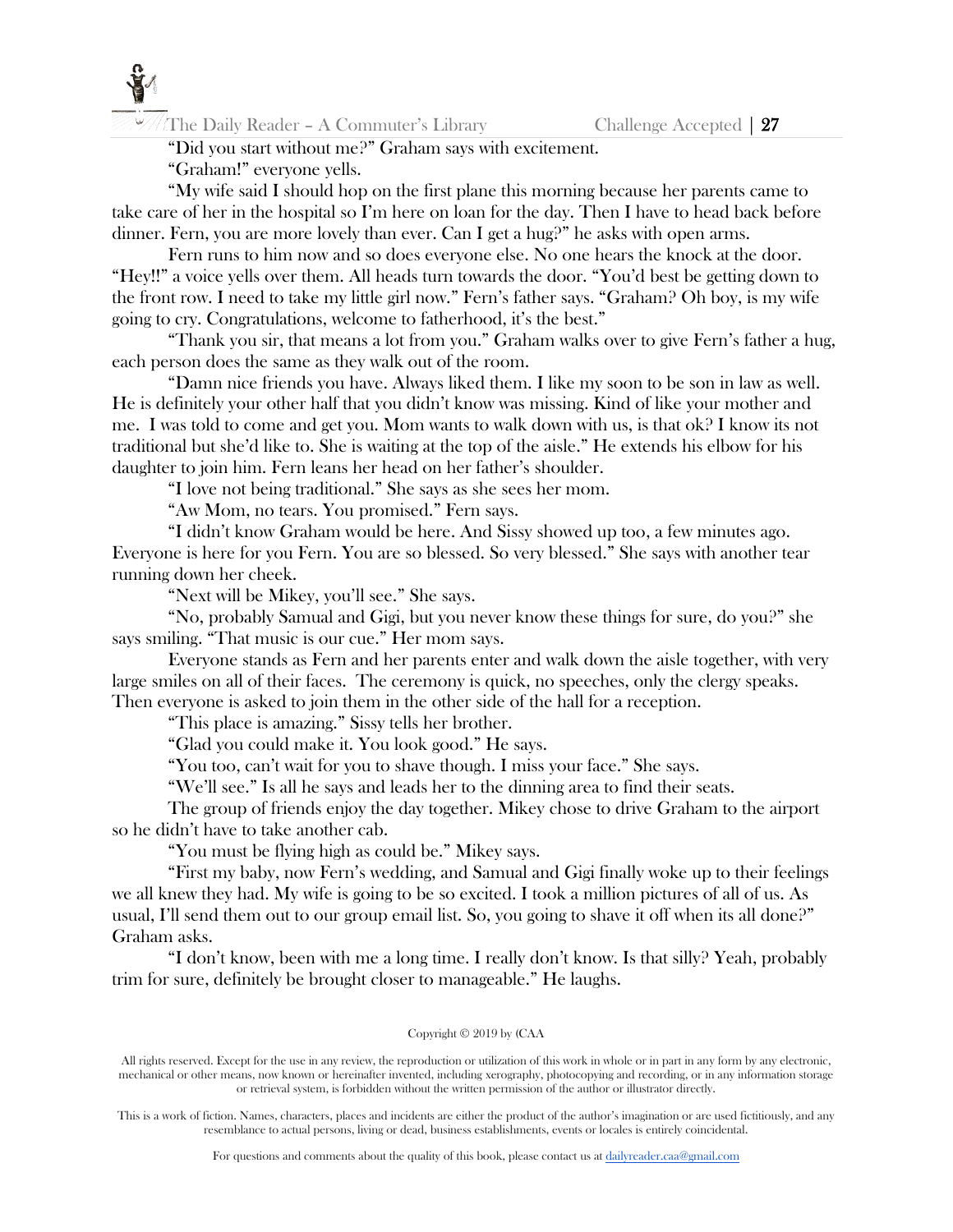

Graham laughs and the two of them talk about the baby almost the whole way to the airport. "Well, buddy, I'll see you when we get back in a couple of days." Mikey says.

"Mikey, I know this is weird timing but I promised my wife that if I got you for a private moment I'd mention this. You see, well…." He looks to Mikey and takes a breath, "My wife's sister, the one we call Birdie, has a huge crush on you and the wife, well, she thinks. Aw Mic, I'm sorry, but…" Graham trips on his words.

"I like Birdie, she is cute, smart and loves to laugh at my stupid jokes. Tell your wife, I'd love to take her out. One date doesn't mean we're getting married. Ok?" Mikey looks at Graham. He knows Graham hates getting into other people's business.

"Really? You don't have to humor me." he says.

"Nope, meant every word I said. Finally, being able to talk to a girl when it's not a challenge? Sounds like fun to me." Mikey says smiling.

"Oh, yeah, you did enough of that already." Graham laughs as he gets out of the car.

"See you in a couple of days." Mikey waves to his friend and smiles. "Birdie" he says out loud and smiles the whole way back to the party.

"What took you so long?" Fern's husband asks to Mikey.

"You know us friends, we can't stop talking once we're together. Guy at the airport had to knock on the window to tell us to move on. Graham finally got out of the car. Did I miss something?" he asks.

"No, not really. Fern has been wanting to do a group shot with all of you and we can never find all of you at once." He smiles.

"Don't worry about that. Graham took a dozen or so of all of us. Even with you two in it and you probably didn't even know. He's good like that. He is going to send them out on our group email. You're on the list now, you'll get it. Congratulations, you guys are really made for each other. Welcome to the family." Mikey smiles.

"You guys sure are a great group. I had two friends growing up, and neither of them are here, but I have to say, I'm thrilled you all are. You took me in as if you've known me as long as Fern. That means a lot. Thanks." He smiles.

"We only talk the truth to each other. Sometimes too blunt, but you'll get used to us." Mikey smiles and gives him a hug and walks away. He is surprisingly in a great mood since the mention of Birdie.

 $\sim$   $\sim$   $\sim$ 

Gigi spent the past couple of days with Fern's family, getting her apartment all set up for when they come back from their honeymoon. "She's going to love all the finishing touches you've put in Gigi." Fern's mom says.

"You think so? I love putting things together." She says.

"You're very good at it. But you waste your talents in an office. You still have an artistic eye, I wish you'd use it more." Fern's mom says.

Gigi stops in her tracks. "How do you know that?" she asks.

# Copyright © 2019 by (CAA

All rights reserved. Except for the use in any review, the reproduction or utilization of this work in whole or in part in any form by any electronic, mechanical or other means, now known or hereinafter invented, including xerography, photocopying and recording, or in any information storage or retrieval system, is forbidden without the written permission of the author or illustrator directly.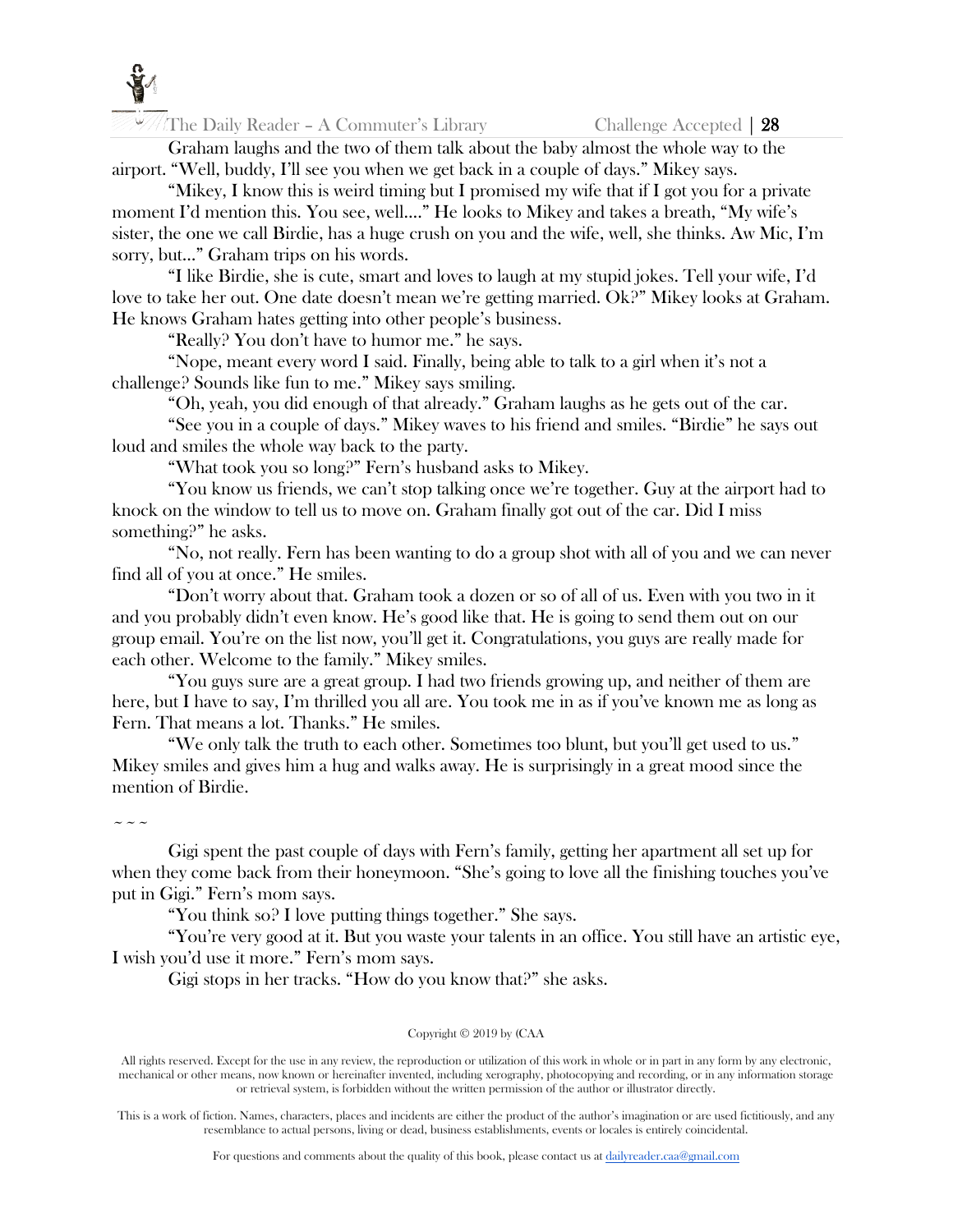

"Fern has saved every sketch you ever made for her. She recently had them framed, didn't you see them?" she asks.

"No, this is only a three-bedroom apartment, I think I would have seen them if they were here." She says.

"They aren't here silly, they are in her office, where people can see them. She won't let anyone touch them. Everyone asks who the artist is. Really, I've been there when people ask." She says assuredly.

"I'm not sure I believe you on that." Gigi says.

"Ok, here is proof." She takes out her phone and shows a text from Fern, only days ago, with a picture of her office wall with all of Gigi's sketches in various frames, the caption reads 'One more person asks who the artist is and  $\Gamma$ m going to have to tell them. Why doesn't she know how talented she is?'

Gigi stands and looks at Fern's mother, then back down at the phone. She enlarges the picture and she sees that indeed, Fern framed her sketches from long ago as well as recent ones she sent her. She puts a hand to her mouth because she is about to scream, but she doesn't know why.

"I told you she is proud of you. I told you that last time you were all together too. Remember you did that sketch from the side of my living room, with everyone in it? Fern gave that one to me last year for my birthday. I had taken that one to be matted and framed professionally, I love it. It's hard to capture faces and make them real, you have real talent in this area. Gigi. You ok?" she asks. "You're turning white."

"I only draw for Fern." She says.

"Gigi, sit down for a moment, I have to ask you a serious question. Please, sit down." Fern's mother leads her to Fern's couch and she sits down next to her and holds Gigi's hands in hers.

"Does your mom know you can draw? Don't look at me like that. Of course, Fern told me what was going on, you knew she would. We've always taken care of you kids. Does your mom know?" she asks again slowly.

"I'm not sure." She answers with a shaky voice.

"You need to have someone check your apartment for your sketch pad or pads. If she knew, she used them, or sold them for sure. She probably told you that it was a nice try and pretended to ignore them. Then when you weren't looking, she took it out of the book and sold it as a representative of your art. Maybe they are in her other apartment. Oh darling, I know this is all messed up. I know you feel as if you have no one to trust but you know Dan and I love you dearly. We'll take care of any lawyer bills you have. You make sure she didn't exploit your talents. Talk to me Gigi, you're too quiet." She says.

"She used to tell me to buy a new sketch book and start over. In the past couple of years, I probably bought six or seven new books. You see, this is why it is easy to take advantage of me all this time. I'm too stupid to see what she has done. I'm not worthy of Samual or any of them. I should go home now. Pick up the pieces of my life and try and move on or move away." Gigi begins to cry as Fern's father walks in, he immediately sits down on the couch and pulls her in, as

# Copyright © 2019 by (CAA

All rights reserved. Except for the use in any review, the reproduction or utilization of this work in whole or in part in any form by any electronic, mechanical or other means, now known or hereinafter invented, including xerography, photocopying and recording, or in any information storage or retrieval system, is forbidden without the written permission of the author or illustrator directly.

This is a work of fiction. Names, characters, places and incidents are either the product of the author's imagination or are used fictitiously, and any resemblance to actual persons, living or dead, business establishments, events or locales is entirely coincidental.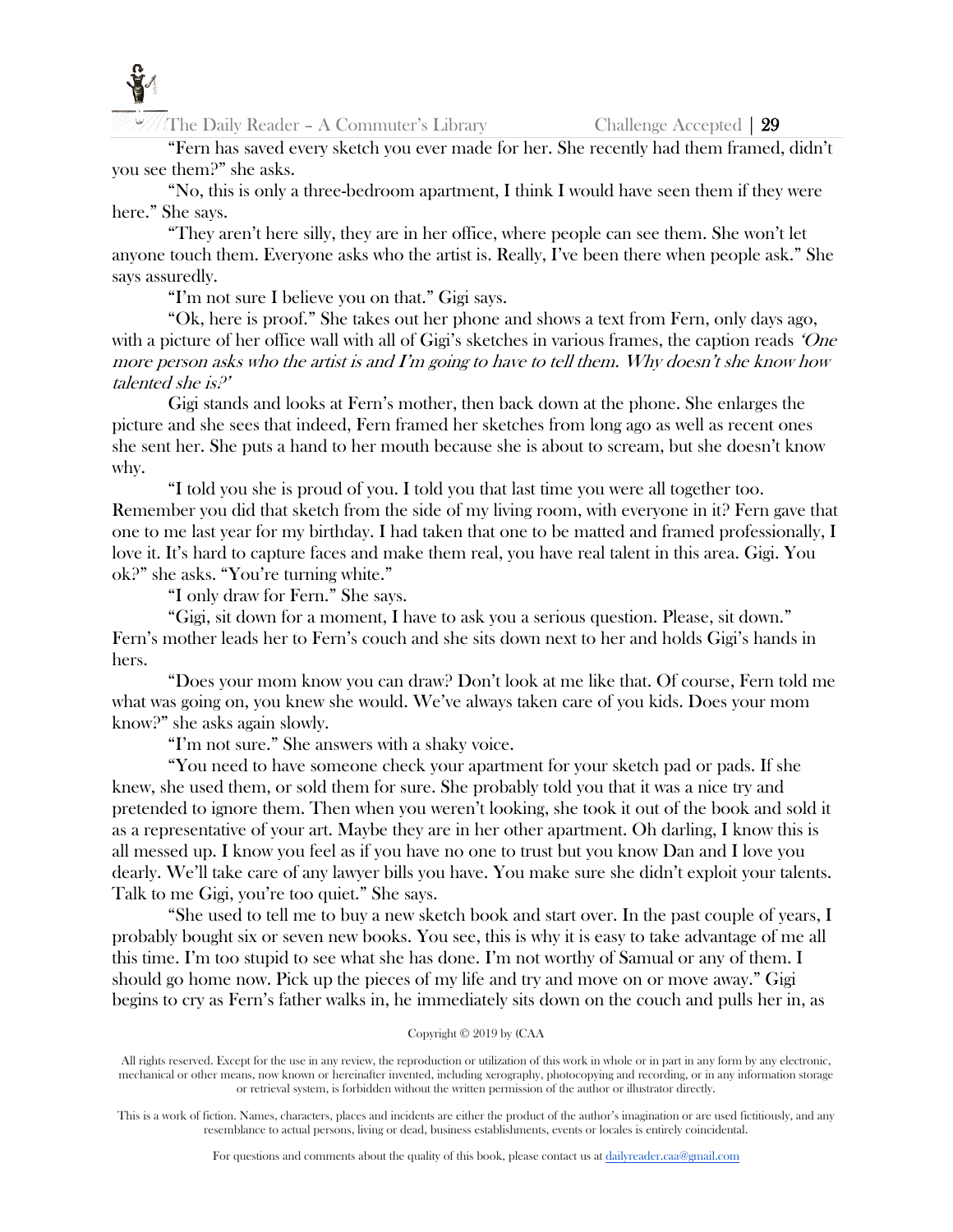

any father would do. Fern's mom gets off the couch and calls Samual and Mikey to tell them what she did.

"I'm sorry, I ruined things for her again, but she is so talented. I'm so sorry boys." She says to the phone that is on speaker on their side.

"I've been texting this all to the new lawyer we have, one that is actually taking care of Gigi's business. He wrote me back that he is going to go back and check her mother's other apartment and the storage facility she has been paying for. He will find them, if any one will. This guy is after blood. I don't know what happened to him but he is trying his hardest to make sure it never happens to anyone else in the world." Samual says hurriedly. Then Samual takes a breath. "I'm sorry. Ok Mic, your call. Client or home?" he asks.

"Home sounds good. We'll say we had a family emergency." He says quietly. "We'll go to the hotel and pack then swing by and pick up Gigi, get her some ice cream. Always works." Mikey says trying to smile. But nothing about this is making him happy.

"Sissy, think fast, where would Gigi's mom go to sell her sketches without her knowing?" Mikey says in the car as he calls his sister.

"Easy, there is an art dealer in the Garment district, he hides there because he doesn't like to be flooded with crap. He says people come to him because they find him out not because he has a store front. Ego, whatever. But he is the best. Gets the best dollar for the work too. She took that from Gigi too? Maybe her lawyer is right and she needs to plead insanity." She says.

"He wants her to do that? How did you hear that?" he asks.

"Um dum dum, I work at the court house I hear things I'm not supposed to but this is the first time I let anything spill. I should not have done that, I can get fired. Mikey, please." She pleads.

"I would never get you in trouble. I'll simply ask Gigi's lawyer to check into what the defense is planning. I'll tell him I don't trust the guy and that maybe he is going to try and pull one on Gigi because the woman probably has something on him too." He smirks at Samual who gives him a smile back in agreement.

"Here is something to ponder too. I've heard that the more a person has on pending charges, the higher the bail goes. More reasons for the person to run. Ok, I have to get back to work, I had stepped outside to grab an ice cream myself. Love you two. It was great seeing you at the wedding, we should all bar b que when you get back." She hangs up.

"Enough challenges, we don't need any more." Mikey says.

"The only challenge here is to get Gigi to accept her talents are real, and she should not be in the office but in a studio of sorts. I accept." Samual laughs and so does Mikey.

They arrive at Fern's new apartment in half an hour. Gigi is still in Fern's father's arms on the couch. Samual approaches slowly, he squats down and touches her shoulder. "Time to go home G, back to where we are going to start anew. You and me and Mikey makes three." He teases.

Gigi lifts her head to see Samual smiling at her, a smile she knows is only for her. She has no strength, she is emotionally drained. Everyone hugs Fern's parents goodbye. "We'll be in touch

# Copyright © 2019 by (CAA

All rights reserved. Except for the use in any review, the reproduction or utilization of this work in whole or in part in any form by any electronic, mechanical or other means, now known or hereinafter invented, including xerography, photocopying and recording, or in any information storage or retrieval system, is forbidden without the written permission of the author or illustrator directly.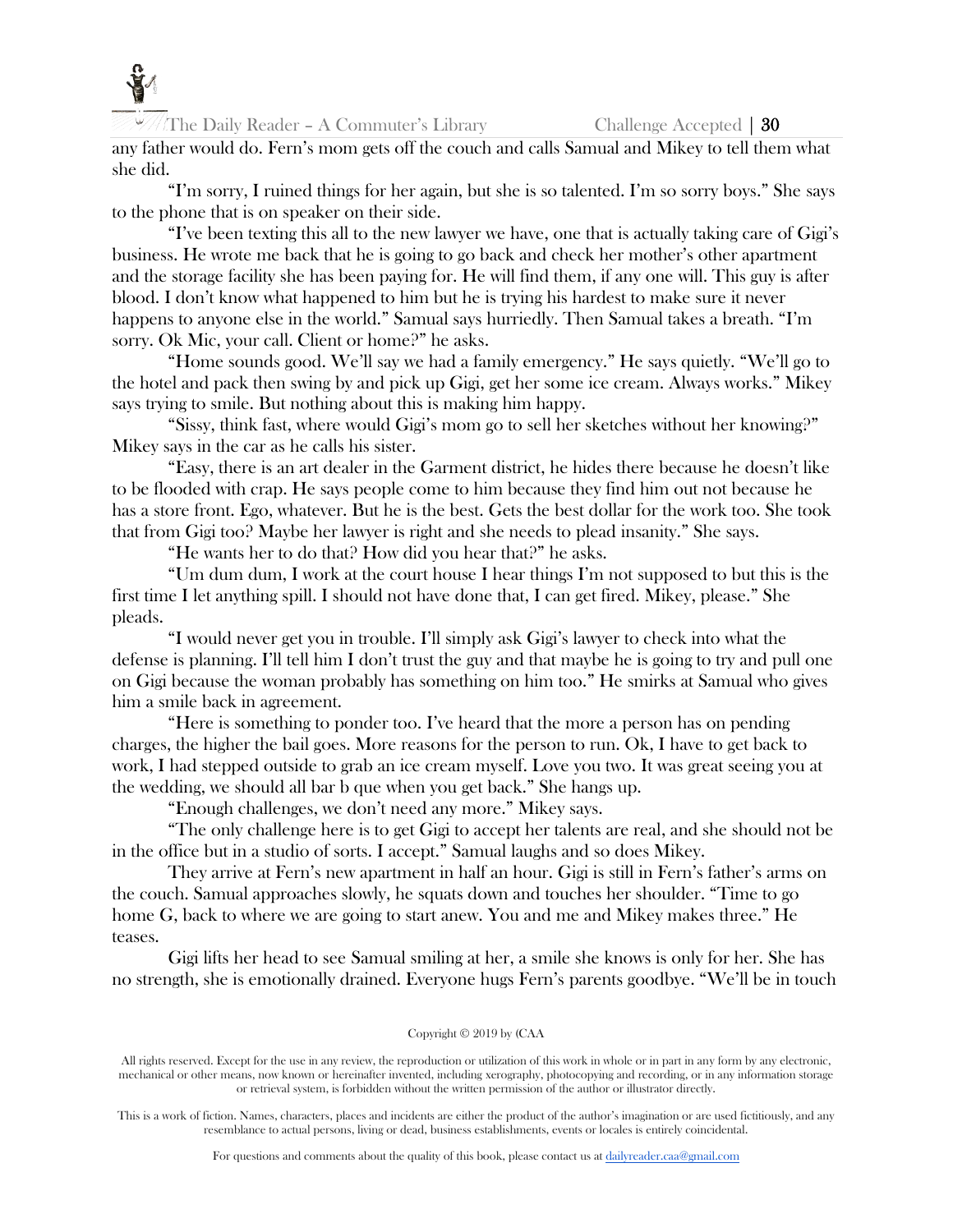

darling. Anything you need from us boys, you call ok? No hesitation, I mean that." Fern's mom looks at them seriously.

"Yes maám, we will be in touch in a week. That should give us enough time to sort through all of this nonsense. Yeah?" Mikey says. Fern's parents nod and walk them out to their car. Mikey starts heading back, they had decided to drive instead of fly for the convenience of being on their own schedule, because of today they are extremely happy they did. After two hours of silence Gigi finally says. "I haven't eaten all day." She says it softly.

"Sandwiches or real food?" Samual asks.

"Ice cream." Gigi says. "Done." Mikey says.

 $\sim$   $\sim$   $\sim$ 

An hour from home Mikey's phone rings, he puts it on speaker. "You're on speaker, talk at your own risk." He jokes.

"The deed is done and let me simply say Wane's father is furious. Beyond furious. He practically strangled the boy on the spot." Mikey's lawyer says.

"Wait, what? I thought you were doing them separately." He says nervously.

"As it turns out, our boy was visiting daddy as we were going over the papers with his father. Wane walks in towards the end and security had to grab daddy so he wouldn't literally kill his own son. Wane, as we knew he would, tried to brush it off as not being legal but his father had his lawyer in the room at the time because they were in the middle of something when I showed up.

The lawyer looked at Wane and said, 'you have to turn over the title of your home. Today actually. You signed it, it was witnessed and you even added extra to it in your handwriting. I see it from here. To which Wane said, we were teenagers, its not a legal document. Besides I wrote down the impossible, that he had to take a picture once a month to prove he never shaved." The lawyer pauses.

"His father picked up the thick file and flipped the pages in front of his son, then he told him that he is on his own with this one. He told him, that by the end of today, his wife is going to have to walk away from all that she had done to the house. In fact, his father's lawyer told him that the best thing to do is to pack up his clothes and head to a hotel until he finds another place to live. Not at all what I was expecting. No fight at all from the father, except to his son." The lawyer concluded.

"I don't hear much excitement over there. I know this is not really what you wanted, but on the other hand. You did what was asked on paper and now he has to follow through. The home is yours by end of business today. Did you warn your cousin?" the lawyer asks.

"Yeah, she knew before I left for the wedding. I think she is handing him divorce papers too today. She said she is tired of a false marriage. I think she said the only one she will miss is his father. I wonder if she went to see him before you. What do I do now? Call my cousin? Warn her?" he asks.

"No, he will think you did this in conjunction with her, you should not call her. When you spoke before you left was it on her phone?" he asks.

#### Copyright © 2019 by (CAA

All rights reserved. Except for the use in any review, the reproduction or utilization of this work in whole or in part in any form by any electronic, mechanical or other means, now known or hereinafter invented, including xerography, photocopying and recording, or in any information storage or retrieval system, is forbidden without the written permission of the author or illustrator directly.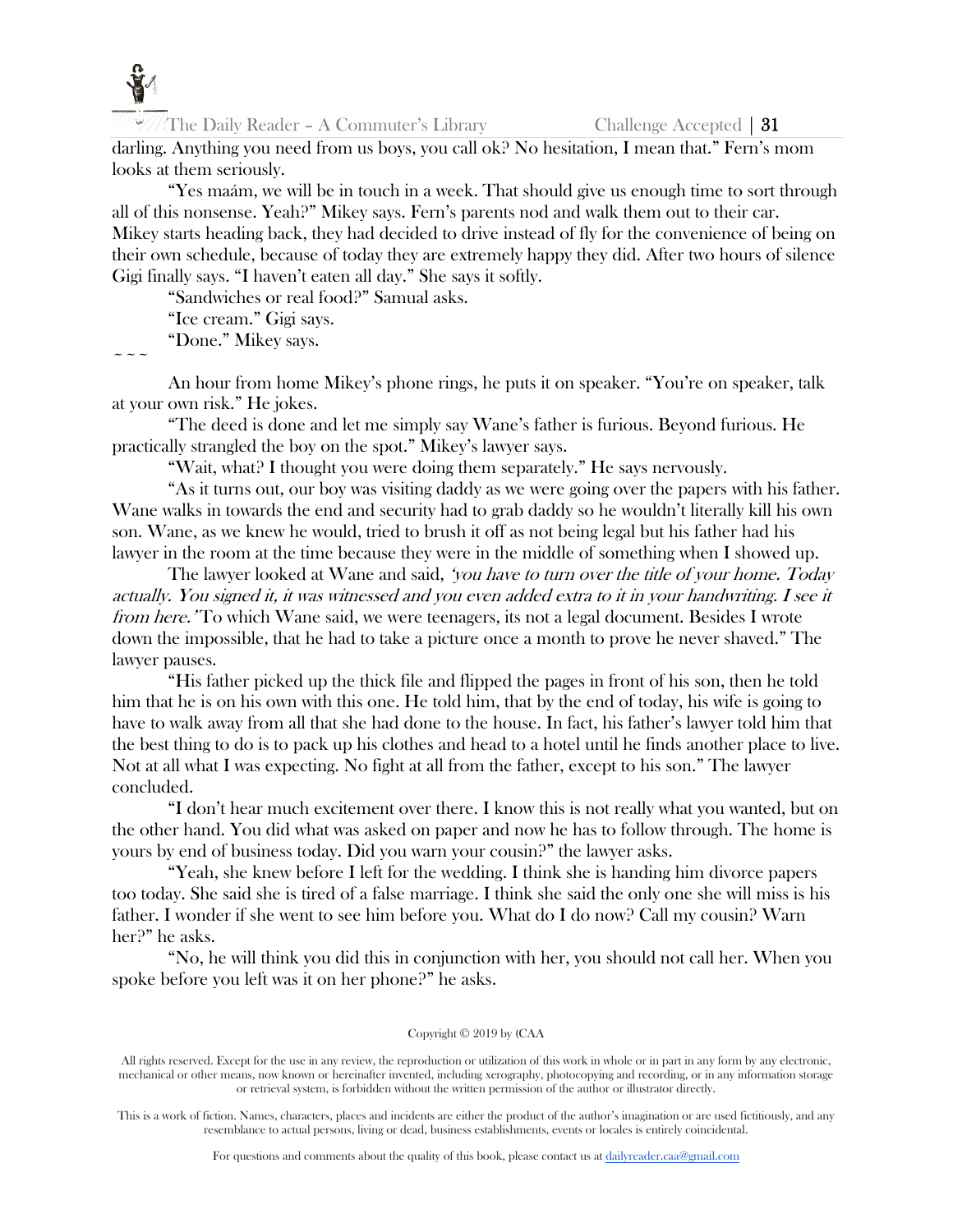

"No, she doesn't like talking on the phone. We've had a standing date every month since we were kids. We meet for pizza at Joes since, well since forever. First Tuesday of every month. We show up at lunch time. Only time we communicate is if something comes up to prevent us but otherwise we are there. So, no, nothing on her phone." He says quietly.

"A call coming in. Go to your place. I'll be there in two hours with news." He says and hangs up.

"How about we go to my place. Wane doesn't know where I live." Samual says.

"Better yet, let's go to the Clayton hotel. I don't think I want to even sleep in my apartment anymore. I might need a loan to pay for it though until I find my own place." Gigi says.

The men don't speak. Mikey drives to the Clayton Hotel. The three of them walk in and each get a room of their own. "I need some alone time." Gigi says and walks in and shuts her door quickly.

Samual and Mikey take the rooms across the hall. Each to their own mind. Samual's phone rings. "Hey G. You ok?" he asks.

"I am not worthy of you, of your love. Please Samual. You and Mikey should leave in the morning. Don't make this harder on me. Please." She says trying to hold back tears.

Samual takes a deep breath, "Ah G, but you are so wrong. It is I who is not worthy of you. I have been watching you get hurt, watching you fall all these years but I've been too afraid to stick my neck out for you but no more. I'm a giraffe now. I have loved you for so long I don't remember when I didn't. Before all of this happened, I had talked to Mikey and said that this time away, Fern's wedding, was going to be the perfect time to confess my undying love for you.

But life happens in its own time, we don't get to pick always. So, no G, I'm not leaving in the morning and neither are you unless you're coming to live with me. Seems Mikey is going to have a huge house to live in, eight bedrooms. Maybe we can go live with him. One big happy family. We'll get Pat to move in too or Sissy. But you and me G? We are forever. Now, am I coming to your room or are you coming here because another minute without holding you and I'm going to burst." He says all of this in a soft voice.

He waits another second, before he speaks there is a knock at his door. He opens it and sees G standing there with tears running down her cheeks. He drops his phone and grabs her face in his hands, he pulls her in for a kiss he has been holding back on for years.

Slowly Gigi reaches her arms around his neck and he pulls her in even closer. Without releasing each other Samual pulls her in further and closes the door behind her with his foot. When he comes up for air, he looks into her eyes. "Forever G. You're my girl."

"You've always called me your girl." She says in remembrance.

"Because you are." He says.

"Yes, Samual, I believe I always have been too." She pauses still looking in his eyes. "Should we go take care of Mikey?" she asks.

"Yeah, come on." He takes her hand and they go to Mikey's room. He doesn't knock.

"Hey Mic, what is the plan?" he asks.

"How did you get in?" Mikey asks.

# Copyright © 2019 by (CAA

All rights reserved. Except for the use in any review, the reproduction or utilization of this work in whole or in part in any form by any electronic, mechanical or other means, now known or hereinafter invented, including xerography, photocopying and recording, or in any information storage or retrieval system, is forbidden without the written permission of the author or illustrator directly.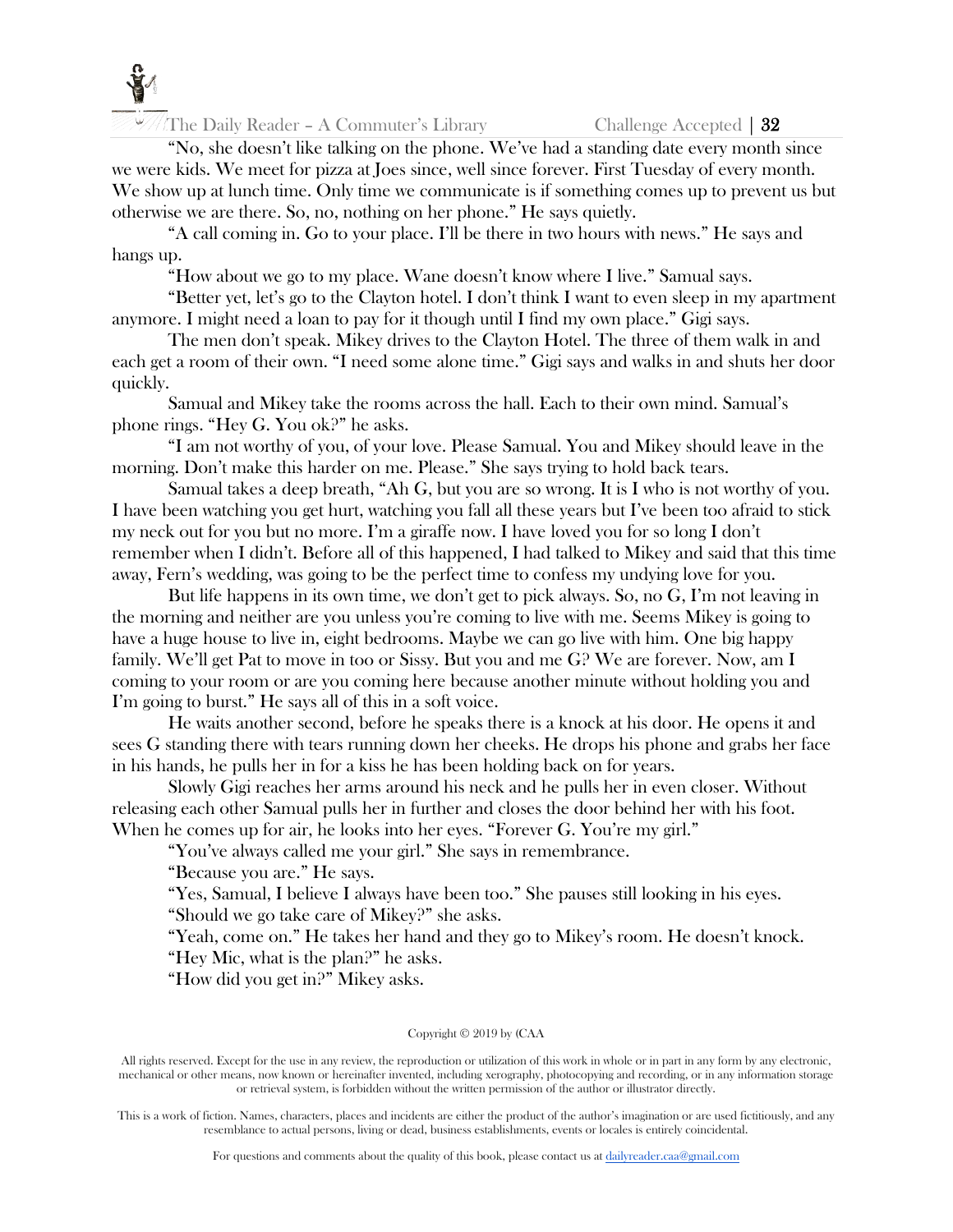

"The guy gave me keys to both of your rooms. I told him I needed them. That you guys lose them all the time. He laughed and gave me one. Not great security but whatever." He shrugs his shoulders.

"The lawyer is on his way, he says he is bringing something to me. Sit, he will be here in five minutes. You two good now? Officially?" he looks from one to the other.

"Yeah, she's my girl." Samual says.

"I know, you've told me that for years." Mikey says.

"But now I know it too." Gigi says smiling.

"Ah, good. Fern will be happy and so will Graham. Let me get that." He gets up to answer the door.

The lawyer is standing there with his cousin. "May we come in?" she asks.

"Oh Gigi, you look wonderful darling." Mikey's cousin says in sincerity.

"Thank you." Gigi says softly.

"Now what?" Mikey asks kind of annoyed.

"Here is the truth in a nutshell, I went to see Wane's father this morning. He is a good man despite his outside persona. I sat with him and his lawyer and we went over the pre-nup together. Wane has a second apartment, a three-bedroom condo that he never gave up after we were married. I informed his father of this and he shook his head in shame. He hugged me and said he was sorry. He also called Wane in to come over in an hour. I signed the papers right there and he was going to have Wane sign them on the spot too. He handed me a check for the amount in the pre-nup because he said he is not sure his son has that amount liquid right now. He dug through some old files and found that indeed Wane still had the other apartment. He handed me the deed to it and told me to have the locks changed today. I did already. I moved all my stuff in there with the help of one of his father's people. He took care of everything, then you must have come in after me but before Wane and handed him another problem, which is why he wouldn't help him. He already gave me the condo. He told Wane he did and then yelled at him for keeping it in the first place. I accepted the check in lieu of having to deal with alimony. Sure, I'd love to have it but his father asked if I wouldn't mind taking a one-time fee. When I saw the number he wrote, I said ok. It will help for a long time. I'm good with money and I have a three-bedroom condo in a great building, doorman and all the amenities a gal can ask for.

I have my own car, I have a place to live. Now you do too. I spent so much money on that place because he let me, it was fun. But I honestly knew I was never going to live there. Take it Mikey, he caused you enough pain. Take it for pain and suffering all those years. Take it and live there with Samual and Gigi, or anyone else you want. Fill the place with the love and children that would never have been there had we moved in. I came here today to tell you in person that I'll be ok and I expect to see you at Joes next month. I love you Mikey, you'll always be my best friend. Bye Gigi, Samual." She begins to walk out.

"How did you know what happened after I was there?" the lawyer asked.

"Wane's father called to tell me. Asked me if I knew anything about the bet between his son and my cousin. I told him all I know is that it happened a long time ago and now my cousin has a crazy long beard.

# Copyright © 2019 by (CAA

All rights reserved. Except for the use in any review, the reproduction or utilization of this work in whole or in part in any form by any electronic, mechanical or other means, now known or hereinafter invented, including xerography, photocopying and recording, or in any information storage or retrieval system, is forbidden without the written permission of the author or illustrator directly.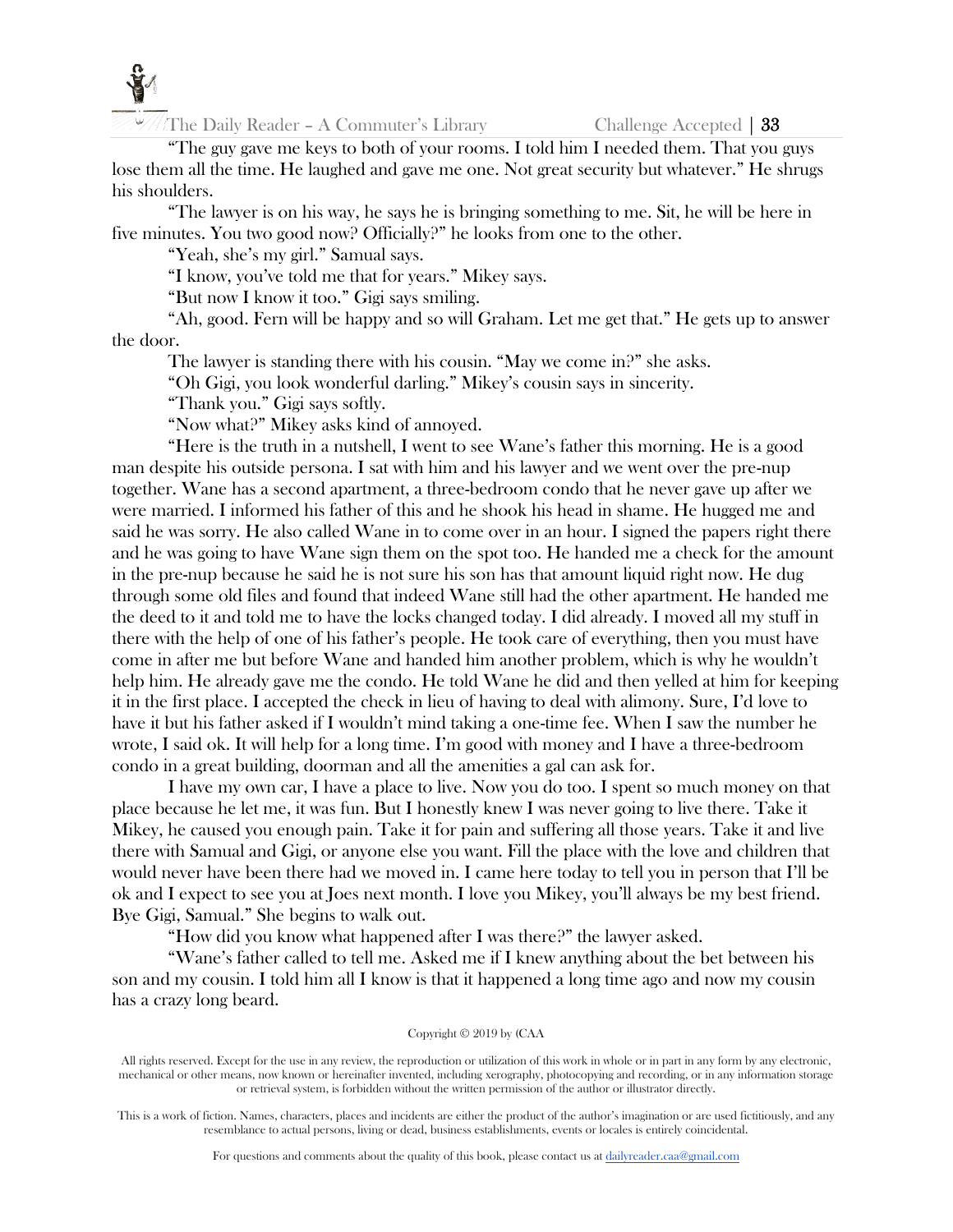

He appreciated my being honest. He took a moment to explain what had happened because I think he needed to tell someone. His lawyer had left and he called me first. The man has a soft side for brunettes I guess. Apparently, his lawyer filled him in on some other things his son had done in the past and that he assumed the father wanted cleaned up. He didn't tell me what they were only that they existed and that he refused those as well.

I wished him well as he did to me too. I feel like he is still going to be in my life, watching out for me. I don't mind. I always liked Wane's father. Mikey, really. Take the house. You earned it." This time she makes it to the door before someone says anything.

"See you at Joes." Mikey says smiling.

"At Joes." She says and walks out feeling good.

Mikey's lawyer looks around the room. "I love working for you man, always keeping life interesting." He laughs.

"Gigi, the lawyer who took on your stuff before you left, well, he is a good guy, works in my office. I've been helping him out. So glad I'm on his good side. You don't want to be on the other side, ever. He found most of your sketches. She hadn't sold them yet because she kept telling the buyer that the collection is almost finished but gave him piece by piece. When he was told about them he told your lawyer that you should feel free to call him if you want a legal contract to sell with him. He ripped up the one from your mom. He had 22 pieces, she told him it was a collection of 25. I guess you're not done with three of them." He looks at her for confirmation.

"My mom had asked me if I would sketch the sunset, she said that she likes to look at them from her bedside. I had started on the first one." Her voice coming out meekly.

"Ok, I'll let him know then that the 22 pieces he has is probably all there is." He says. Gigi nods in agreement. "Here are the keys to your house Mikey. The deed is here too, all changed already to be in your name. Congratulations. We'll be in touch." He walks out of the room.

"Oh holy hell, how much taxes do you think I have to pay each year on that monster of a house?" Mikey asks.

"Well, put away money as if you had a mortgage each month, then at the end of the year, it should be enough. Don't you think?" Samual asks.

"It will definitely be most of it I suppose. How long can I keep that up though? Thankfully, I can afford that now, but forever?" he asks.

"Want some roommates?" Samual asks in a serious voice.

"Really? Don't you guys want a place of your own?" he asks.

"I'll bet in a place like that we won't see each other for days if we don't want to. Mikey, we work in the same place, well different buildings but same place, we see each other for dinner many nights a week already, is there so much difference?" Samual asks.

"When you put it that way, I guess not. Gigi?" he asks.

"I can't afford anything right now. I'm not even sure I have a job I want anymore. But I can't quit, he did find me a great lawyer." She says.

"Ok, first thing tomorrow morning we go pack up Gigi's place, take her to work. Then Samual and I will move our stuff in, I can't believe I'm doing this." Mikey says wearily.

# Copyright © 2019 by (CAA

All rights reserved. Except for the use in any review, the reproduction or utilization of this work in whole or in part in any form by any electronic, mechanical or other means, now known or hereinafter invented, including xerography, photocopying and recording, or in any information storage or retrieval system, is forbidden without the written permission of the author or illustrator directly.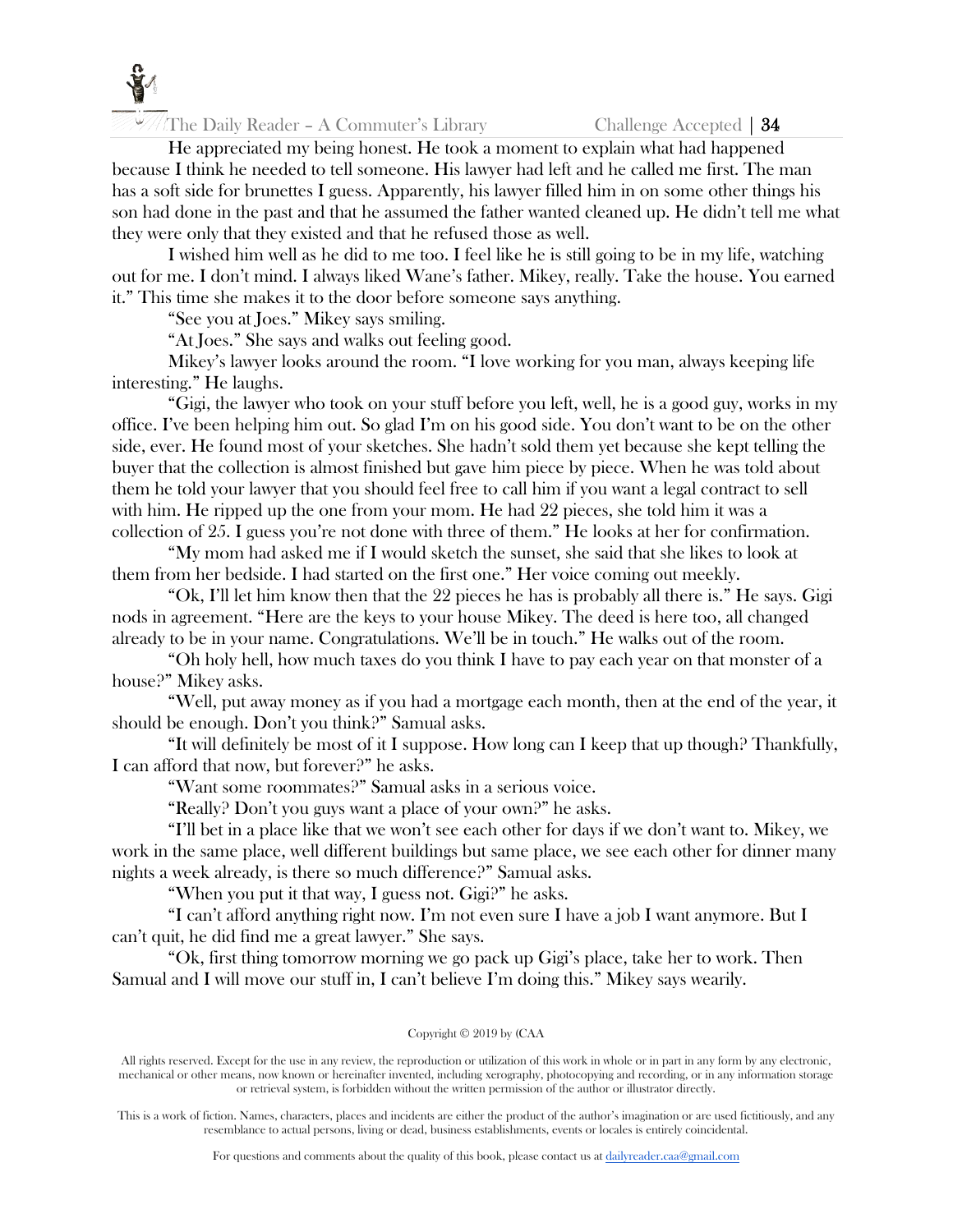

"I can afford a four-bedroom house right now, so can you, but instead we put it together and have an eight-bedroom house. Could be even more. I remember hearing there are eight bedrooms on the second floor alone. We could have done this on our own if we wanted to, we didn't need his house. We can sell it on the market tomorrow if you want then go buy our own place together. A place of our choosing." Samual suggests.

"Let's go take a look at it tomorrow and decide." Mikey says. "Right now, I'm exhausted. Good night you two."

Samual and Gigi walk out into the hallway. "Your place or mine?" he asks.

"Ours." She smiles as they head into her room.

 $\sim$   $\sim$   $\sim$ 

Mikey and Samual pull up in front of Mikey's new house. He never heard directly from Wane, word in the socialite pages of the newspaper is that Wane was kicked out of his marriage and is being forced to live in a hotel. No mention of why he is not in his big new home. Wane's father promised his own wife and Mikey's cousin he would keep the news to a minimum and he has honored his word.

"You ready?" Mikey asks.

"Yeah, let's do this." Samual says.

The minute the front door is open Mikey smiles. He sees the color of the foyer, the drawings on the walls, he walks towards the dinning room and laughs, they walk into the living room and the den. Each one making him laugh.

Then they find the kitchen and finally Samual sees the humor in it all. His cousin wasn't decorating the place for herself. She made this home for her cousin. "What does she owe you Mikey?" Samual asks.

"She keeps holding this little thing I did for her when we were teens." He shrugs. Samual needs the truth, "Mic?"

"We were at the nature park and she fell into the river, she can't swim and she has asthma on top of it, exasperated by stress. Which makes getting water in the lungs a bigger problem than the average guy. I jumped in as she was pulled under, or so I thought. She had been under longer than it seemed, she nearly drowned. She always tells me one of these days she will give me back a second chance at life like I gave her. She did this for me, she stayed married to him for me, to wait until now. Who does that?" Mikey asks.

"Someone who owes you their life. It was only four years Mic." He says softly. "Let's go look upstairs."

The two of them walk around each bedroom. Four on one side of the house and four on the other. Five full bathrooms too. One downstairs and four upstairs. Plus two half baths downstairs as well. Each bedroom is decorated with small things that she knew Mikey would like. She designed this house for all of Mikey's friends to live in, he can see that now. She had every intention that Samual and Gigi would move in.

When they get back downstairs, Samual goes back to the den to look again. He looks around and smiles, down to the last detail, this room is the same as Mikey's office at work, every

#### Copyright © 2019 by (CAA

All rights reserved. Except for the use in any review, the reproduction or utilization of this work in whole or in part in any form by any electronic, mechanical or other means, now known or hereinafter invented, including xerography, photocopying and recording, or in any information storage or retrieval system, is forbidden without the written permission of the author or illustrator directly.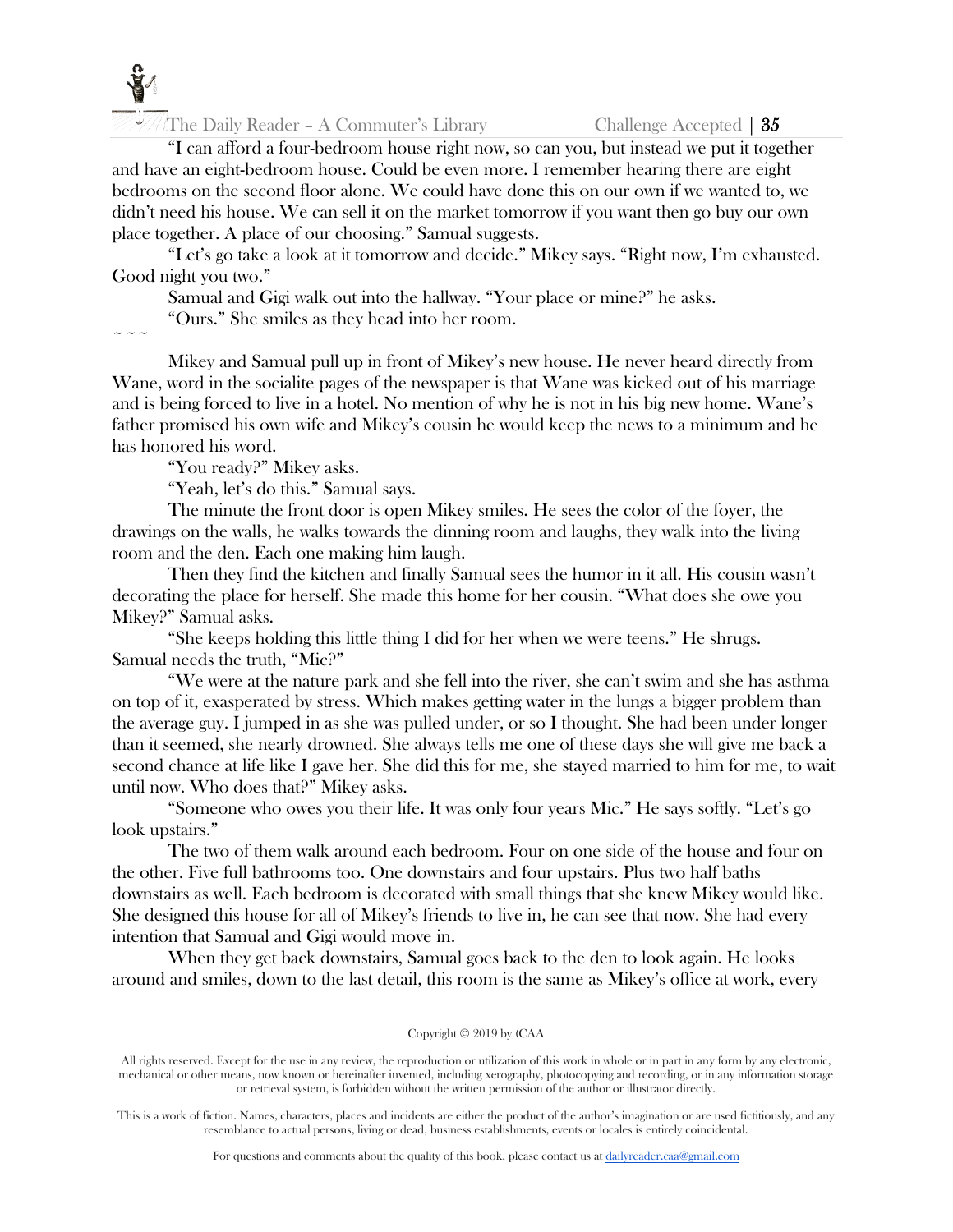

last piece. Mikey had decorated his office himself. Only this one is twice the size, but equally as comfortable.

"I don't know what to say." He says on the phone. "Why sacrifice like that for me?" he asks his cousin.

"The first two years I thought weren't so bad but then I realized I had only been with my husband less times than well, you don't need to know the details. Suffice it to say, I had a roommate who treated me like the wallpaper, nice to look at but not really necessary when you can use paint. Then one day you got your beard in your pizza and I asked when you were getting rid of it, you said you had two years left, and in that moment, I made a decision. I had two years left as well. Mic, there is nothing I can pay you back with for my life. Please accept this. Please." She says.

"No more, we're even then." He says firmly. "Hey, did you hear me?" he asks again firmly. "Yes, we can be even. But don't cut me out Mic, please that would hurt too much." She

says.

"No way, too many years of monthly pizza. You going to date? Move on?" he asks.

"You know something funny, Wane's father encouraged me to do so. Said I should never have stayed so long in a loveless marriage. He adores his wife, they've been on a 40-year honeymoon he tells me. I want to wait for that Mic. Is that selfish?" she asks.

"Sounds beautiful to me. Graham has that, so does Fern, I think Pat is on the verge of it as well. We'll get ours, you'll see. Even." He says again.

"Even." She answers.

Mikey walks back into the front foyer to wait for Samual who is still in the den. "Hey, what gives?" Mikey asks as he comes out.

"She even scratched the date of delivery into the desk top drawer. This place belongs to you Mic." Samual says.

"Yeah, I spoke with her, we're even now. I made her promise." He says.

"Ok, let's go get our stuff and bring it in. Where should we put Gigi?" he asks.

"We'll bring her suitcases and boxes in and let her pick. She may even want the guest room on the main floor here. It has its own bathroom, we won't have girly things in ours." He jokes.

The men leave to gather their belongings. They tell their landlords they are leaving and pay them for two months' rent so they have time to fill the apartments they are leaving. No need to bring furniture their new home has more than they need. Only their personal belongings. The landlords seem to appreciate this as well.

By midday, they are exhausted from moving everything around. Sissy brings them lunch.

"Wow, this place is great, almost as if it was made for you Mic." She jokes.

"I guess our cousin and I have similar tastes." He says.

"Weird how that works. Listen. I'm not going to stay but next time I expect a full tour." She says.

The doorbell rings shortly after Sissy leaves. Mikey opens the door to see Graham, his wife and baby and Birdie. "Please come in." he says smiling.

Graham looks at him with 'I'm sorry' in his eyes. Mikey smiles and grabs him in for a proper hug. "I really don't mind." He whispers to him.

# Copyright © 2019 by (CAA

All rights reserved. Except for the use in any review, the reproduction or utilization of this work in whole or in part in any form by any electronic, mechanical or other means, now known or hereinafter invented, including xerography, photocopying and recording, or in any information storage or retrieval system, is forbidden without the written permission of the author or illustrator directly.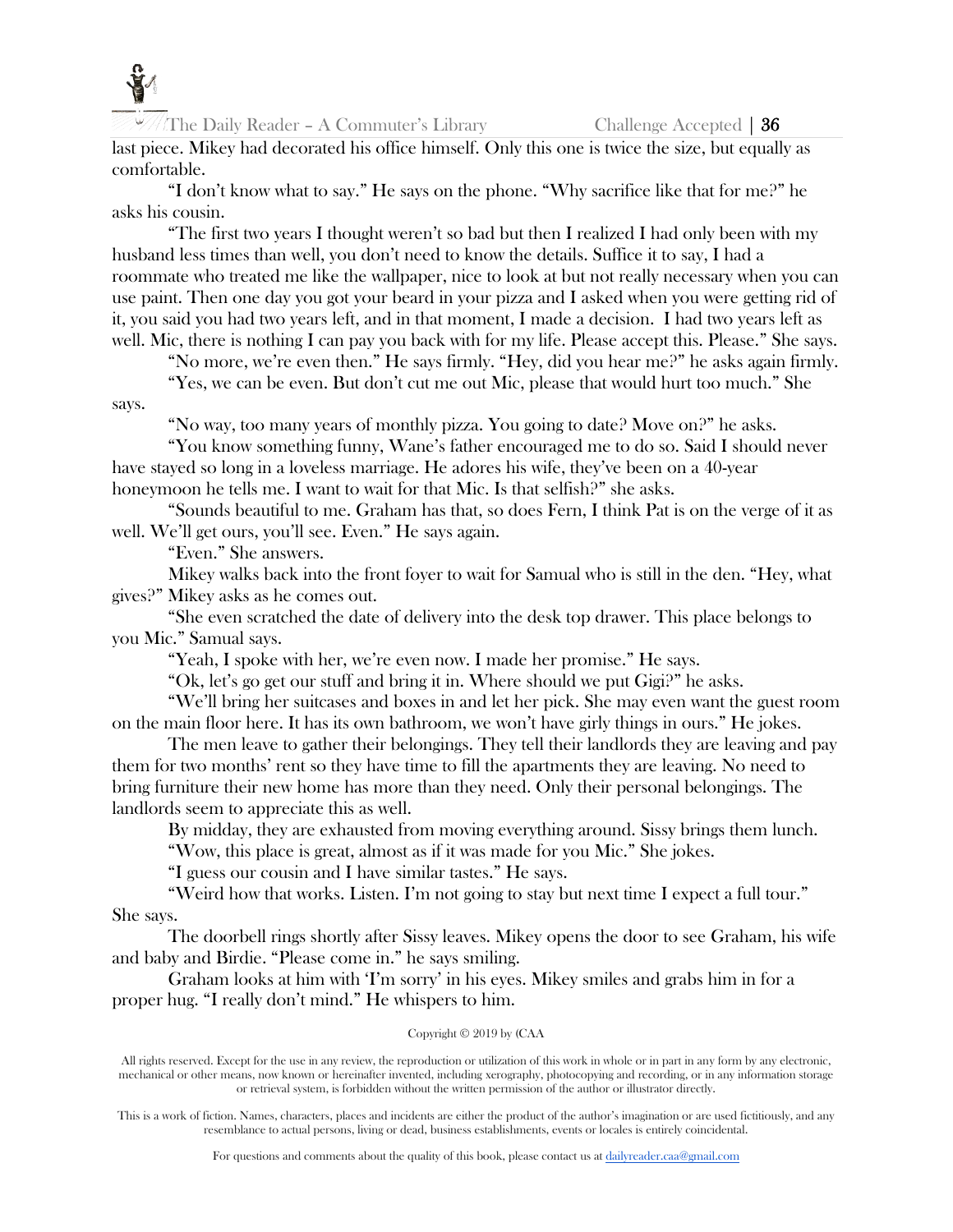

"Let me take my nephew." Mikey takes the baby from Graham's wife and leads them to the living room to sit down.

Samual brings in some glasses and a pitcher of water. "So, how do you like our place?" he asks jokingly.

"So, Sissy meant it, you both moved in?" Graham says. "We saw her on the way in or was it out, I get confused how to say that."

"And Gigi, after work today." Samual says.

"I'm so glad you and she are moving in too. This place is way too big for one person. Even too big for one family. I mean really, who needs all this space? What?" Birdie looks at her sister. "Did I say something weird? Is there spinach in my teeth?" she looks at her angrily.

"No, you said nothing wrong, that's why Samual and Gigi are moving in. Because this house is a monster that needs to be tamed. Not a job for one man. The dining room table seats 12 and that is without any extensions in. I was told the living room we're in could fit 30 people without bumping into each other. Your boy snores like you Graham." Mikey says.

Everyone laughs at that. They visit for a while longer and then Samual leaves to go get Gigi and her personal effects from her apartment. Pay her landlord the same as he did his own and move her in. Graham's wife takes the baby to the guest room to nurse him.

 $\sim$   $\sim$   $\sim$ 

It's been one whole month since everyone has moved in to Mikey's new place. They checked into the taxes and made a payment schedule for themselves, each month both Samual and Mikey put money into a special account to be used for taxes only at the end of the year. Thankful that it wasn't as bad as they assumed.

Mikey, for the first time in 20 years walks into a very fancy barber shop. "I need at least 10 years of this 20-year growth off." He jokes to the man behind the desk.

"We specialize in beards sir, would you like a simple trim and shape? Or do you want a specialized shape?" he asks.

"Simple is fine. It needs to look human again." He says.

"I have the exact person you're looking for. Come this way." The man leads him to the back where there are sinks that look like the kind to get your hair washed only they are smaller. He sits in front of the sink and a man puts special soap in his beard and washes it over the small sink. He then puts in some kind of conditioner that smells like lavender to Mikey.

The barber takes out a pair of scissors that Mikey has never seen; he uses them for precise cutting of the beard. A little more lotion, a comb, a trimmer and a final application of cream and Mikey is finally ready to leave. His beard is now only four inches from his face and much more manageable. They also sold him the conditioner and cream that he needs to keep in his beard to keep the hair soft and manageable. For the first time in a long time, Mikey feels good looking in the mirror. He has his second official date with Birdie tonight. She is really a pleasure to be around.

Back in the office, everyone applauds his choice of style. Sitting in his office waiting for him is Gigi. "About damn time." She says to him.

# Copyright © 2019 by (CAA

All rights reserved. Except for the use in any review, the reproduction or utilization of this work in whole or in part in any form by any electronic, mechanical or other means, now known or hereinafter invented, including xerography, photocopying and recording, or in any information storage or retrieval system, is forbidden without the written permission of the author or illustrator directly.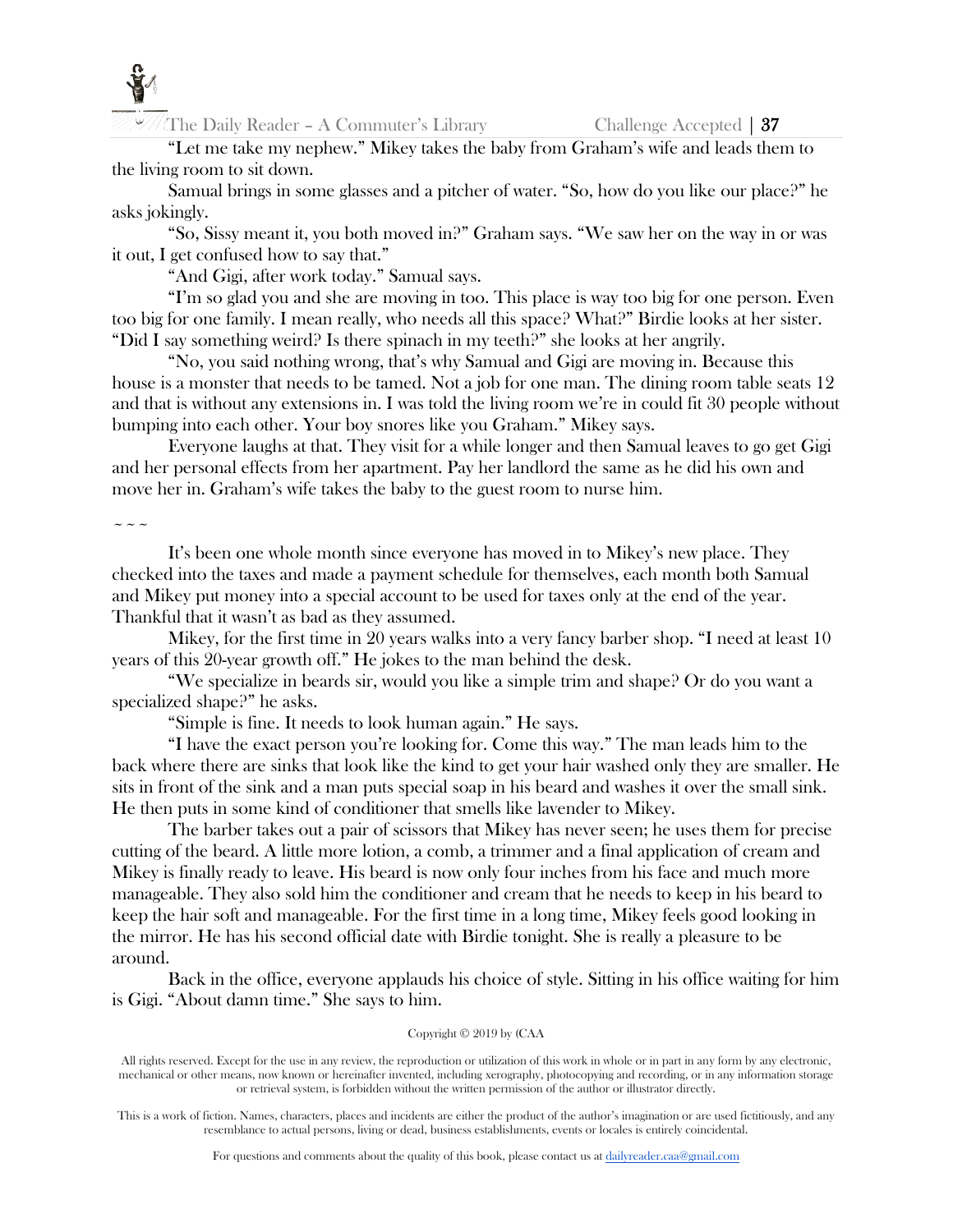

"What's wrong? Did I know you were coming? Why aren't you at work?" he asks nervously.

"First, I'm glad you did what I suggested and you went to beard specialists. Second, my boss caught me doodling yesterday on my lunch break and he nearly fell over. He told me my work looks like the work he has seen in a small art dealer's shop. In the garment district. He then told me he has been waiting for the rest of a collection so he can buy the whole thing. The owner of the dealership is someone he knows and tells him each time a new piece comes in.

Long story, short, I told him it was mine and my mother stole them to get the commission for bringing the art in. Here is the check he gave me for the whole collection. At first, I wouldn't take it, then he told me I don't belong behind a desk but in a studio making the world a better place. Look at that check Mic, it has four zeroes in it. Do you see that?! He wouldn't take no for an answer. He told me how much the dealer was charging and I nearly fell over. The dealer was charging almost double because he had to pay my mother and presumably she was going to pay the artist. Do you see this check? I told him he can take the ones I have done, I really wasn't making 25, but he asked if I would. He even asked for three specific things and told me he would give me a month to do them, he has waited this long. I don't know what to do with myself. He said take the rest of the day off to get a head start on his request." She looks at Mikey, "look at that check!" she says again shaking the paper in front of him.

Mikey looks down one more time at the check she is holding. It is more than she makes in a year. One check. She has more than her year's salary. "I've seen your work G, I love it. Why shouldn't you get paid for doing what you love? Hell, Fern has clients clamoring for the name of her artist all the time. People like your work, why is that hard to believe?"

"Because I'm Gigi, that's why. What do I do with this?" she asks shaking the check once more.

"Deposit it and finish three more drawings." He laughs.

"Really?" she asks with caution.

"Really. Come, I have to meet my cousin at Joes in half an hour. Let's see how she likes this new look and get her unbiased opinion of your work." He smiles.

Every time he runs his hand in his beard, it feels so good now, not scratchy. "I love it!!!" his cousin screams upon seeing him. She hugs him and they sit down.

"You're not going to believe this, I don't believe this myself. But my ex-father in law set me up with someone. Honestly, he did. The man is so gorgeous I almost fell over when I met them for lunch last week. He is a furniture builder; can you believe that? Custom made pieces, each one costs thousands of dollars. He has a whole store full of furniture pieces and he needs someone to help him run the front of the business. So now I have a job and I get to have sex with the boss. My life is wonderful. Wane's dad thought we'd hit if off but not as quickly as we did. Before lunch was over he told us he has to go take a cold shower from all the heat we were emanating.

Oh Mic, he is so kind and gentle. He built me a special chair to sit on in the store, for me. He made a whole chair one night thinking it would fit me and it does. I'm going to cry again damn it." She wipes a tear from her eye.

# Copyright © 2019 by (CAA

All rights reserved. Except for the use in any review, the reproduction or utilization of this work in whole or in part in any form by any electronic, mechanical or other means, now known or hereinafter invented, including xerography, photocopying and recording, or in any information storage or retrieval system, is forbidden without the written permission of the author or illustrator directly.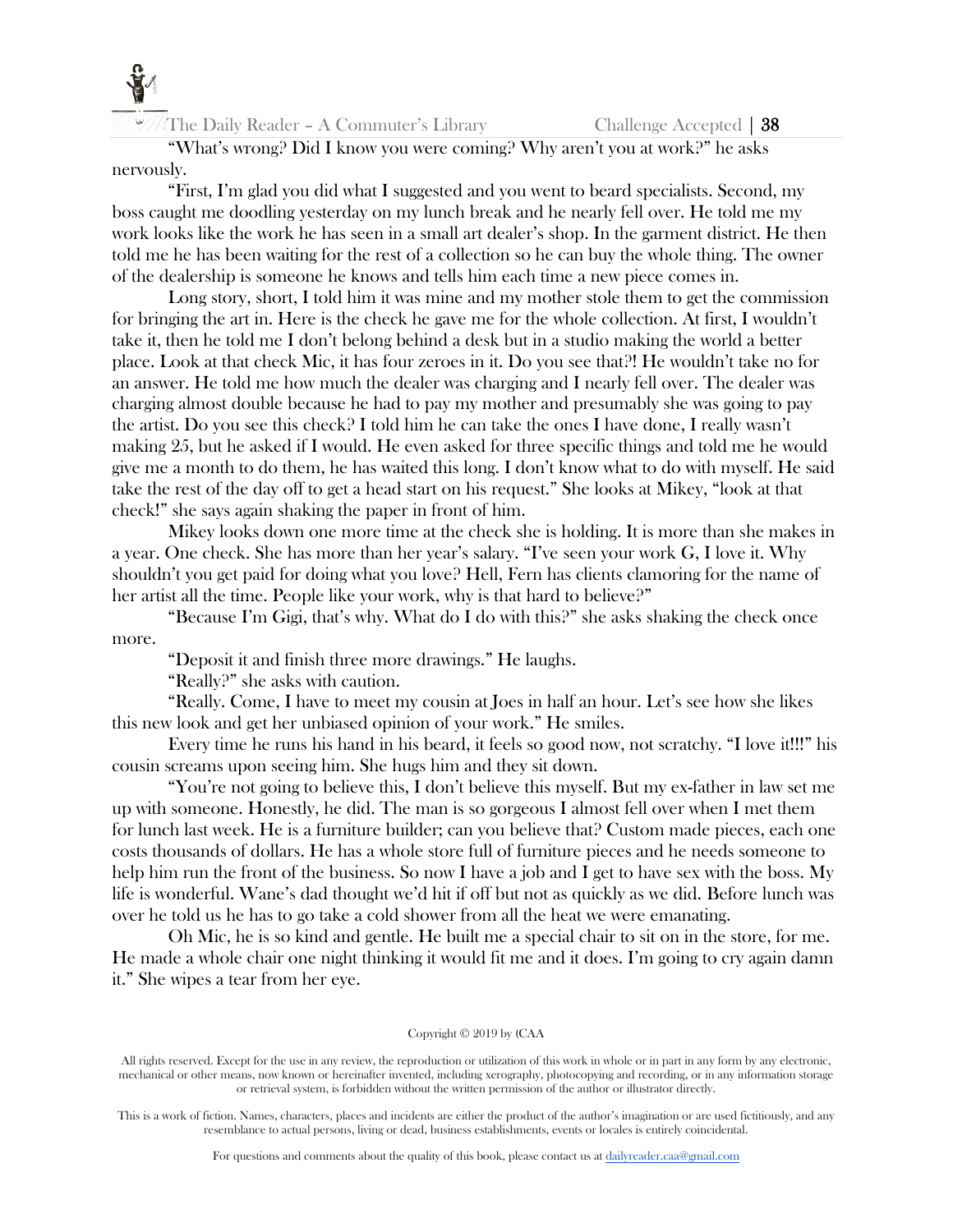

Gigi looks at her and says, "Life can be wonderful like that. I sold my first set of drawings to my own boss today. He is the one the dealer was saving them for in the first place." She smiles. "Mikey has pictures of some if you'd like to see them."

"Oh Gigi, I'd love to." She says. Mikey takes out his phone and shows her the pictures of Fern's office. "Gigi, make sure your name is on all of this. You don't want anyone taking credit for these when they came from your heart. You can tell." She smiles at Gigi.

Lunch went well. Gigi and Mikey decide to go straight back home, they send a text to Samual to let him know. When they get home the house smells wonderful, they run into the kitchen and see Samual cooking. "I left an hour ago, was in the mood to try things out on this fancy equipment. Dinner will still be a while but this is fun. Mic, you look fabulous. Call Birdie tell her to join us for dinner." He says calmly.

"Good idea." He begins to walk out.

"Nice job on the beard." Samual calls to him.

"Thanks. Tell him your good news G." Mikey says as he walks out to call Birdie. Samual looks at his girl, "G?"

Gigi tells him all about her boss and the sketches. The new ones she has to make and shows him the check. Samual looks at the check, "You are my girl, I had you first, not sure I'm ready to share you with the world, I only got you myself recently. But I can't stop greatness. Let the creative juices flow my dear."

Dinner with Birdie at the table is lively and fun. The four friends talk all night. Literally. "Birdie, you can't drive home now. It's 2:00 in the morning. Please, stay here with us. I'll give you some pajamas and clothes for the morning." Gigi says.

Despite living in the same house. Samual and Gigi have never shared more than a few kisses. Although her heart wants to, she also wants to wait. Having Birdie one night will not interrupt anyone's routine.

"Are you sure? I really do hate driving when I'm tired. You hear about so many accidents from tired people." She says as she yawns. "Oh my."

"Come, the boys will clean up our glasses and stuff. You can sleep on my side of the building. They sleep on the other." She smiles. "I have the cleaner bathroom" she whispers and the two women laugh all the way upstairs.

In the morning Birdie pitches in and helps Gigi make everyone breakfast. "Last night was fun." Birdie says. "Do you guys do that often?"

"Us? You should see what happens when the whole gang gets together, we would still be in the living room." She laughs.

"Gigi, its 6:30 in the morning." She says.

"Yep, we've done all nighters before. Literally all night. Not uncommon for this bunch. Sometimes someone dozes off for a while but wakes and becomes part of the conversation as if they never left. We're a crazy bunch who love and understand each other's every breath." She smiles proudly.

"How wonderful, no wonder my sister cried so much about missing Fern's wedding. I didn't understand until now. Can I tell you something?" she asks Gigi

# Copyright © 2019 by (CAA

All rights reserved. Except for the use in any review, the reproduction or utilization of this work in whole or in part in any form by any electronic, mechanical or other means, now known or hereinafter invented, including xerography, photocopying and recording, or in any information storage or retrieval system, is forbidden without the written permission of the author or illustrator directly.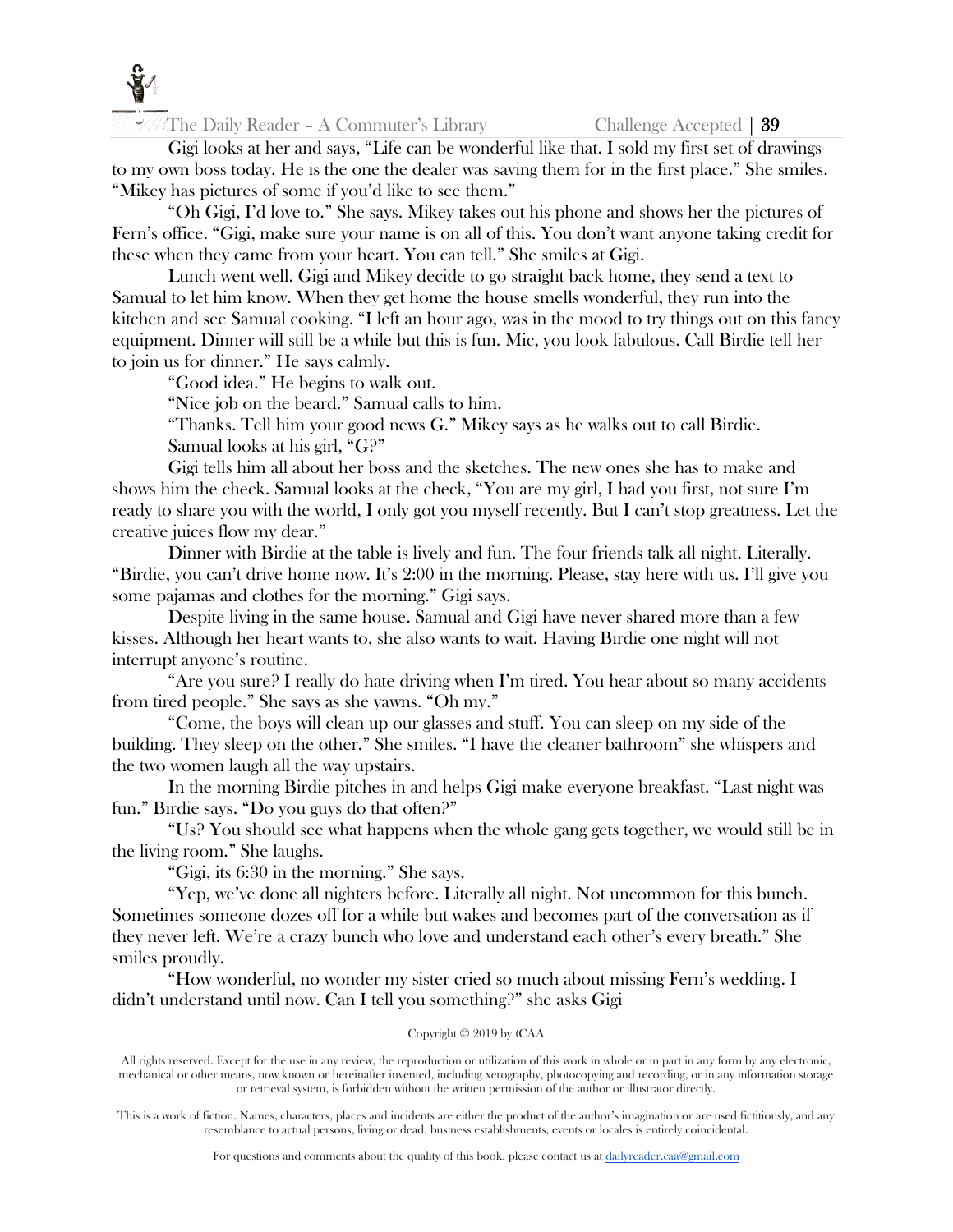# "Yeah, sure."

"I've had a crush on Mikey since my sister began dating you guys. I realize she never dated just Graham, that it was the whole group. Those few times I was there and so was Mikey, I could hardly breathe. Still pinching myself now." She whispers.

"Sounds like you fit right in Birdie." The women laugh.

"Too early in the morning for laughter." Samual says as he walks over to kiss Gigi softly on the lips.

"Good morning to you too. We've made pancakes this morning. Go sit down and enjoy, we don't need you sleepy *and* hungry today." Gigi teases.

 $\sim$   $\sim$ 

"Samual, how the hell did you wait so long?" Mikey asks.

"So long for what?" he asks.

"Gigi, how could you put off your feelings for so long? I'm dying here with Birdie, I want everything with her, yesterday, today, tomorrow, forever. How did you wait? When is it a right time? I'm going crazy, if she accidently sleeps over one more night it will be hard for me to keep my hands off of her." Mikey paces Samual's office.

"You've been together for four months; Graham and her sister were only together for three before he proposed. What are you waiting for? For her to meet everyone? Well, then let's officially make a house warming party weekend so she can meet everyone, then at the end you can take her out to the backyard gazebo and propose there." Samual says casually.

"How are you so casual? Ok, you're right an all weekend house warming party, ah, two weeks from now it's a national holiday, everyone will have off on that Monday as well. I'll make all the calls. You and I are going ring shopping afterwards, about time you put a ring on Gigi too." He smiles and walks out of the room.

Time flies when you're planning a weekend event. Gigi has been busy making sure there are enough supplies in all the bathrooms, towels, sheets, first aid kits, feminine products. Each bathroom has it all.

She has stocked the refrigerator as well as the freezer with everyone's favorite foods. Bought a dozen movies to be watched or ignored but they are at least there if anyone wants them. She bought a couple more couches for their living room and some outdoor furniture to go along with it. The weather is supposed to be nice so she also made sure there is plenty of meat to grill as well as the grills to use. Samual went out to buy the kind he likes to grill on.

Thursday night Gigi is busy in the basement, Samual had set her up a studio there for her to do any kind of work she wants. She does not come up until midnight most nights. She tries to walk through the house quietly but she is caught by Samual, he picks her up and swings her around, as she lands he plants one of his softest kisses yet on her lips.

"I know, it's a surprise, you don't have to tell me what you're working on, but I have a surprise of my own I can't wait any longer to share with you. Gigi, you're my girl. I've said the phrase so long people say it is a mantra, but now I want you to be my woman. Mine and only

# Copyright © 2019 by (CAA

All rights reserved. Except for the use in any review, the reproduction or utilization of this work in whole or in part in any form by any electronic, mechanical or other means, now known or hereinafter invented, including xerography, photocopying and recording, or in any information storage or retrieval system, is forbidden without the written permission of the author or illustrator directly.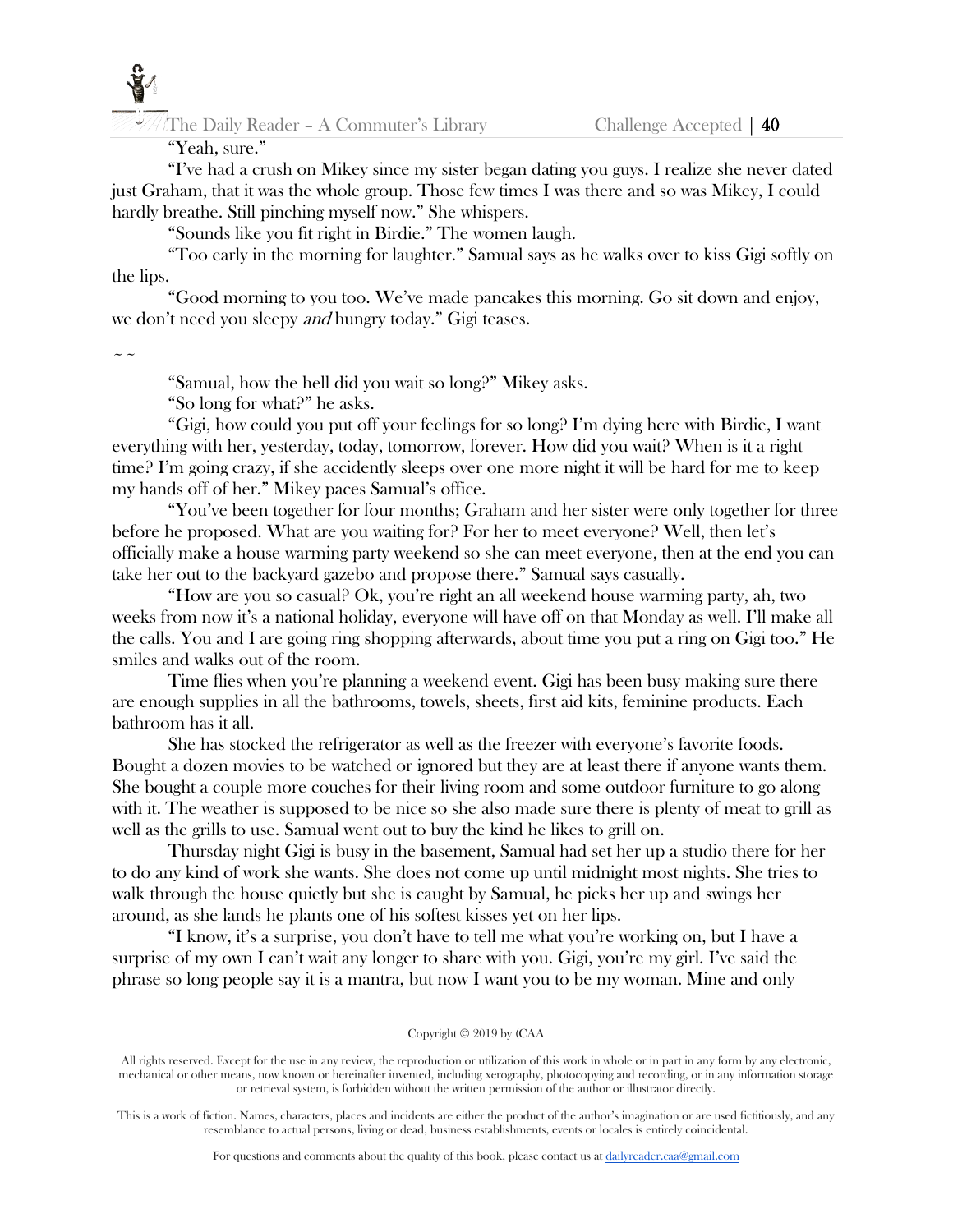

 $\mathbb{Z}/\mathbb{Z}$  The Daily Reader – A Commuter's Library Challenge Accepted | 41

mine. I want you to marry me and make my life a living heaven." He says all of this only a hair's breath away from her face.

Without even looking at her hands, he slides a ring on the appropriate finger. Gigi looks down at her hand, there on her finger is a simple round diamond surrounded by swirls of white gold. Gigi looks up at Samual, her Samual, forever been her Samual. "The idea of a living heaven sounds perfect to me." she says.

Samual pulls her in and kisses her again, this time not so gently or quickly. Gigi pulls away because if she doesn't stop now, she won't until morning. "Help me set these on everyone's bed please." She holds up a stack of envelopes.

"You drew something for everyone?" he asks.

"Yeah, but you may not want to share yours." She smiles. The newly engaged couple, walk to each bedroom and place the final piece on the pillows, along with a small box of candy. Each room has also been given a small vase with roses or lilacs for the smell. At her bedroom Samual says, "Until tomorrow then."

"Tomorrow."

The furry of friends begin to arrive by 10:00 in the morning. Birdie came at 8:00 to help make the brunch for those who are coming early. Gigi shows each person to their room and walks away, Birdie is in charge of making sure each person has food to eat as they come back downstairs.

While it seems as if there is a lot of activity, everything runs so smoothly. Even Graham's baby is enjoying himself. He is calm and sleeping in each person's arms who holds him. There is only comfort here in this group. They invited Mikey's cousin to join them but she opted out saying she is going out with her new man for the weekend. Even joining her ex in laws for the trip.

Around 3:00 in the morning Fern finally opens up, "Ok so who doesn't love the picture Gigi made them. Mine is of the time we went sailing together. What did you guys get?" she asks. Each person relays the special moment that Gigi drew for them. She was right, Samual doesn't want to share his, she drew the moment she fell in love with him. With both of them in bathing suits, her memory of his body is spot on and he almost cried looking at the details. Her talent is amazing. He hopes she realizes that.

Birdie speaks last, "I met Gigi for the first time at a funeral. But she didn't draw that, she drew the night the four of us stayed up all night here in this very room. Gigi, I know we've all been busy tonight with getting to know one another all over again, for it seems you never know each other enough in this group. But we forgot one thing, all of us did. Congratulations! Did anyone else notice she is wearing an engagement ring?" she looks around the room.

No one had noticed and Gigi was fine with that. Tonight was for everyone to meet Birdie again, it was her night. Now Birdie handed the attention over to her. She really does fit in to this group. Gigi walks over to hug Birdie first. Then everyone bursts into yells of sheer joy. Samual is practically tackled by the guys.

The talking goes on for another couple of hours, everyone finally files out and heads towards their beds. "Brunch will be served at 11, if you come down before that, you're on your own." Gigi tells everyone.

#### Copyright © 2019 by (CAA

All rights reserved. Except for the use in any review, the reproduction or utilization of this work in whole or in part in any form by any electronic, mechanical or other means, now known or hereinafter invented, including xerography, photocopying and recording, or in any information storage or retrieval system, is forbidden without the written permission of the author or illustrator directly.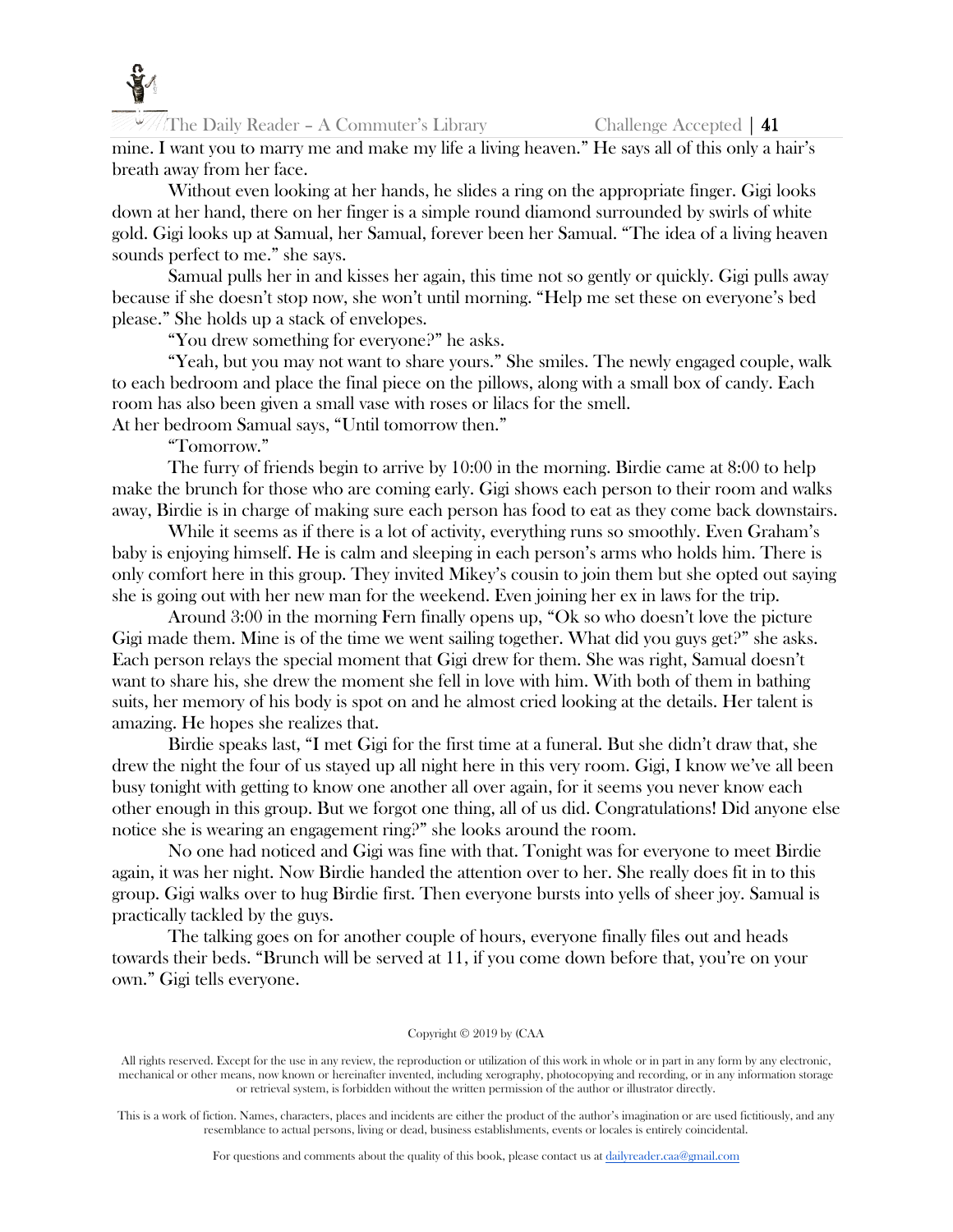

Laughter brings everyone to their rooms. Gigi stands looking out of her window, she doesn't even hear her door open or close. Samual's arms around her waist startle her. She turns quickly. "I need to sleep here tonight."

"Sleep." Gigi says.

"Yes, I'm too tired for anything but sleep."

The two of them slide into bed and into a blissful sleep.

 $\sim$   $\sim$   $\sim$ 

Sunday night the men are in charge of the grill and making dinner, the women are inside laughing and having a great time. Gigi is watching Birdie, who is watching Mikey. She has been doing that for years with Samual. Now she will watch him forever.

At dinner, Fern stands up, "Ok, so here is the deal. I texted my parents that you two were engaged when you told us. Mom jumped at the chance to tell me that she and Dad are walking you down the aisle Gigi. Then she said that she will take you dress shopping, the whole nine yards. Believe me she enjoyed planning my wedding almost as much as I did. She made the whole experience fun, no stress."

Fern begins to sit down then she pops back up, "Oh, and we're already expecting!!" she yells excitedly.

Birdie leans over to Gigi, "Wow, I hope you guys don't do these weekends too often. My heart can't take all this." Gigi leans her head into Birdie's "Ah but it can, love begets love, you'll see."

Sunday evening easily turns into Sunday late night. But by 1:00 in the morning everyone begins to moan about needing to leave tomorrow and having to get up and be ready. One more brunch together and everyone will be on their way.

Gigi pushes everyone upstairs, Mikey grabs Birdie and brings her outside. Standing in the middle of the outdoor furniture, not making it to the gazebo, he kisses her neck, one side, the other side, one cheek, the other cheek. "I could do this all day. All night even. Aw hell Birdie, I'm not good with words. I don't even understand my own feelings most of the time, but these people? These people are pure love. You've seen it all weekend. The weekend was about you. I wanted everyone to love you as much as I do. I wanted this group to envelop you into their lives, include you into their jokes and they did so, easily.

What I'm trying to say is, Birdie, can we do this forever? Together you and me, marry me?" he pulls out a small velvet ring box and shows it to her, she opens it and sees a very simple uncut diamond. He left it natural. Didn't try to make something natural into man's idea of beauty.

"This is the most beautiful thing you could have done for me. Most people will think its an odd shape, but I know it's in its natural shape. Pure, like your love for me?" she asks.

"Yes, exactly like that." He smiles at her.

"Mikey, I can't imagine being part of a better group of people. Challenge accepted." She

grins.

Mikey picks her up as high as he can. He grabs her hand and runs back into the front hall of the house and despite the hour he screams at the top of his lungs, "SHE SAID SHE ACCEPTS THE CHALLENGE!!!!"

# Copyright © 2019 by (CAA

All rights reserved. Except for the use in any review, the reproduction or utilization of this work in whole or in part in any form by any electronic, mechanical or other means, now known or hereinafter invented, including xerography, photocopying and recording, or in any information storage or retrieval system, is forbidden without the written permission of the author or illustrator directly.